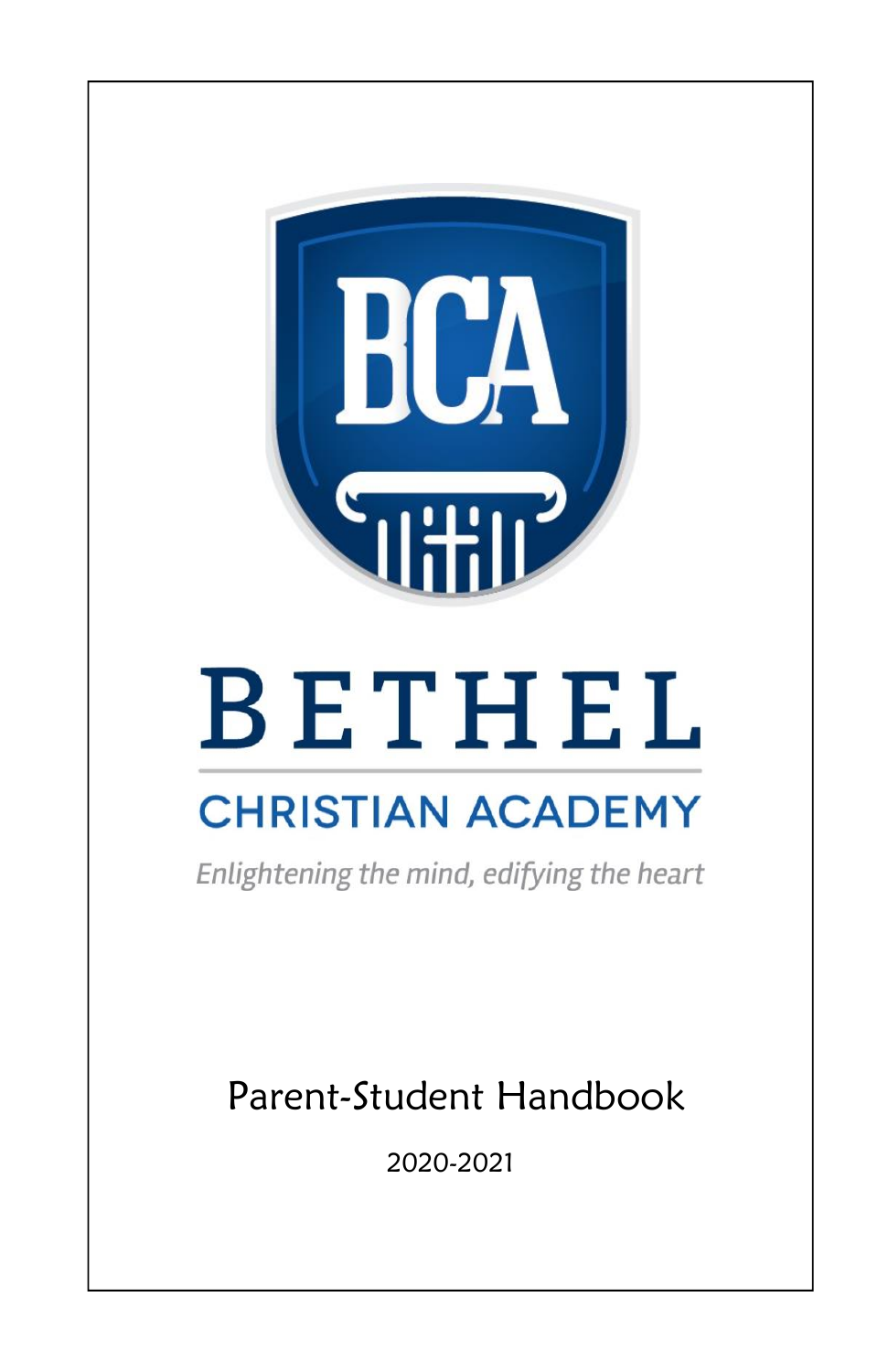**A MINISTRY OF BETHEL FREE WILL BAPTIST CHURCH 1936 Banks School Road Kinston, North Carolina 28504 (252) 522-4636 FAX (252) 523-7290** www.bcatrojans.com **[bcanc@yahoo.com](mailto:bcanc@yahoo.com)**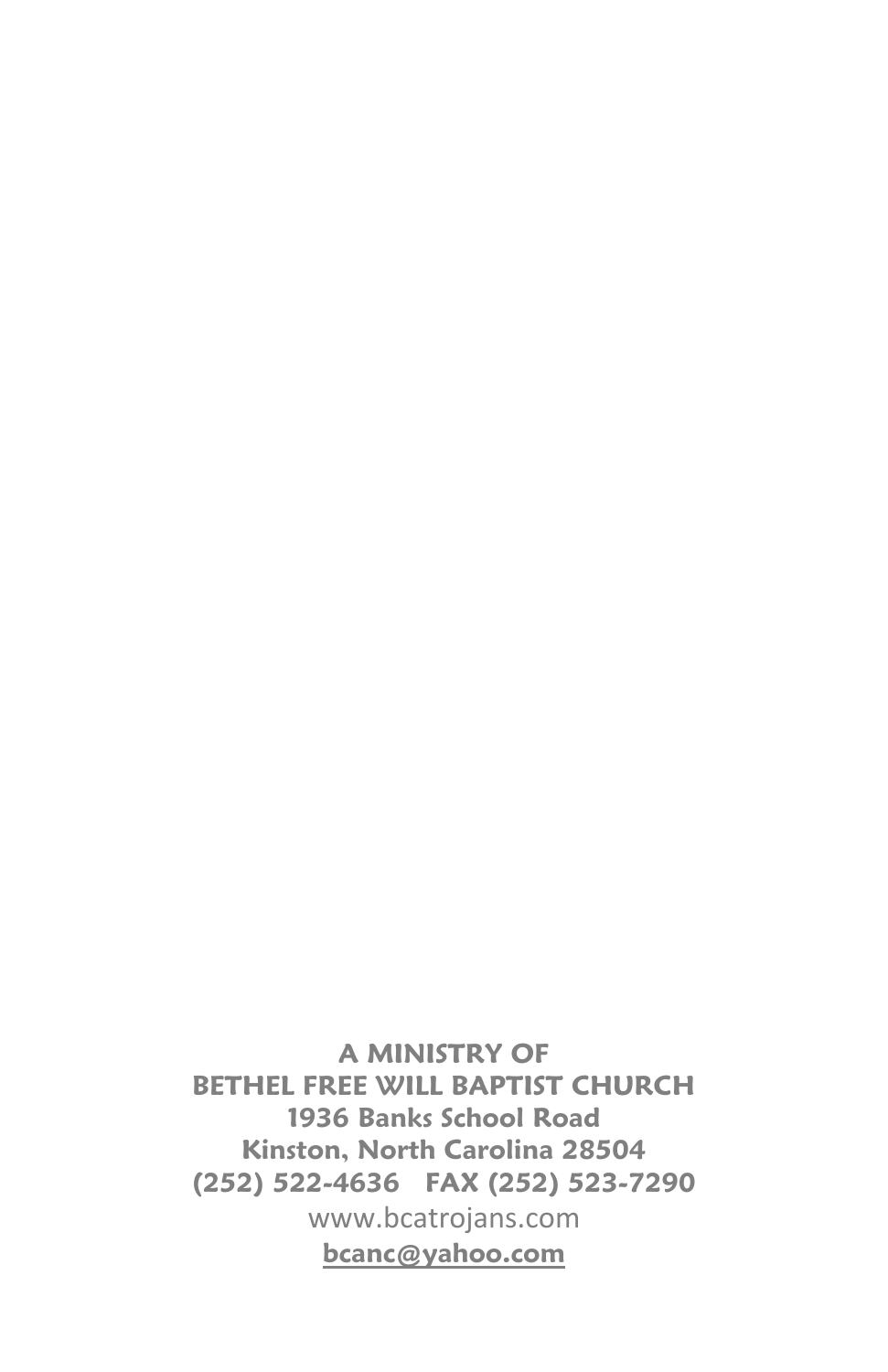### TABLE OF CONTENTS

| 4  |
|----|
| 5  |
| 8  |
| 8  |
| 8  |
| 8  |
| 9  |
| 11 |
| 12 |
| 13 |
| 13 |
| 14 |
| 16 |
| 21 |
| 21 |
| 24 |
| 27 |
| 31 |
| 40 |
| 51 |
| 55 |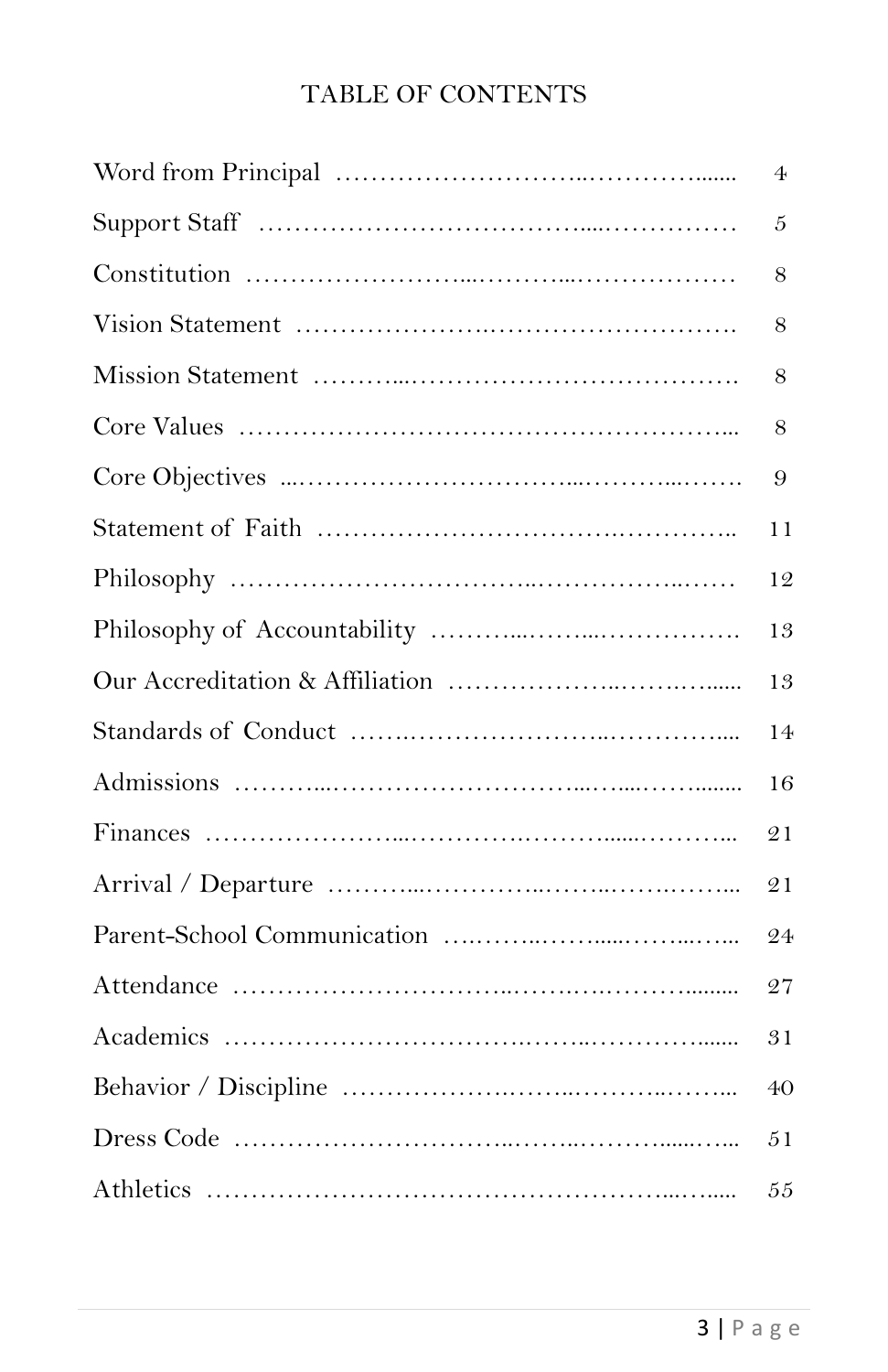

*Dear Parents and Students,*

*Welcome to BCA's Parent and Student Handbook. I am honored and excited that you have placed your trust in us to help "train up your child in the way" of the Lord. (Proverbs 22:6)*

*We are already experiencing a great school year! New and returning teachers and students are coming together to make up one of the best school years since its beginning in 1970. I am eager to see how God is going to continue to work in and through our school. We certainly feel blessed to have you join us this year. Hopefully, this handbook will assist you and help you feel welcome and a part of our Bethel team.* 

*The purpose of Bethel Christian Academy is to provide its students with an educational program that in its entirety exalts and glorifies the Lord Jesus Christ by making Him the center of all things.*

*The philosophy at Bethel Christian Academy is "Kingdom Education," which focuses on bringing the home, church, and school together to form a partnership for training the next generation. From this philosophy are institutional guidelines and parameters that provide structure, accountability, and direction. I want you to understand these guidelines and be supportive of them as we journey together this year. Our focus on the main objectives for the school will be clearer throughout the year if we individually and collectively honor the parameters set forth in our handbook.*

*Carry on for Christ!*

*Douglas K. Phillips, Principal Bethel Christian Academy dphillips@bethelfwb.com*

*Proverbs 3:5-6*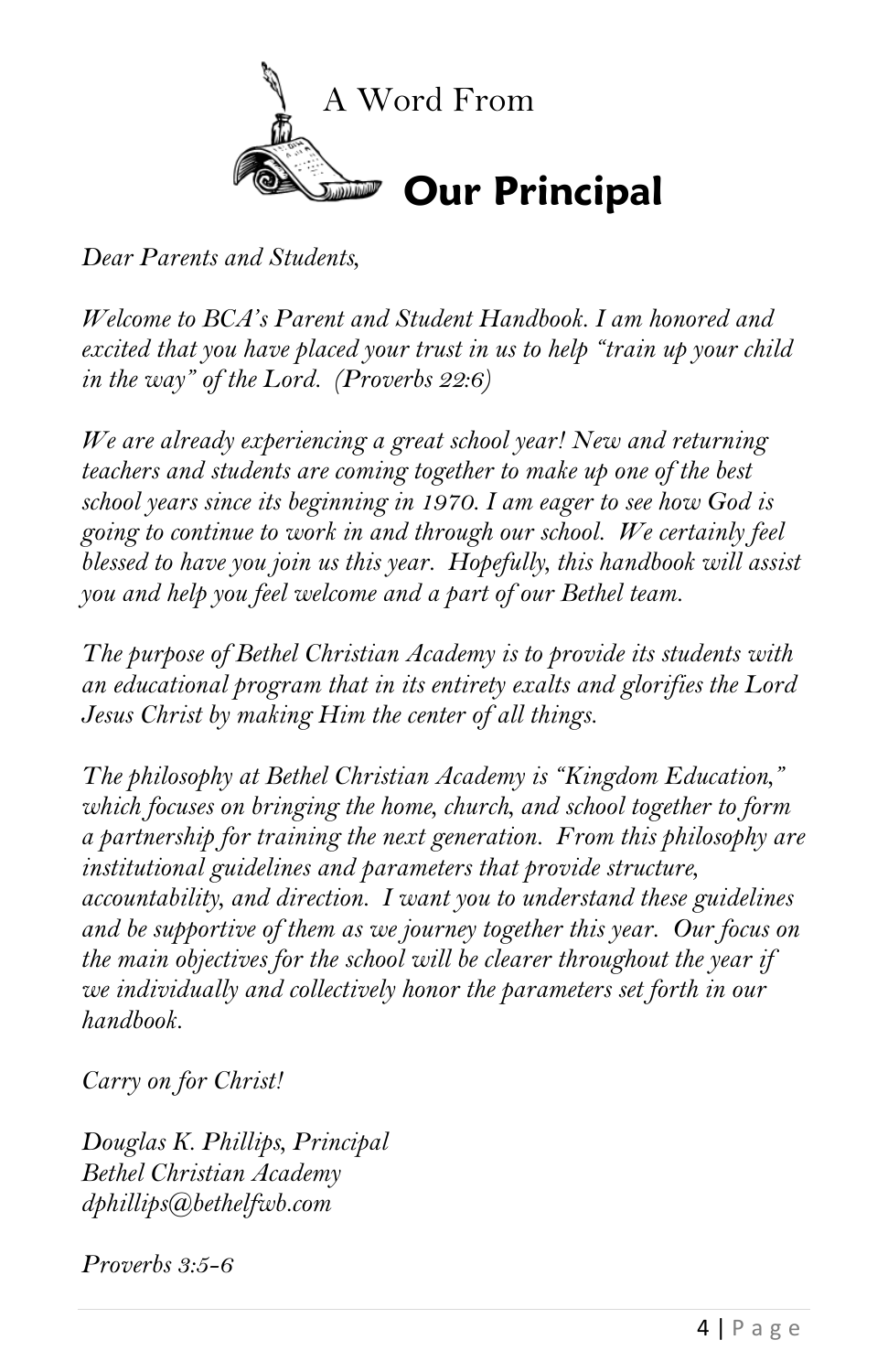| <b>SUPPORT STAFF</b>                |                 |                           |
|-------------------------------------|-----------------|---------------------------|
| School Discipline                   | Mr. Pridgen     | npridgen@bethelfwb.com    |
| Guidance Counselor,                 | Mrs. Croom      | jcroom@bethelfwb.com      |
| Transcripts, & Scholarships         |                 |                           |
| American Christian Honor            | Mrs. Gates      | krgates@bethelfwb.com     |
| Society                             |                 |                           |
| Junior Christian Honor              | Mrs. Gates      | krgates@bethelfwb.com     |
| Society<br>Curriculum & Supervision | Mrs. Pridgen    | rpridgen@bethelfwb.com    |
| <b>Accreditation Coordinator</b>    | Mrs. Pridgen    | rpridgen@bethelfwb.com    |
| <b>Assistant Accreditation</b>      | Mrs. Croom      |                           |
| Coordinator                         |                 | jcroom@bethelfwb.com      |
| Parking Lot Safety Director         | Mr. Stroud      | jstroud@bethelfwb.com     |
| & Morning Trio                      |                 |                           |
| FACTS (school records,              | Mrs. Cunningham | mcunningham@bethelfwb.com |
| report cards, tuition, etc)         |                 |                           |
| Homecoming Activities               | Ms. Petty       | rpetty@bethelfwb.com      |
| School Spirit Store &               | Mr. Stroud      | jstroud@bethelfwb.com     |
| Spirit Week                         |                 |                           |
| <b>Athletic Director</b>            | Mr. Stroud      | jstroud@bethelfwb.com     |
| Academic Eligibility                | Mrs. Cunningham | mcunningham@bethelfwb.com |
| Reports                             |                 |                           |
| eTextbooks                          | Mrs. Cunningham | mcunningham@bethelfwb.com |
| Attendance Officer                  | Mrs. Jones      | tjones@bethelfwb.com      |
| Jr. & Sr. Banquet                   | Mrs. Croom      | jcroom@bethelfwb.com      |
| <b>Exceptional Student</b>          | Mrs. Mefford    | amefford@bethelfwb.com    |
| Program (ESP) &                     |                 |                           |
| <b>Achievement Testing</b>          |                 |                           |
| <b>Online Courses</b>               | Mrs. Croom      | jcroom@bethelfwb.com      |
| Fine Arts                           | Mrs. Deaver     | tdeaver@bethelfwb.com     |
| Daycare & Aftercare                 | Mrs. Rouse      | rrouse@bethelfwb.com      |
| Cafeteria                           | Mrs. Sanders    | bsanders@bethelfwb.com    |
|                                     | Mrs. Mosely     | tmosely@bethelfwb.com     |
| Yearbook Editor                     | Mrs. Wright     | jwright@bethelfwb.com     |
| Lunch Orders                        | Mrs. Jones      | tjones@bethelfwb.com      |
| School Tuition Payments             | Mrs. Cunningham | mcunningham@bethelfwb.com |
| Chief Financial Officer &           | Mr. Fordham     | gfordham@bethelfwb.com    |
| Insurance/Benefits                  |                 |                           |
| Maintenance &                       | Mr. Fordham     | gfordham@bethelfwb.com    |
| <b>Transportation Director</b>      |                 |                           |
| Janitorial                          | Mr. Fordham     | gfordham@bethelfwb.com    |
| Student Leadership                  | Mrs. Williams   | mwilliams@bethelfwb.com   |
| Institute                           |                 |                           |
| Elementary PE & Art                 | Mrs. Wright     | jwright@bethelfwb.com     |
| Library                             | Mrs. Phillips   | kphillips@bethelfwb.com   |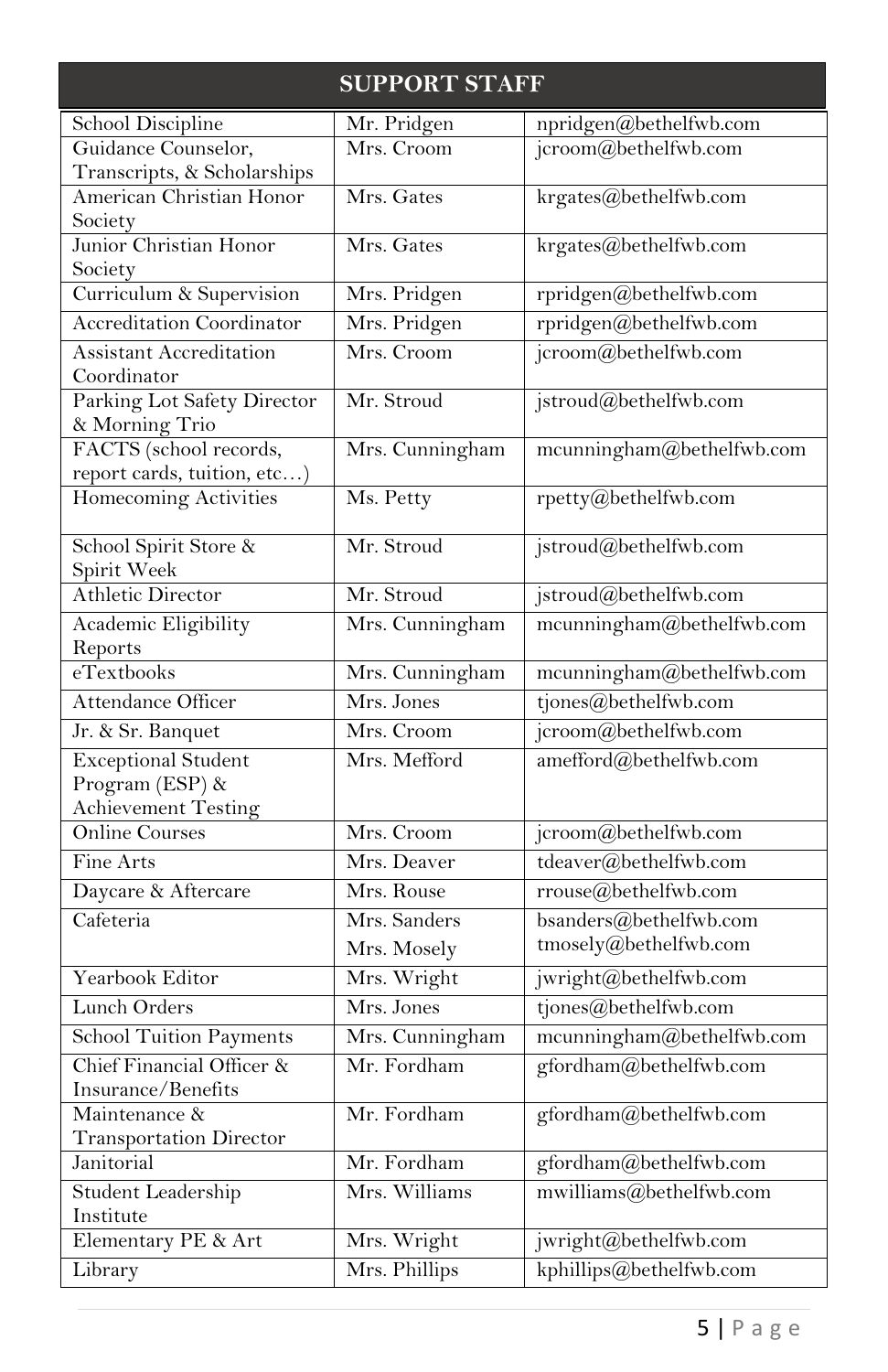| Elementary Music &      | Mrs. Truett  | ktruett@bethelfwb.com   |
|-------------------------|--------------|-------------------------|
| Private Piano Lessons   |              |                         |
| <b>HS Lunch Monitor</b> | Mr. Pridgen  | npridgen@bethelfwb.com  |
| All Campus Pastor &     | Mr. Crowder  | bcrowder@bethelfwb.com  |
| Chapels                 |              |                         |
| <b>MS</b> Lunch Monitor | Ms. Petty    | tpetty@bethelfwb.com    |
| Teacher Substitute      | Mr. Stroud   | jstroud@bethelfwb.com   |
| Senior Class Sponsor    | Mr. Phillips | dphillips@bethelfwb.com |
| School Health           | Mrs. Jones   | tjones@bethelfwb.com    |
| Web Page                | Mrs. Croom   | jcroom@bethelfwb.com    |
| <b>Fall Festival</b>    | Mr. Pridgen  | npridgen@bethelfwb.com  |
| <b>Box Tops Sponsor</b> | Mrs. Philips | kphillips@bethelfwb.com |
| Alumni Sponsor          | Ms. Petty    | rpetty@bethelfwb.com    |
| Exam Scheduling         | Mrs. Gates   | krgates@bethelfwb.com   |
| Science Olympian Coach  | Mrs. Riddle  | criddle@bethelfwb.com   |
| Field Day               | Mrs. Wright  | jwright@bethelfwb.com   |
| MS/HS Student Christmas | Mr. Wright   | swright@bethelfwb.com   |
| Party                   |              |                         |
| MS/HS Student End of    | Mrs. Croom   | jcroom@bethelfwb.com    |
| Year Party              |              |                         |
| Teacher Certification   | Mrs. Croom   | jcroom@bethelfwb.com    |
| Program (TCP)           |              |                         |

Morning Trio Security - Mr. Stroud

7:50-8:00 am unlock, monitor entrance & parking lot, lock and secure building.

Stroud-Front Lobby Door J.Wright-Elementary Door & Cafe' Crawford-HS Door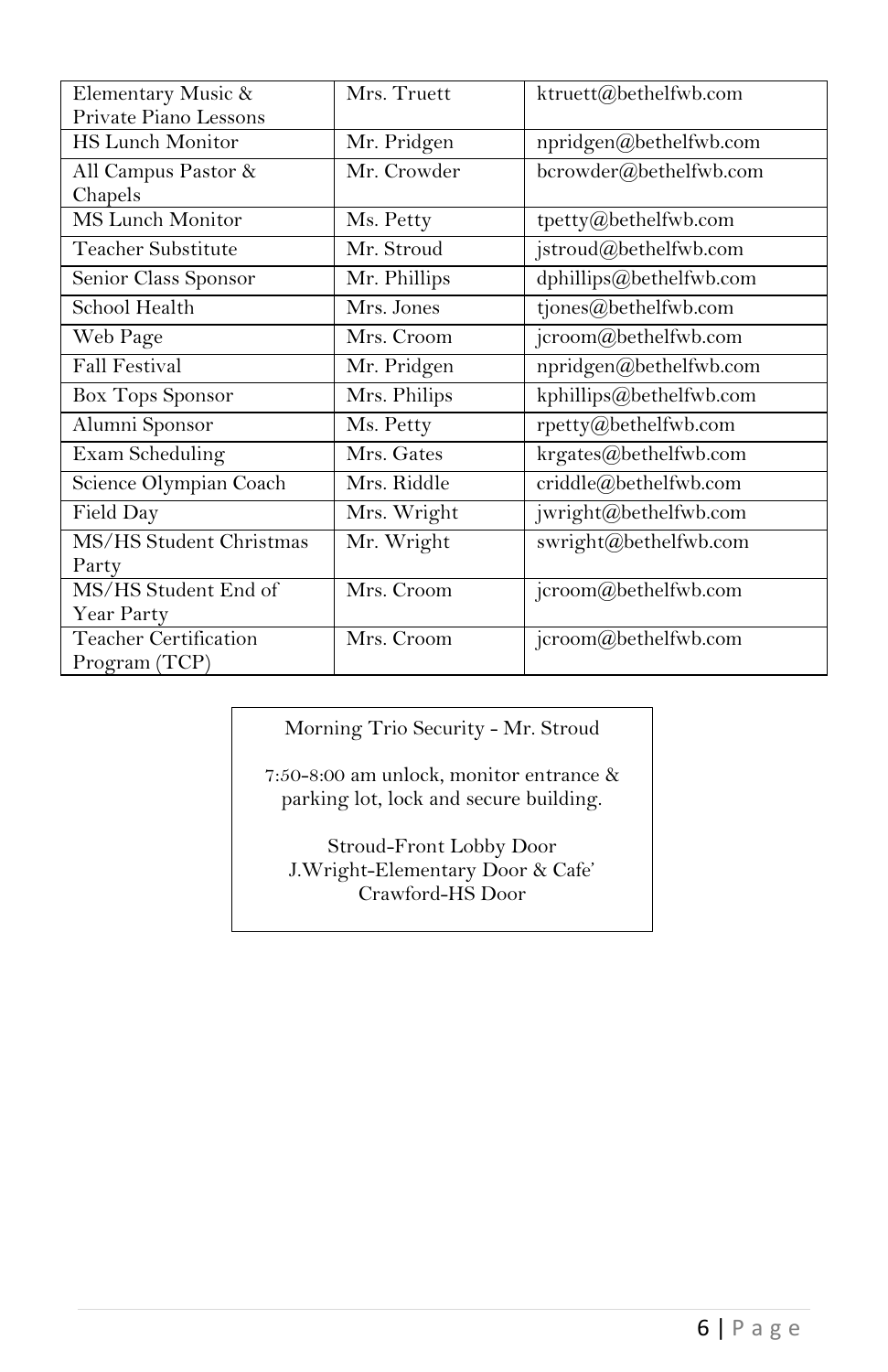## **Mission of Bethel Christian Academy**

*To assist families by equipping students to embrace a Biblical worldview, strive for academic excellence, and influence their homes, churches, and communities through Christ-like character.*



*"a strong, hard-working, determined person."*  — Webster

> Colors: Royal Blue and White (with Black accents)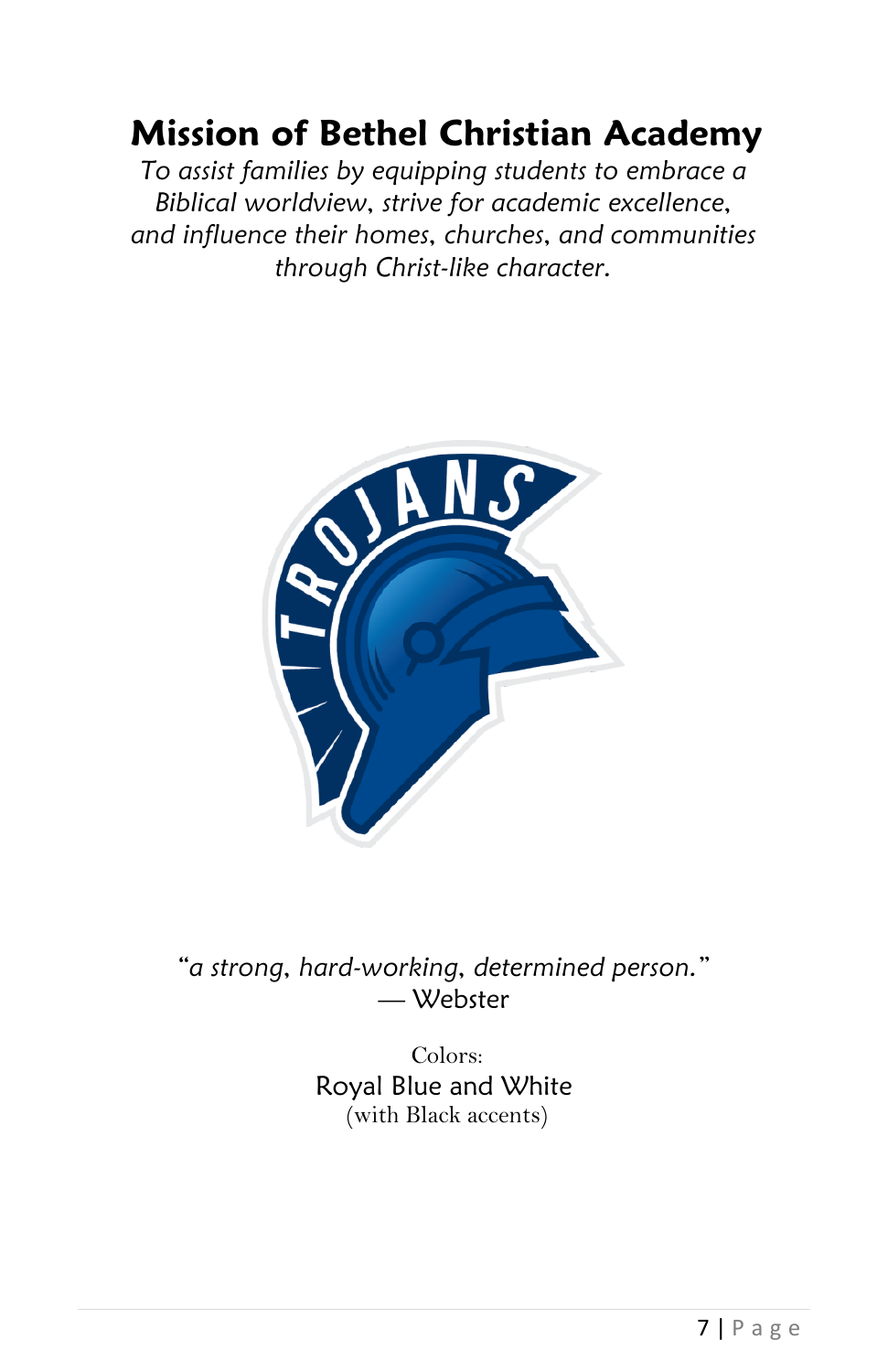#### **CONSTITUTION**

Bethel Christian Academy supports parents who teach their children morals such as truthfulness, purity, honesty, patriotism, faithfulness, and a high regard for standards. Every subject is taught in the light of Bible truth. God's Word is the final authority. The school is a ministry of Bethel Free Will Baptist Church. It exists because of the church and operates in harmony with the other church ministries.

#### **VISION STATEMENT**

To advance a Christian school of excellence through Kingdom education so that the generations to come will know the truth of God's Word and not forget His works, nor be taken captive by the vain philosophies of their day.

#### **MISSION STATEMENT**

In pursuit of excellence in education, the mission of Bethel Christian Academy is:

> *to assist families by equipping students to embrace a Biblical worldview, strive for academic excellence, and influence their homes, churches, and communities through Christ-like character.*

#### **CORE VALUES**

In order to successfully fulfill this mission, Bethel Christian Academy will give priority to seven core values. Each core value must have operating principles that will allow BCA to put these core values into everyday practice in every aspect of its educational program.

Stewardship

Christ-likeness Bible-centeredness Church Priority Christian Family Emphasis Service Academic Excellence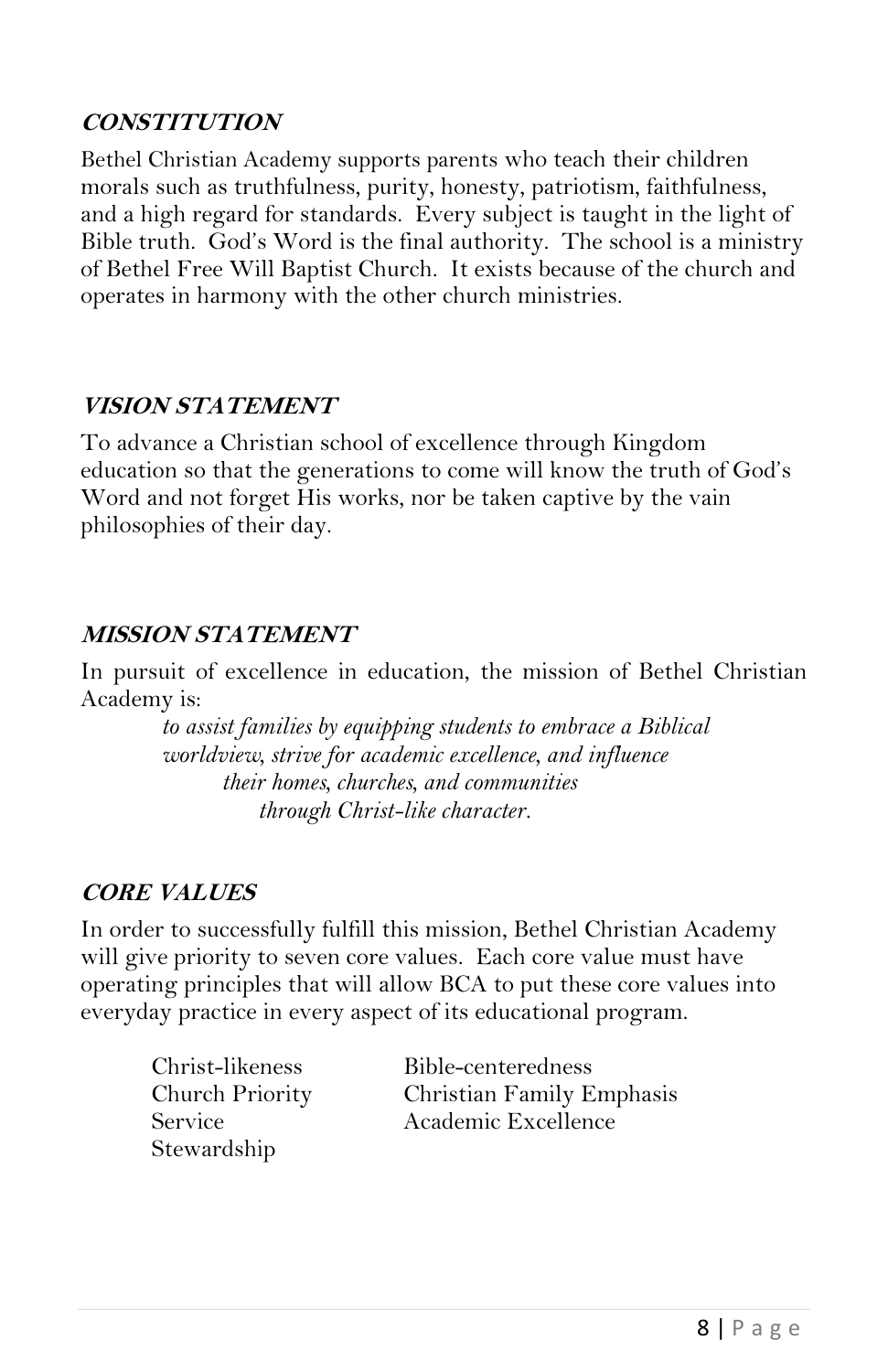#### **CORE OBJECTIVES**

**Spiritually**- *"Let the Word of God dwell in you richly."*

#### **To graduate students who**

- Have accepted Christ as personal Saviour
- Are spiritually mature
- Live according to Scriptures
- Seek God's will in their lives
- Know what they believe and why
- Can defend a biblical view of the world
- Spend time in prayer and Bible study
- Are involved in a local Bible-believing church ministry
- Are willing to present Christ to the world in which they live
- Seek to glorify God in every aspect of their lives
- Possess a servant's heart
- Exhibit respect for authority

**Academically** - *"Let this mind be in you which was also in Christ Jesus."*

#### **To graduate students who**

- Are academically prepared to enter higher education
- Understand that "all truth is God's truth"
- Possess the skills and the work ethic to compete in the job market
- Have the skills to present the Gospel clearly
- Contribute positively to society
- Participate wisely in the political process
- Have a strong sense of patriotism
- Use higher-level thinking skills
- Love life-long learning
- Are prepared to be leaders

#### **Socially**- *"No man liveth unto himself."*

#### **To graduate students who**

- Maintain healthy, biblical relationships
- Portray a balanced life
- Are controlled by the Spirit
- Have a sense of community responsibility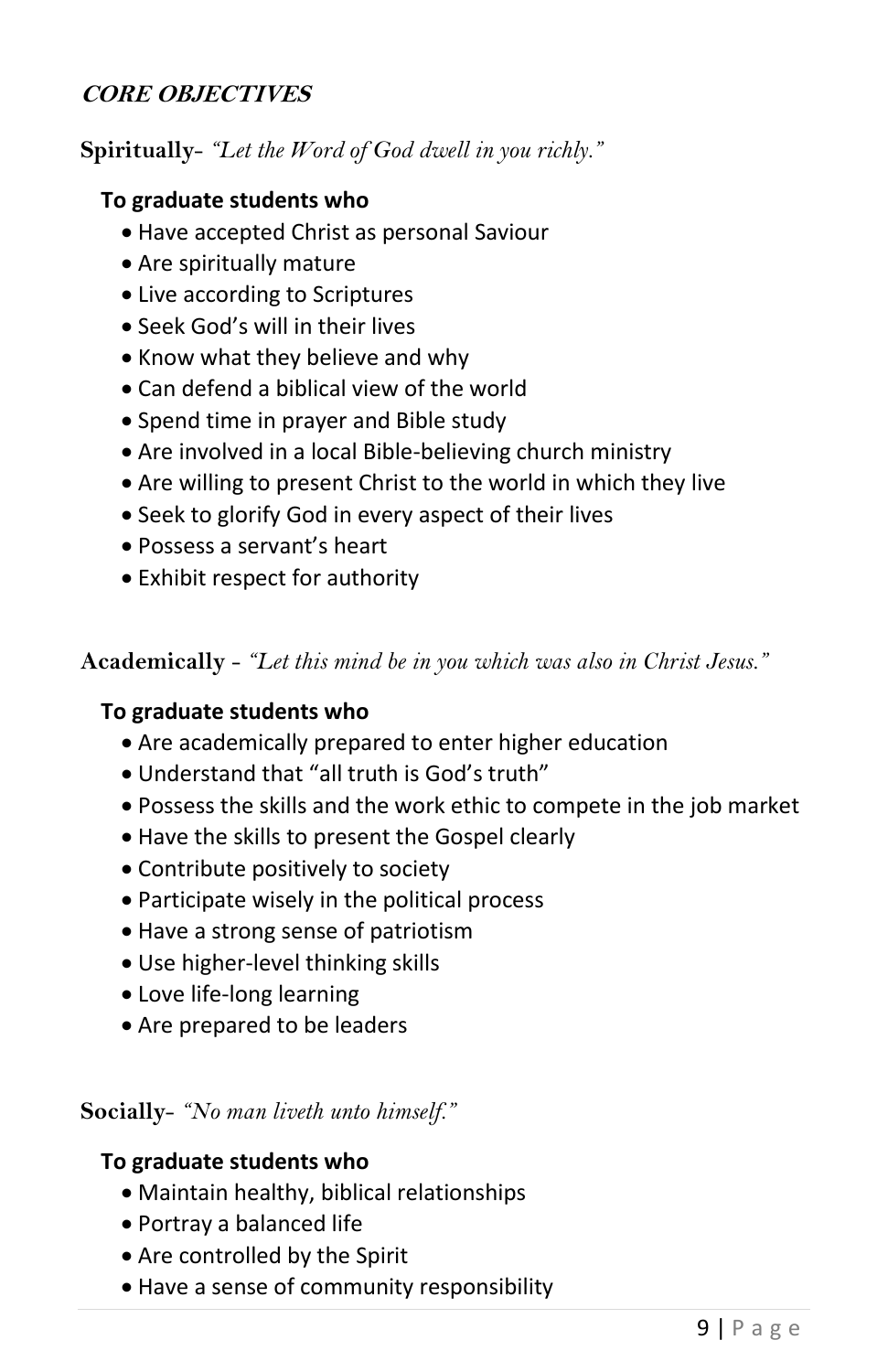#### **Physically**- *"Present your bodies a living sacrifice…unto God."*

#### **To graduate students who**

- Acknowledge that their bodies are the temple of the Holy Ghost
- Understand proper hygiene and nutrition
- Stay physically active in their service for God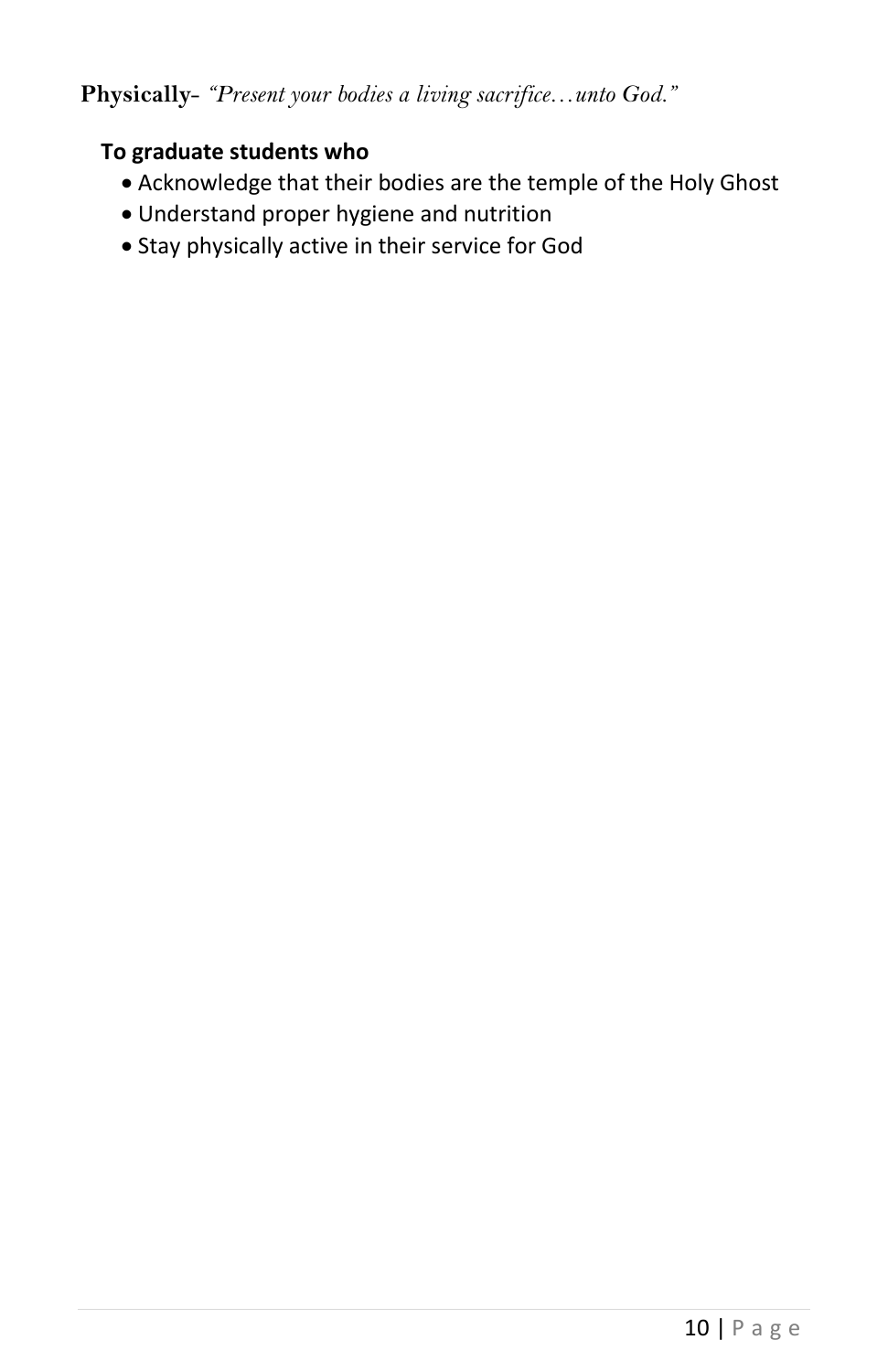#### **STATEMENT OF FAITH**

- 1. We believe the Bible to be the plenary, verbally inspired Word of God, the only infallible, authoritative rule of faith and practice.
- 2. We believe that there is one God, eternally existent in three persons, Father, Son, and Holy Spirit.
- 3. We believe in the Deity of our Lord Jesus Christ, in His virgin birth and sinless life, in His mercies, in His vicarious death through His shed blood, in His ascension to the right hand of the Father, and His personal pre-millennial return in power and glory.
- 4. We believe that for the salvation of lost, sinful men, regeneration by the Holy Spirit is absolutely essential.
- 5. We believe salvation is by grace through faith alone.
- 6. We believe in the present ministry of the Holy Spirit by whose indwelling the Christian is enabled to live a godly life.
- 7. We believe in the resurrection of both the saved and the lost; the lost unto the resurrection of damnation, and the saved unto the resurrection of life eternal.
- 8. We believe in the Genesis account of the creation of man as opposed to the theory of evolution of man.
- 9. We believe in the spiritual unity of believers in our Lord Jesus Christ.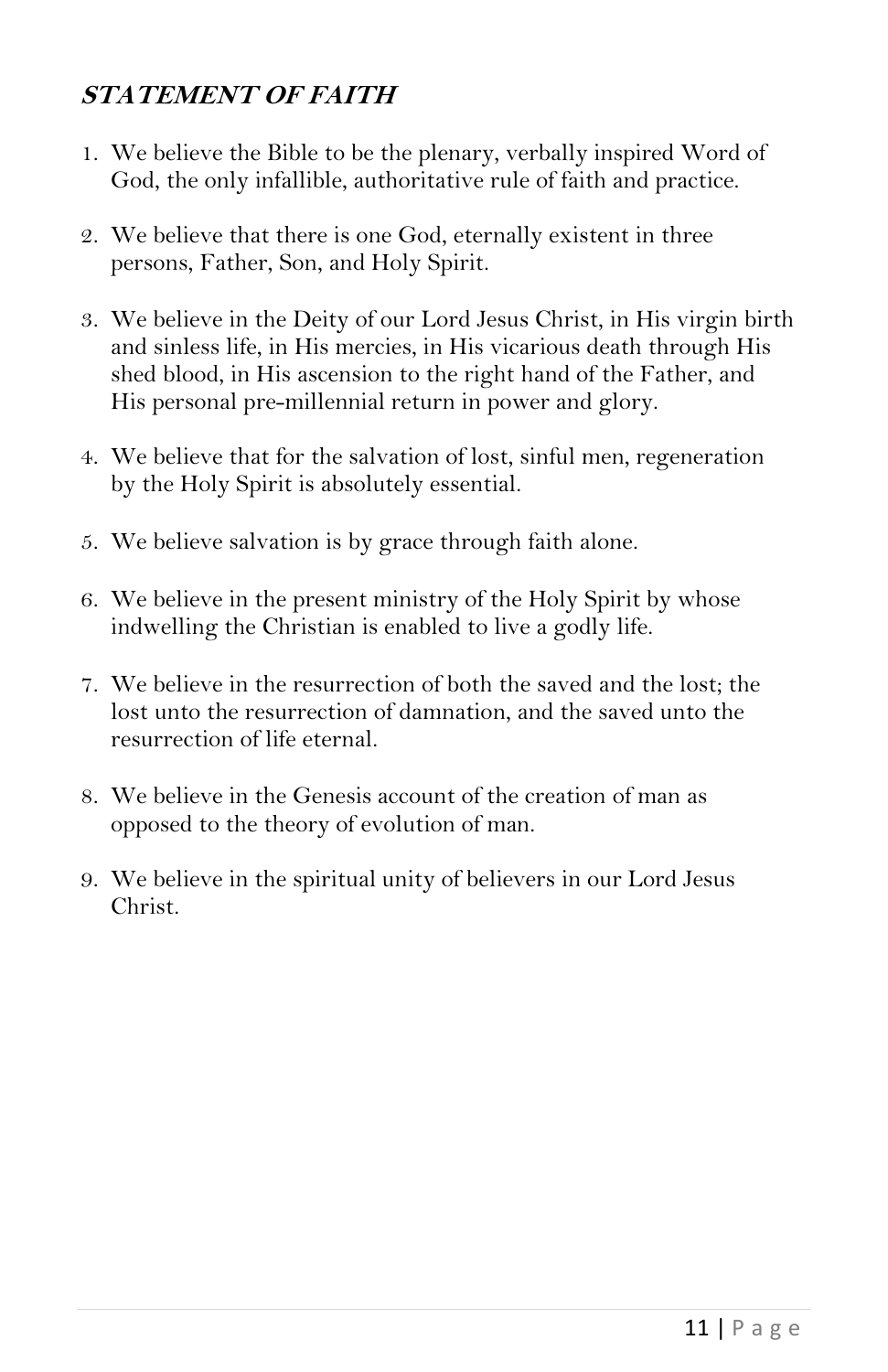#### **PHILOSOPHY**

Bethel Christian Academy operates with a traditional Christian philosophy of education. BCA holds to the tenet that God's Word is truth, and "all truth is God's truth."

Deuteronomy 6:6-9 states: "And these words, which I command thee this day, shall be in thine heart: And thou shalt teach them diligently unto thy children, and shalt talk of them when thou sittest in thine house, and when thou walkest by the way, and when thou liest down, and when thou risest up. And thou shalt bind them for a sign upon thine hand, and they shall be as frontlets between thine eyes. And thou shalt write them upon the posts of thy house, and on thy gates." Therefore, BCA recognizes that, under God, parents have the primary responsibility for the education of their children. The teacher, however, is the authority in the classroom.

Because everyone is born with a sinful nature, rules and standards are necessary. The teacher is responsible for providing a structured atmosphere of order in which the students will learn. The teacher has the authority to administer discipline to each child under the administration's guidelines. Teachers are professional in manner, but servant-minded. BCA ascribes to the belief that true learning takes place in this order:

- (1) Control
- (2) Communication
- (3) Comprehension

BCA textbooks are God-centered, teaching spiritual truths, morality, and patriotism. Drill work and memorization are key tools in instruction. Homework is assigned regularly and expected to be completed on time. Reading is taught by phonics.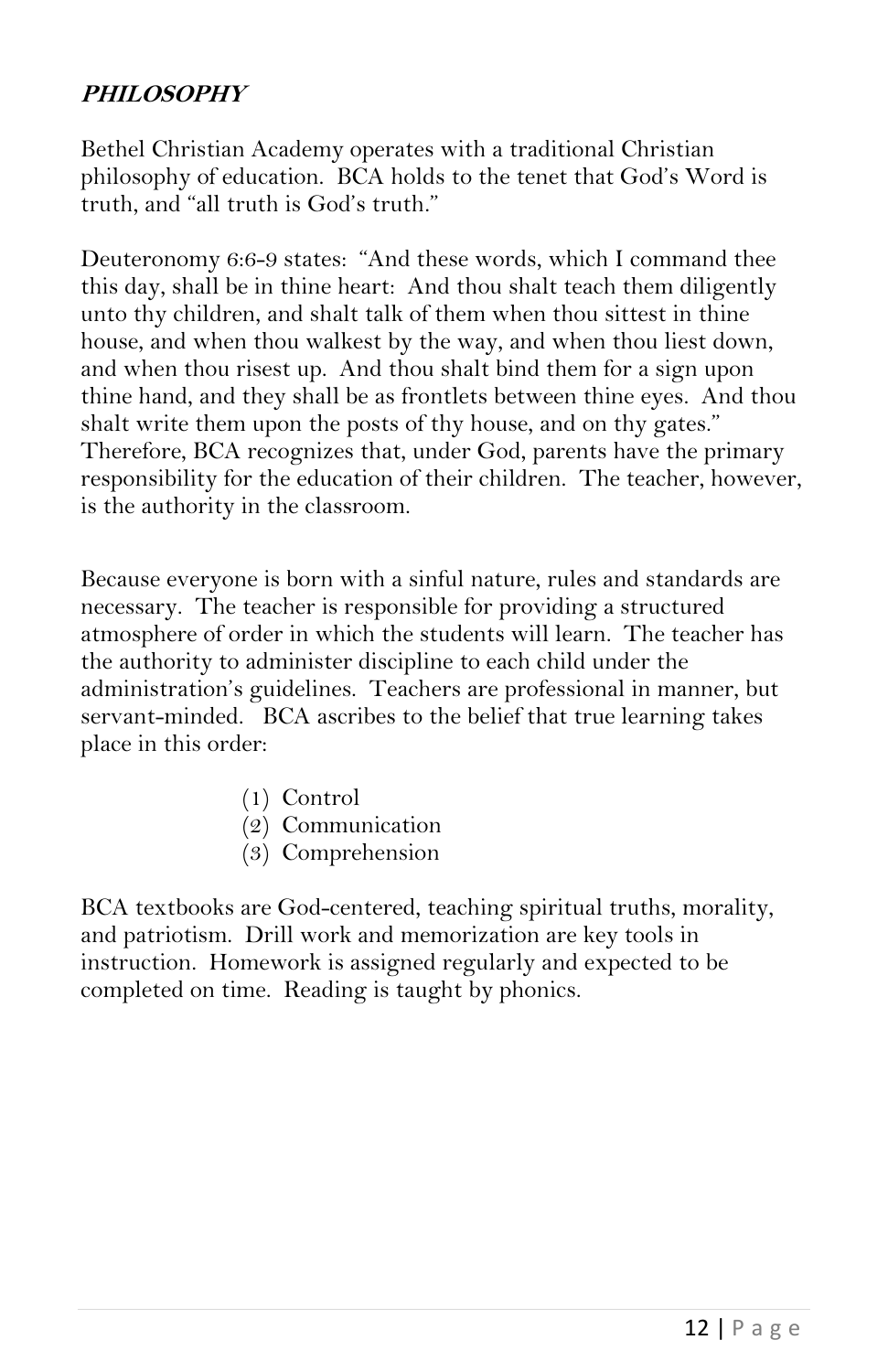#### **PHILOSOPHY OF ACCOUNTABILITY**

Romans 14:11 and 12 says: "For it is written, as I live, saith the Lord, every knee shall bow to me, and every tongue shall confess to God. So then, every one of us shall give account of himself to God." This we firmly believe.

The pastor will someday give an account to God for his role of leadership in the ministry. He is accountable to the deacon board and the congregation of Bethel Free Will Baptist Church.

The staff members are accountable to God as well as to the pastor of the church and the administration. Each reports directly to the pastor. The principal is accountable to the administrator. The administrator and principal also are accountable to the BCA School Board.

The teachers are accountable to God as well as to the principal of the school. Areas of accountability include the actual classroom teaching, meeting deadlines, following established procedures, and living an exemplary, Christian life.

The Day Care workers are accountable to God as well as to the Day Care director for providing love and special attention to our smaller children.

The parents are accountable to God for the selection of a Christian school for their children, for maintaining open communication with teachers, and for supporting this institution, as stated on the application form.

#### **BCA IS FULLY ACCREDITED BY**

**NCCSA** — North Carolina Christian School Association **NCPSA** — National Council for Private School Accreditation **NACSAA** — North American Christian School Accrediting Agency **MSA** — Middle States Association of Colleges and Schools **Cognia Accreditation** 

#### **OUR AFFILIATIONS**

#### **University of Richmond Technology Partner**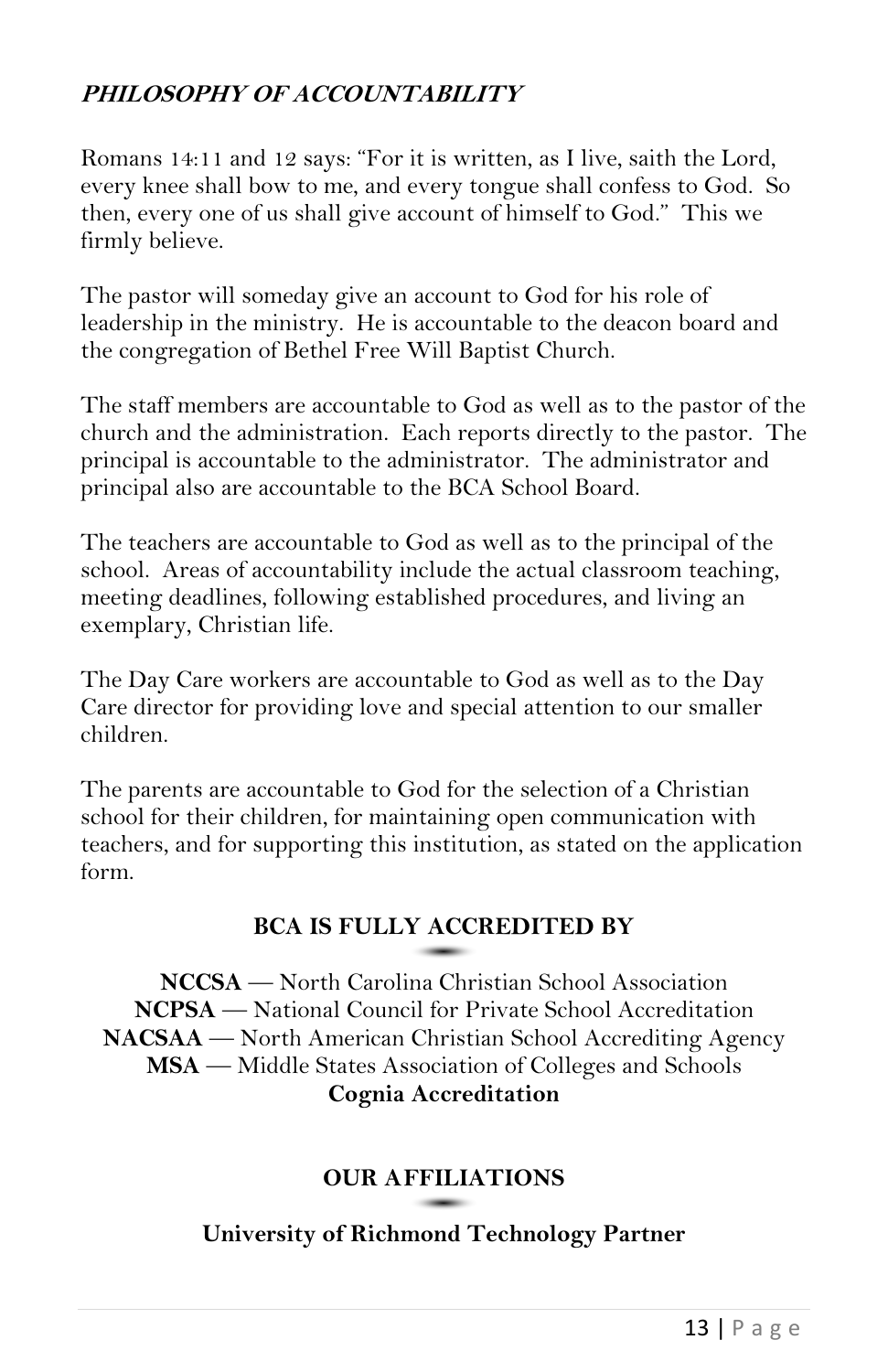#### **STANDARDS OF CONDUCT**

Bethel Christian Academy holds that the Bible is the infallible, divine Word of God and that salvation by faith in Christ is the initial step in the Christian life. There is adequate Biblical basis for the idea of spiritual growth into the image of Christ (Romans 8:29), which is the work of the Holy Spirit (II Corinthians 3:18). This growth begins with the initial act of saving faith and continues throughout life. The Holy Spirit makes the Christian conscious of the Biblical demands for a holy life which fulfills both God's moral law and high law of love (Matthew 22:37-39; Romans 13:8-10; Galatians 5:14). The result is a life consecrated unto God and separated from the world.

Therefore, Bethel Christian Academy must provide an environment conducive to the spiritual growth and development of young people who are not yet mature Christians. A standard of conduct based on the following Biblical imperatives is necessary to provide such an environment. All of the activities of the Christian must be subordinated to the glory of God who indwells us (I Corinthians 8:9; 12-13; 10:32). The Christian will endeavor to avoid practices which cause the loss of sensitivity to the spiritual needs of the world and loss of the Christian's physical, mental, or spiritual well-being (I Corinthians 9:27).

A sense of the need for spiritual growth in the light of these principles has led Bethel Christian Academy to adopt the following standards which are believed to be conducive to the environment that will best promote the spiritual welfare of the student. The Academy, therefore, requires each student – **whether at home, school, or online (cell phone/internet)** -

- to maintain Christian standards in courtesy, kindness, honesty, morality, and dress in public.
- to refrain from participating in worldly activities whether **at home, school, or online (cell phone/internet)** - such as swearing, indecent language or actions, bullying, vandalizing of any property, trashing of any public or private property (e.g. "papering" a house), smoking or vaping, possession or use of alcohol, drugs or tobacco, gambling, viewing pornography, taking inappropriate pictures/videos, premarital or extramarital sex, homosexuality or other sexual perversions. (Marriage is between one naturally born man and naturally born woman.)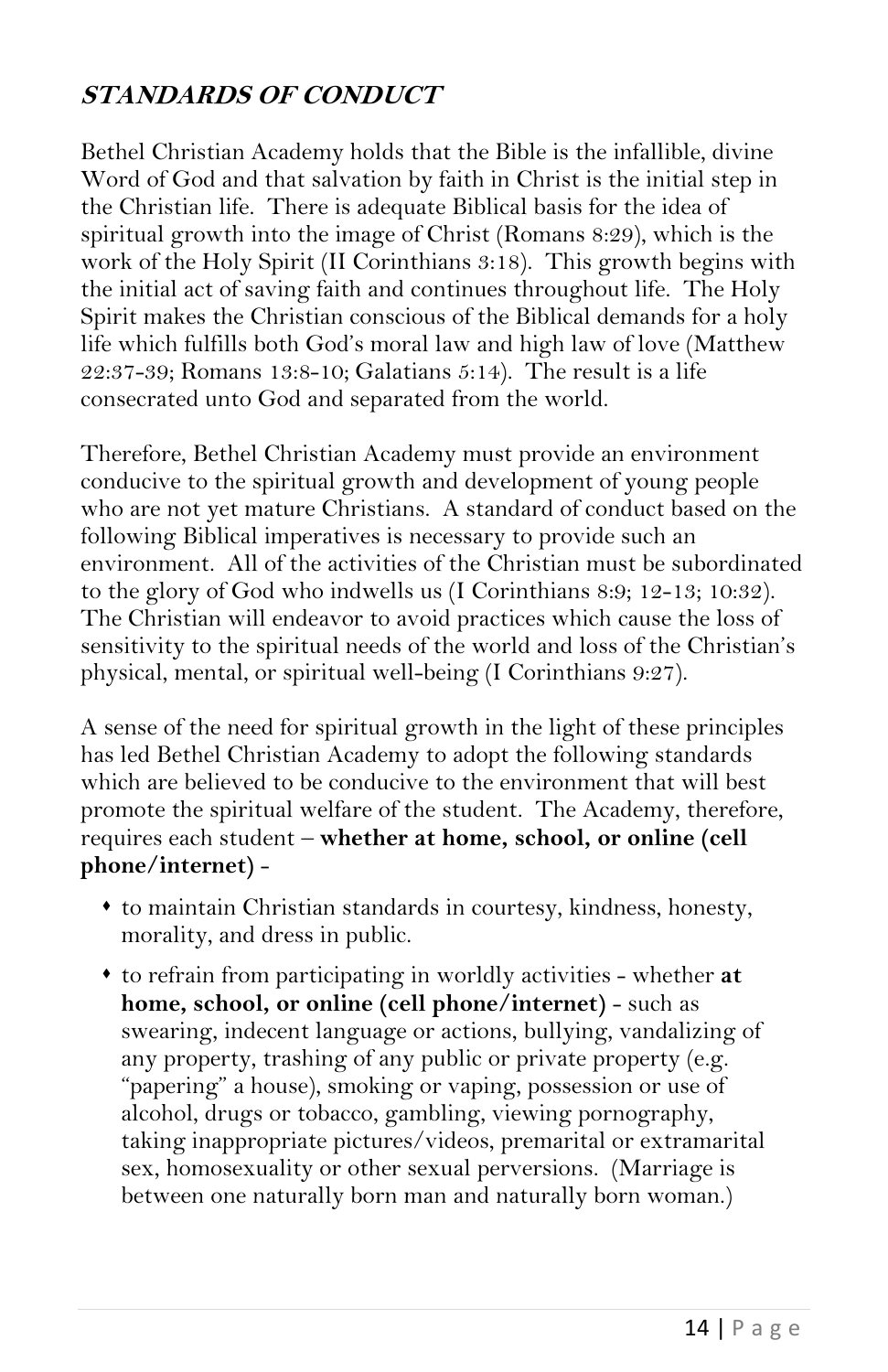Any infraction above will be dealt with by the school using demerits. This will include a one-day up to ten-day suspension or expulsion depending upon each situation. These infractions are serious. Other less serious infractions (e.g. incomplete homework) will be served a detention without a suspension.

The selection of the restrictions mentioned in this pledge may appear arbitrary to some; but while not condemning others who see differently, Bethel Christian Academy believes that the restrictions named are outstanding types of conduct which are detrimental to the standards established as its objective.

Students are expected to abide by these standards throughout their enrollment whether at home, school, or online (cell phone/internet). Students found to be out of harmony with the Bethel Christian Academy ideals of work and life and any student who has been arrested by authorities will be subject to consideration for administrative withdrawal.

In this atmosphere of definite and positive Christian standards of conduct, good scholastic planning and genuine personal interest between faculty and student, there is fine opportunity for development of strong Christian character. Bethel Christian Academy is a uniquely religious, educational institution that seeks to provide a quality education in a distinct Christian environment. One of the goals of Bethel Christian Academy is to work with parents and guardians to train Christian young men and women to be salt and light in their communities. Bethel Christian Academy believes that the Bible is the inspired Word of God and sets forth absolute truth by which Christians are to live. Bethel Christian Academy expects and requires that both students and parents will support the school in its distinct mission and in its Biblical beliefs. In relying on the teachings of Scripture, Bethel Christian Academy believes that the Bible prohibits sexual immorality of any type, including but not limited to pornography, homosexuality, or any other sexual activities outside the marriage of one man and one woman. On those occasions in which a particular home or student is acting counter to or in opposition to the Biblical beliefs and lifestyle that the school teaches, the school reserves the right, in its sole discretion, to refuse admission to an applicant or to discontinue enrollment of a current student. This includes, but is not limited to, living in, condoning, or supporting any form of sexual immorality; practicing or promoting a homosexual lifestyle or alternative gender identity; or otherwise having the inability to support the moral principles of the school as stated throughout this handbook. (Matthew  $19:4-5$ ).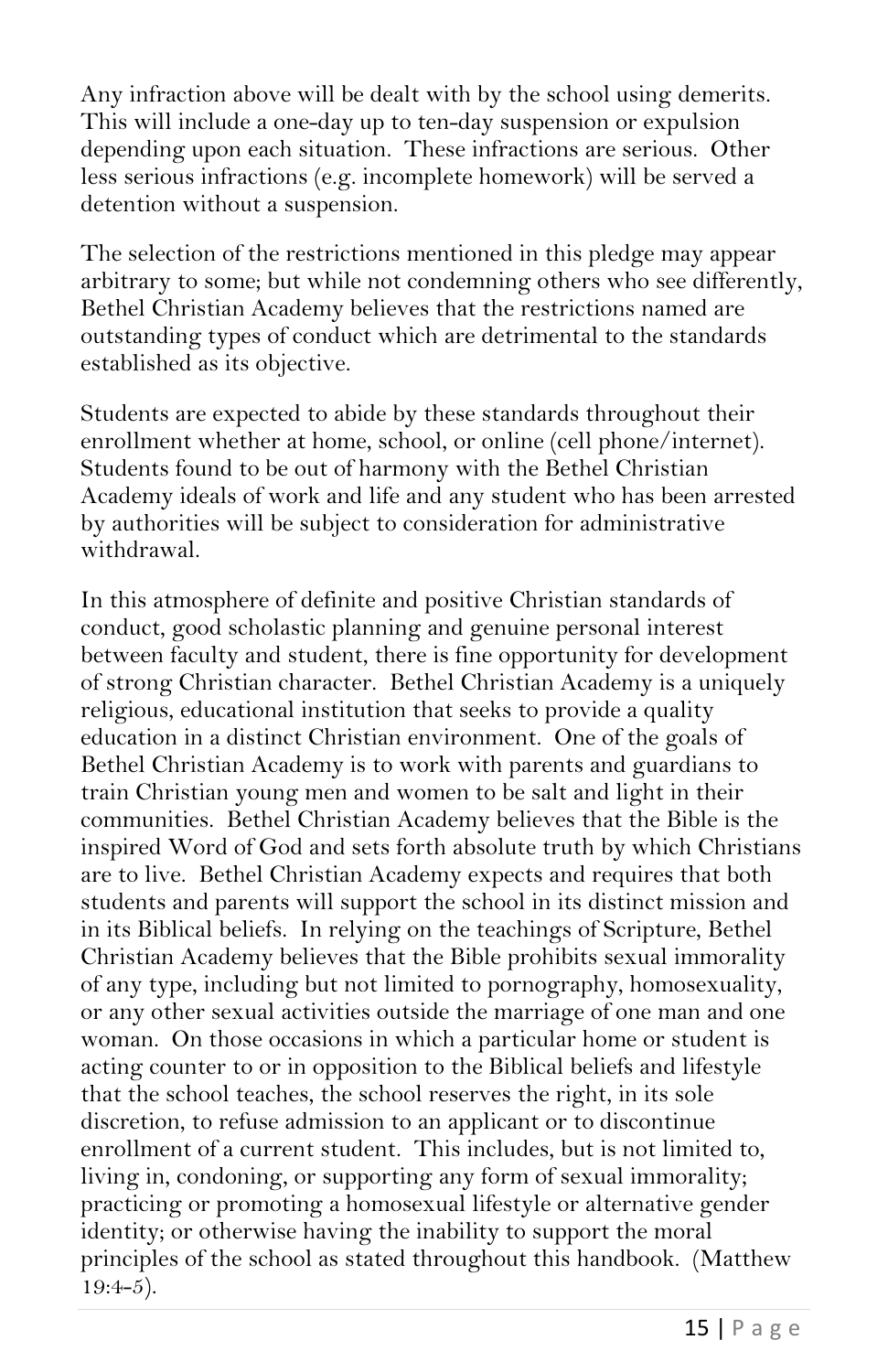## ADMISSIONS

#### **ENROLLMENT**

Student applications may be obtained in the school office. All students and parents will be interviewed by the principal/supervisor prior to acceptance. Please call the school office to set up your appointment.

Parents should bring a copy of their child's last two report cards and last achievement test scores when they come to interview with the principal or supervisor.

It is understood that attendance at Bethel Christian Academy is a privilege and not a right, that privilege may be forfeited by any student who does not conform to the standards and regulations of the institution. The Academy may request the withdrawal of any student at any time who does not fit into the spirit of this institution.

#### **NON-DISCRIMINATION POLICY**

BCA admits students of any race, color, national and ethnic origin to all rights, privileges, programs and activities generally accorded or made available to students at the school. BCA does not discriminate on the basis of race, color, national or ethnic origin as long as they are willing to participate in our Bible classes, taught according to our beliefs. We do not require pupils to attend Bethel Free Will Baptist Church nor hold membership there.

#### **AGE REQUIREMENTS**

Kindergarten four students must be 4 on or before August 31. Kindergarten five and first grade students must be 5 or 6 years of age respectively on or before August 31.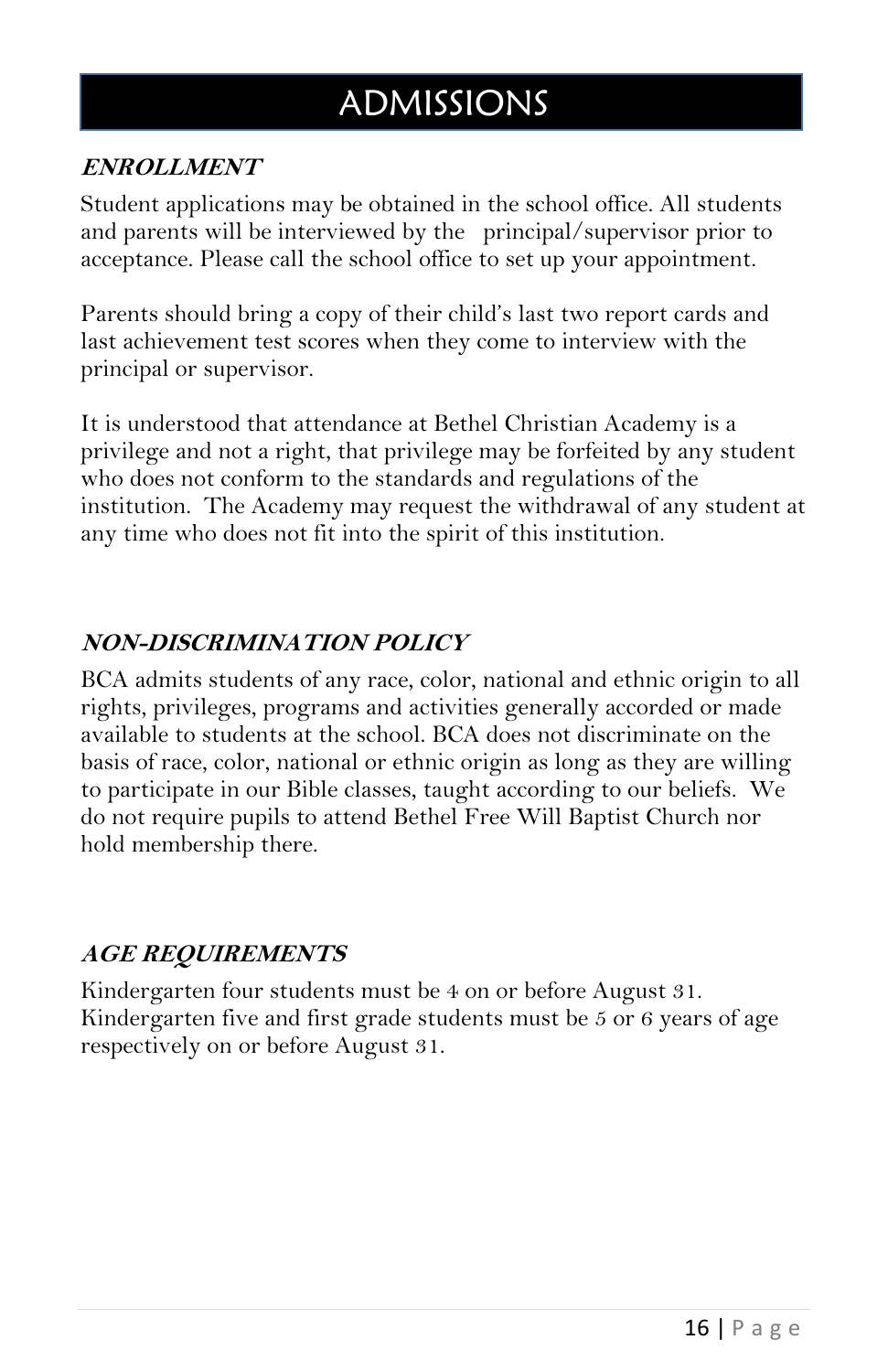#### **NEW ENROLLMENT**

Step one…Obtain application packet from school office.

Step two …Complete the application packet and return it with

- the application fee
- copy of last report card
- $\bullet$  transcript of grades (grades 9-12)
- copy of standardized test scores
- copy of any psychological test results

Step three…Interview

The interview will be scheduled with both parents and prospective student(s) to meet with the principal. Following the interview, entrance testing will be scheduled (Grades K5-12).

Step four…Academic and Spiritual Review

Your completed application and entrance testing will be reviewed. When the review has been completed, parents will be notified concerning the results.

#### **CUMULATIVE RECORDS**

When a new student enrolls in our school and is transferring from another school, a "Request for Records" form must be completed and signed by one of the parents. Our school or the parent will send this form to the address of the last school attended. A student's cumulative folder contains information regarding academic progress, attendance, health, achievement tests, and special remarks. A parent may see the contents of his student's folder only by contacting the principal. All information is regarded as confidential.

#### **RE-ENROLLMENT**

Presently enrolled students must register every year. They will have priority in registration for each succeeding year, but **only** during the Early Re-enrollment Period.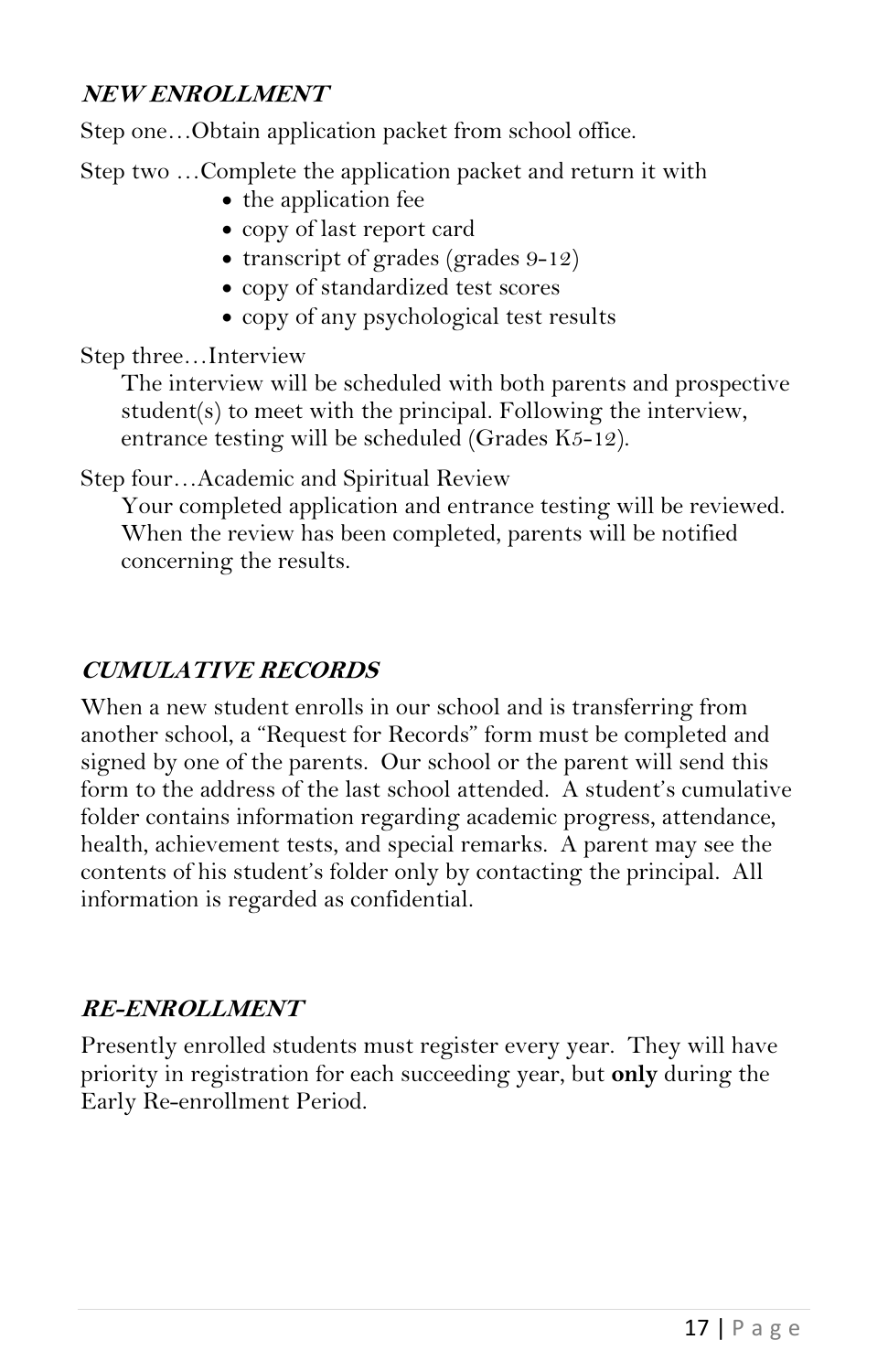#### **AFTER-SCHOOL PROGRAM (K5-8 th )**

Bethel Christian Academy operates a ministry to families of BCA students who need child care during the after-school hours on school days. This ministry is called Bethel After-School Program. When BCA is closed, "Bethel After-School" is closed.

MISSION AND PURPOSE**:** Bethel's After-School Program strives to support families whose children attend BCA by providing Christian supervision to those children who remain at school after 3:15.

PROGRAM: The Elementary After-School Program is for children age five through 4<sup>th</sup> grade. The Middle School After-School Program is for 5th through 8th graders.

SCHEDULE: After-School will begin on BCA's first school day and end the last day of school. We are open on BCA school days from 3:00 p.m. - 5:30 p.m. and Noon - 5:30 p.m. on  $\frac{1}{2}$  school days. The Middle School Program will be a study hall environment from 3:00 p.m. – 5:30 p.m. Some days at 4:30, the Middle School will join the Elementary After-School.

Registration & Cost, contact the school office.

#### **WITHDRAWAL**

Any student who withdraws from the school must return all nonconsumable textbooks, library books, etc. A "Withdrawal Form" must be filled out and signed by the parent/guardian. No transcript or records of any withdrawing student will be transferred to another school if the student or parents leave school without paying all accounts in full or without otherwise meeting all obligations imposed by the Academy. The registration fee and book fee is non-refundable. Prepaid tuition is refunded for month(s) not attended.

#### **TRANSFERS**

All incoming students are given an entrance examination. Should the student's accomplishments (as shown by the test) be on the grade level to which the student has been promoted, then the student may be admitted to that grade. It is the policy of the school not to accept transfer students whose accomplishments have not been up to acceptable standards.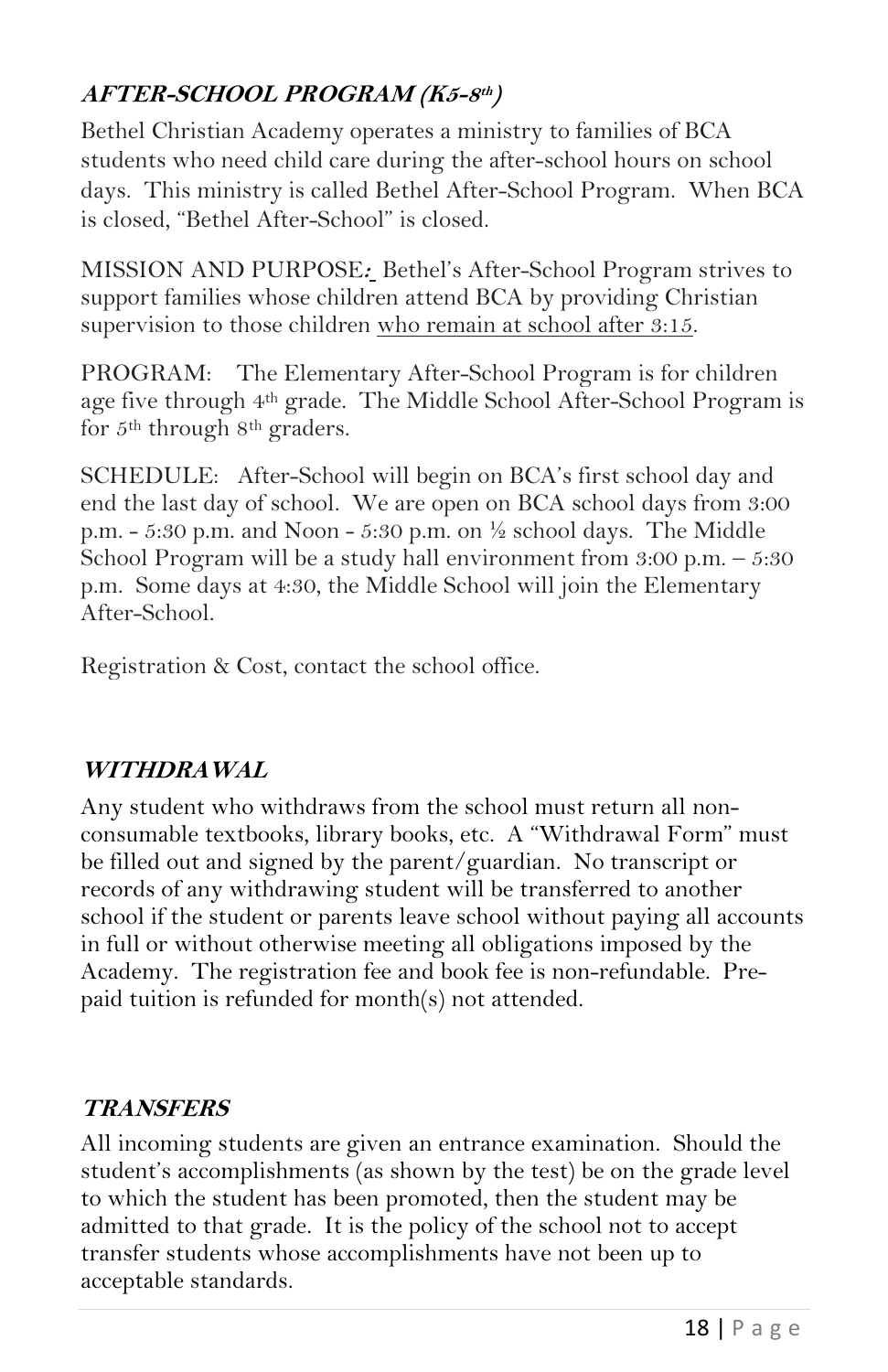#### **HEALTH**

In order to align us with the health department requirements for private as well as public schools, please be advised of the following:

- All prescription drugs and non-prescription medication (including aspirin, acetaminophen, and ibuprofen) must be left with school staff. Middle school and high school students should give these medications to the school office. Elementary students should give these medications to their teacher. Included with the medications should be a medication administration form signed by the parent and physician with the directions for administration. **Send only enough medication as needed for school hours.**
- Please notify the office in cases of hepatitis, meningitis, rubella, measles, pink eye or other communicable diseases. Students with such illnesses will not be allowed to attend classes while they are contagious.
- All students are required to have current **certificate** of immunization

It is the desire of BCA to provide as healthy an environment as possible for all of our students. Therefore, when a child becomes genuinely ill, the parents will be notified and arrangements must be made to remove the child from school until he becomes well. Genuine illness includes, but is not limited to fever over 100.4, vomiting, rashes and/or anything else that may be deemed contagious. Minor headaches, stomachaches and other discomforts that are not serious in nature will be treated at school and the student will be encouraged to remain at school.

Parents of children found to have head lice (or nits) will be asked to pick them up from school immediately and keep them at home until they have been treated and their hair is free of lice and nits. After the child has been treated for head lice by prescription or over-the-counter medicines, it is essential that the child be checked by the designated person in his/her school office before returning to the classroom. All nits must be removed. This usually takes one or two days, depending on how soon the child is treated and the nits are removed. Upon returning to school, a parent or guardian must bring the child to the office to be checked before child can be readmitted to the class.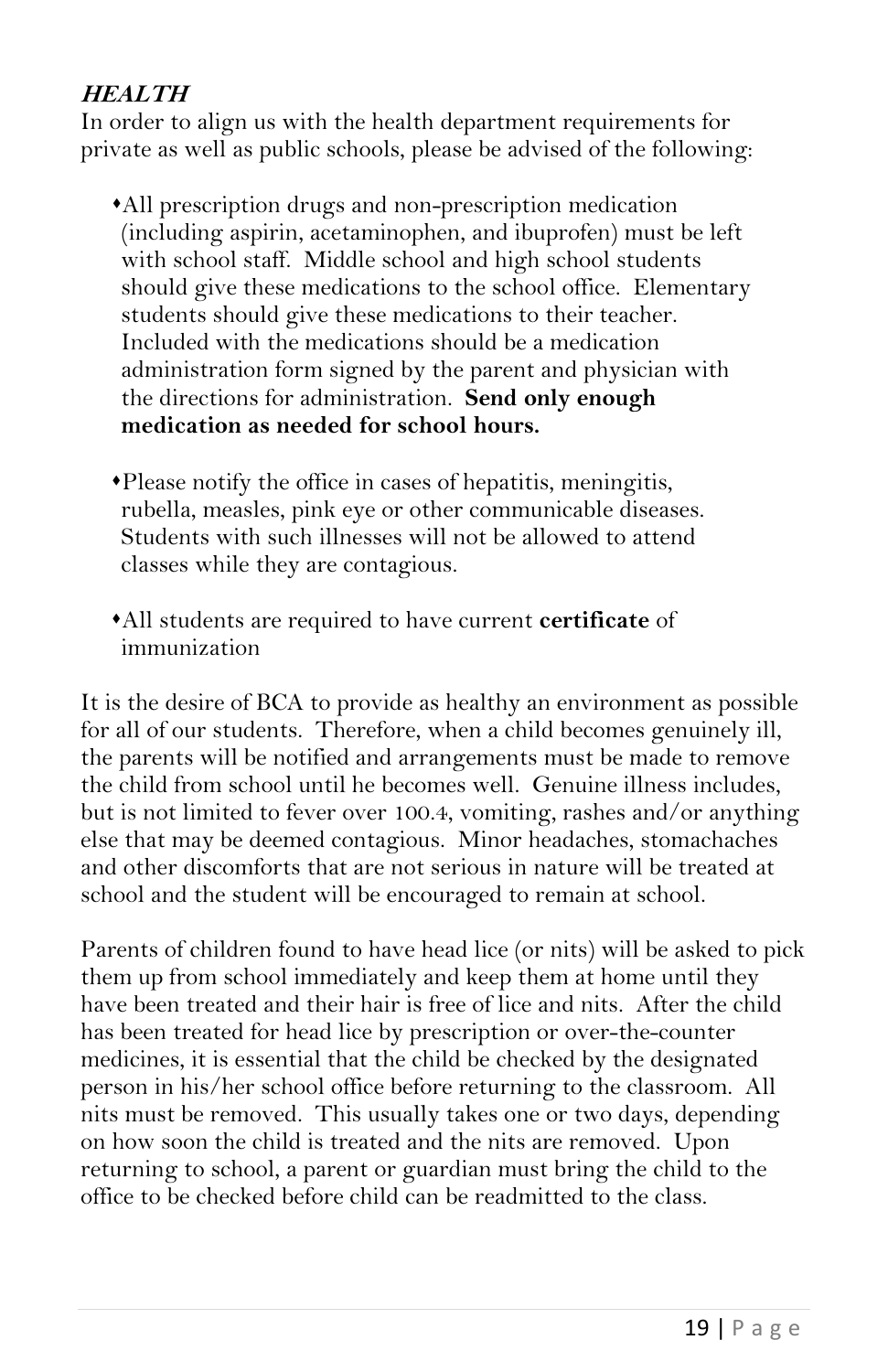#### **RENWEB and PARENT ALERT**

BCA has an automated rapid notification phone system called PARENT ALERT (RenWeb). In the event of a school emergency, delay or closing, every contact on our list will receive a call, text or email with pertinent information. It is the parent's responsibility to make sure all contact numbers are current and must be connected to RenWeb.

#### **SCHOOL CLOSINGS**

On days of icy conditions, hazardous weather conditions, or campus issues, all parents and students will be notified by RenWeb's Parent Alert. It is very important that each parent's contact information is up to date in RenWeb. Parents are responsible to keep their contact information up to date. Later announcements may show up on other media outlets.

Bethel will make its own announcement, NOT always following other school systems. Holidays, teacher workdays, and the summer break are indicated on the school calendar.

#### **SAFETY AND SECURITY DRILLS**

A continuous ringing of the fire alarm signals a fire, a fire drill, or some other emergency - requiring rapid, quiet, orderly emptying of the buildings. Several fire drills will be held during the year, and students should take them seriously.

Anyone who fails to carry out the teacher's orders at such times will be disciplined. Use exit routes as instructed by teacher. Pupils may reenter the building (led by the teachers) when notified by the administration or their representative. Remain well away from the building and quiet until that time.

Tornado drills will be announced over the intercom. For tornado protection, students will move to the inside walls in the hallways, where they will kneel placing their hands and arms over their heads.

Lockdown drills will be announced over the intercom - initiating steps to isolate students, teachers and staff from danger.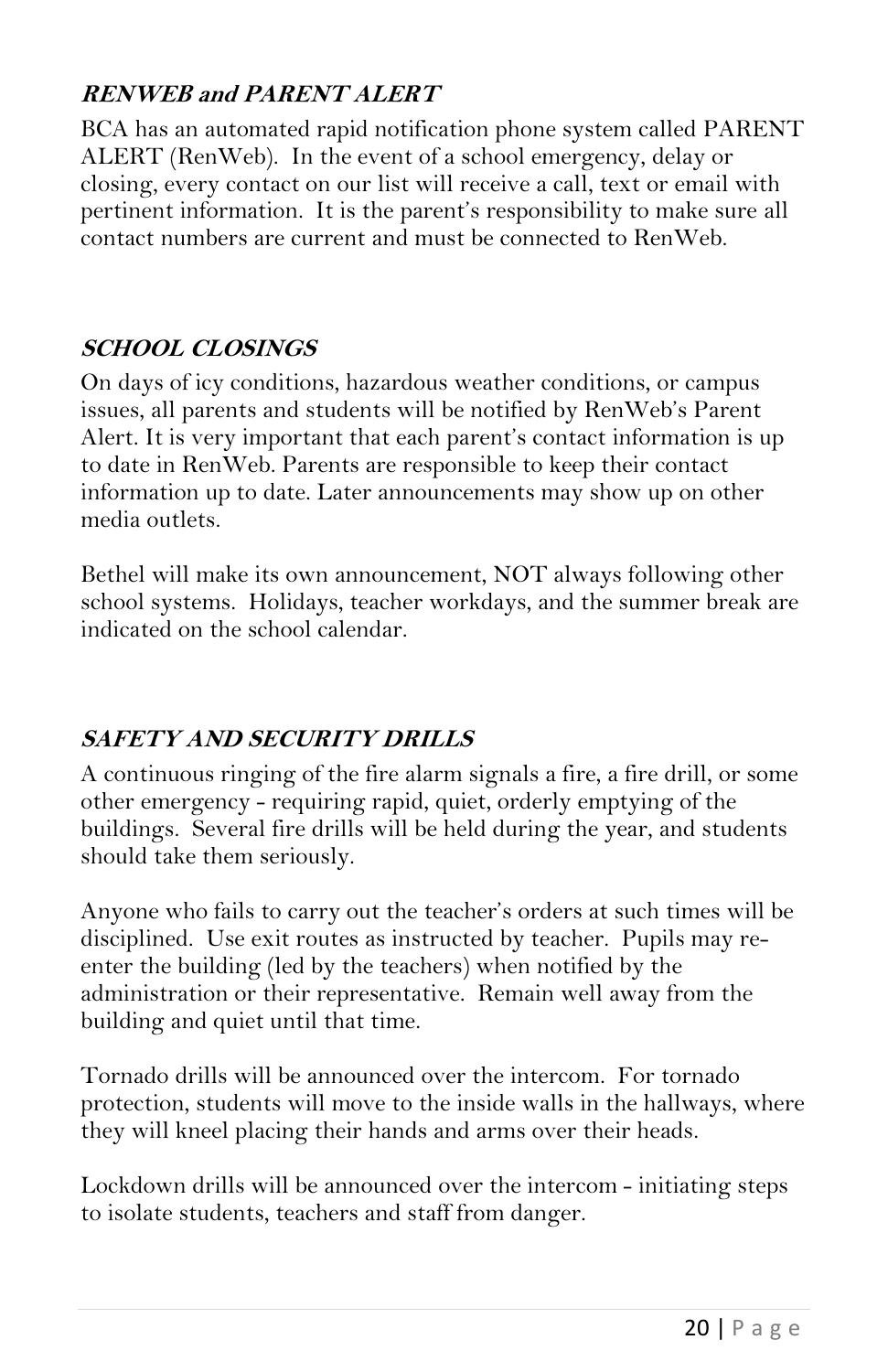#### **STUDENT ACCIDENTS**

When a student is injured at a school activity, parents will be contacted. Also, the teacher on duty will file an accident report with the Business Manager for insurance purposes.

A Medical Emergency plan is in place for major accidents and life threatening incidents. The teachers have a plan to follow.

## FINANCES

#### **TUITION/FEES**

Current Registration, Book, and Tuition fees are listed on the Tuition Rate Sheet. The Registration and Book Fees are Non-Refundable.

*A note concerning tuition payments* - We ask that every parent pay the monthly tuition on schedule. It is school policy that if a student's tuition is over a month behind, he or she will not be admitted to class until the tuition has been brought up to date. Past due accounts: students will not be allowed to take semester test/exams or final test/exams. A late fee of \$20.00 is incurred on the 10th of the month. This policy is necessary so that BCA can meet its obligations and not jeopardize its testimony.

#### **SOLICITATION**

Solicitation is forbidden at BCA without specific administration approval. This includes the selling of tickets, candy, etc.; the distribution of political or religious materials; and the circulation of petitions.

## ARRIVAL/DEPARTURE

#### **SCHOOL HOURS**

Day Care Hours 7:00 a.m. - 5:30 p.m. School Hours 8:00 a.m. - 3:00 p.m. After Care 3:15 p.m. - 5:30 p.m. Morning Care 7:00 a.m. - 7:30 a.m. *\*Aftercare is only available up through 8th grade.*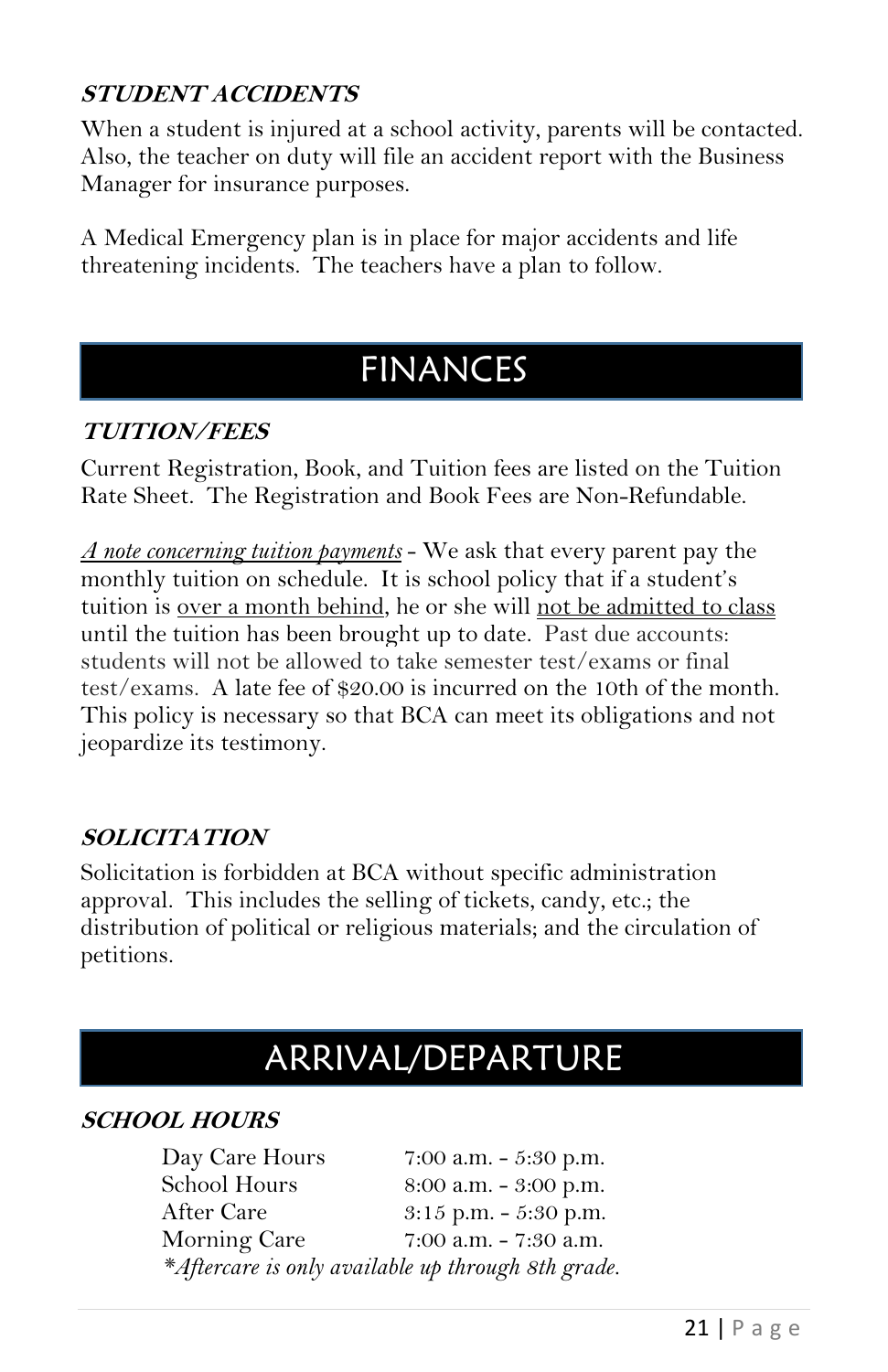Except Day Care and Morning Care children, pupils should not be on campus before 7:30 a.m. There is no one to supervise them earlier, and accidents or property damage may occur for which the school will not be responsible. Students who arrive before 7:50 A.M. are to enter in the cafeteria. Toys are not allowed in the cafeteria during morning care.

#### **CLOSED CAMPUS**

BCA operates a "closed campus". This means that attendance is required from the regular start of school until the normal dismissal time. Any free periods a student might have are to be spent in an assigned area on campus. Student will not be permitted to go off campus to run errands.

No student is to be on school property at any time without adult supervision. This includes the gym, playground, and classrooms.

#### **VISITORS AND GUESTS**

Persons coming to the school are asked to report directly to the school office. This will keep classroom disruptions to a minimum. Parents are asked NOT to go to their child's room unless they have been granted permission by the school office.

- 1. Parents, Grandparents, and Guardians should be out of the classrooms by 7:55 a.m. and out of the building by 8:00 a.m. for the benefit of all students.
- 2. All visitors must check in and out at the school office and receive a VISITOR'S PASS which is to be worn at all times while the visitor is at the school.
- 3. If a junior high/high school student wants to have a visitor come to school to visit, the following procedure should be followed:
	- a. Visitors to the junior high and high school are asked to abide by the high school dress code.
	- b. Request must be made at least one school day before the desired visit. (Walk-ins are not permitted.) The Bethel student is to get a VISITOR form, complete it, and have Supervisor to approve it at least a day before the visit.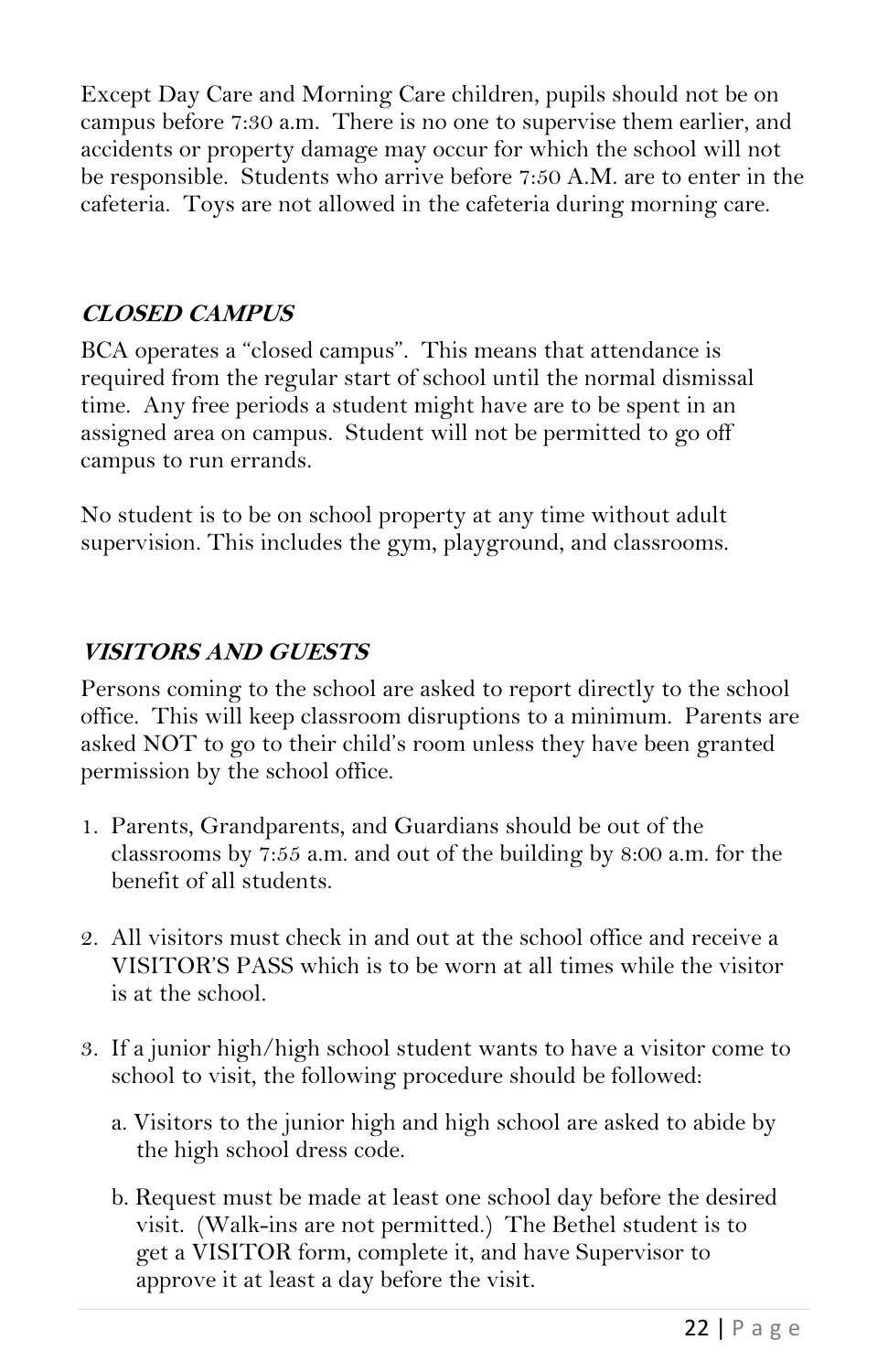- c. The VISITOR must park in the School Visitor Parking places near the office. The visitor must enter at the office, present his approved form to secretary, and receive a Visitor Pass.
- d. The Visitor Pass must be returned by the visitor to the office.

#### **TRANSPORTATION: RESTRICTED CHILD PICK UP**

If parents are separated or divorced and one parent is not allowed to see or pick up a child, we must have on file at the school office a certified copy of the court order of final judgment.

Parents bringing children to school are asked to strictly observe traffic patterns and signs. The safest way to pick-up your children is to remain in your car and take your turn in the car line. Once you pull up in the car line, we will dismiss your child to get in your car. This policy keeps children from walking through the car lines and parking lots.

#### **TRANSPORTATION: STUDENT DRIVERS & PARKING**

Many high school students may wish to drive an automobile to school. This is a privilege and should be regarded as such. If a student abuses the privilege to drive to school and park on school property, that privilege will be revoked.

These guidelines should be followed by all student drivers and/or passengers:

- 1. Upon arriving at school, all student drivers and passengers MUST leave the designated parking areas and enter the school building. Absolutely no lingering in or around cars in the parking area at any time before or after school.
- 2. Students should not allow others to drive their vehicles. Only students whose parents have granted permission to the office will be allowed to ride with student drivers. Under no circumstance should any student "bum" a ride with a student driver without written permission from the other student's parents.
- 3. Bethel Christian Academy is not responsible for theft or loss incurred in any student's automobile. We encourage all students to keep the doors locked while cars are at school.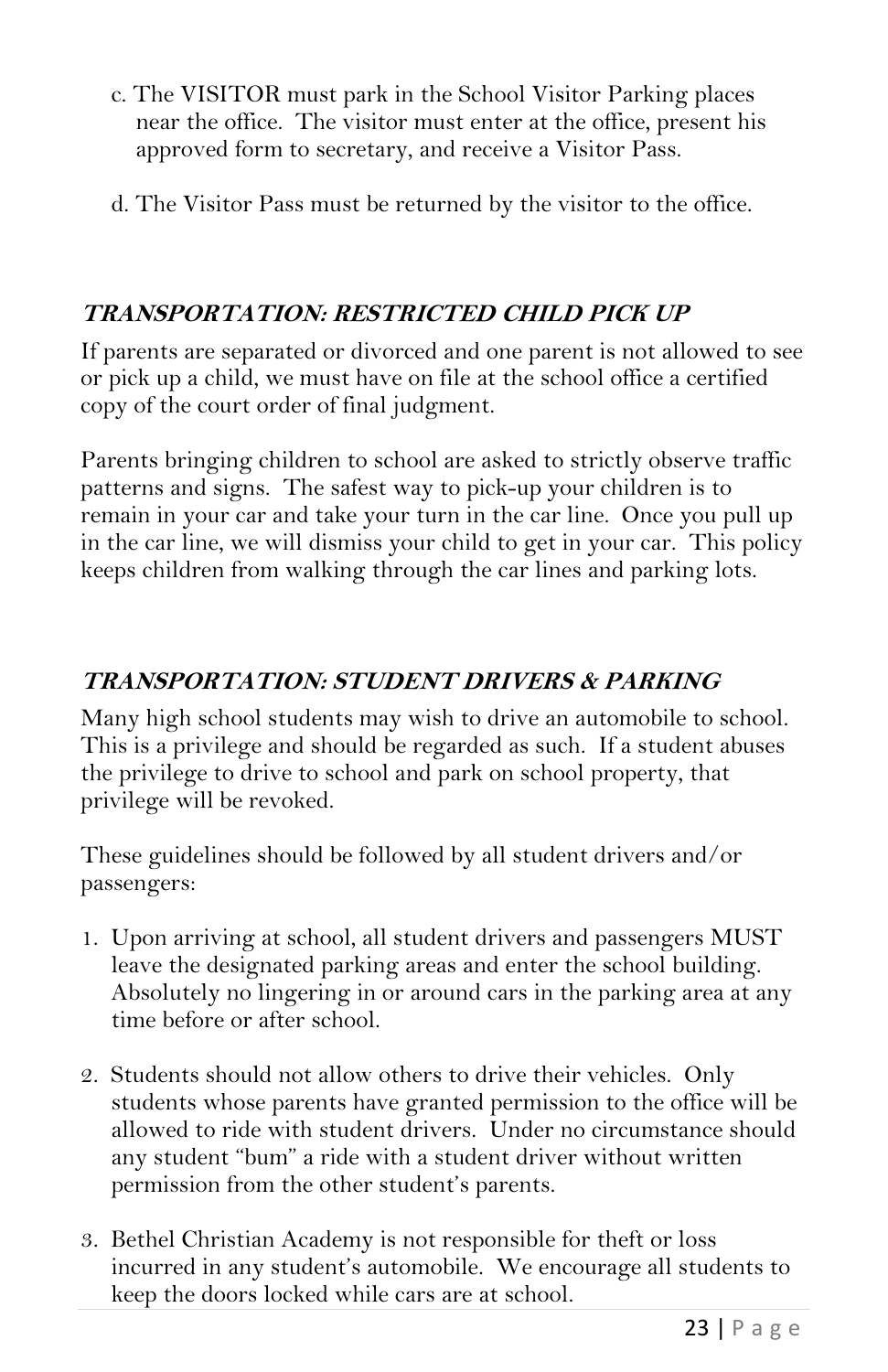4. Proper driving behavior is expected and will be maintained by each student driver. Showing off, squealing tires, loud music, etc. is unacceptable behavior and will not be tolerated. Instances occurring on school grounds which indicate such behavior will result in revoked parking privileges and school suspension. This includes entering or leaving school property. All student drivers must turn right onto Banks School Road when leaving the campus from 2:45 – 3:15 pm.

## PARENT-SCHOOL COMMUNICATION

#### **PARENTS WEB**

ParentsWeb provides parents up-to-date information about the school and their children. Parents will have access to homework, grades, discipline notices, tardies/attendance, lunch orders, re-enrollment, and school announcements. The message center makes it easy to interact with teachers and receive notes from school. The parent will be issued a username and password to insure your information is secure. The student will be issued a username and password with limited access for homework assignments and grades. ParentsWeb can be accessed through our website: www.bcatrojans.com.

#### **PARENT-TEACHER CONFERENCES**

There is one required parent meeting in August. It is "Parent Orientation". We encourage parents who wish to discuss their student's progress with a teacher to call the teacher at home, message them online, or send a note by their student. At a mutually convenient time, our teachers will discuss any problems your child may have. BCA teachers are not allowed to have Parents Meetings right before school begins, because teachers are required to be in the classroom by 7:50 a.m.

#### **PRINCIPAL AND PARENT PARTNERSHIP (PPP) MEETINGS**

The PPP Meeting is an opportunity for parents to collaborate with the principal for the purpose of school improvement. Administration will speak about issues for school improvement. Occasionally guest speakers will speak on school issues. The Administration is open for parental suggestions for school improvement all year long.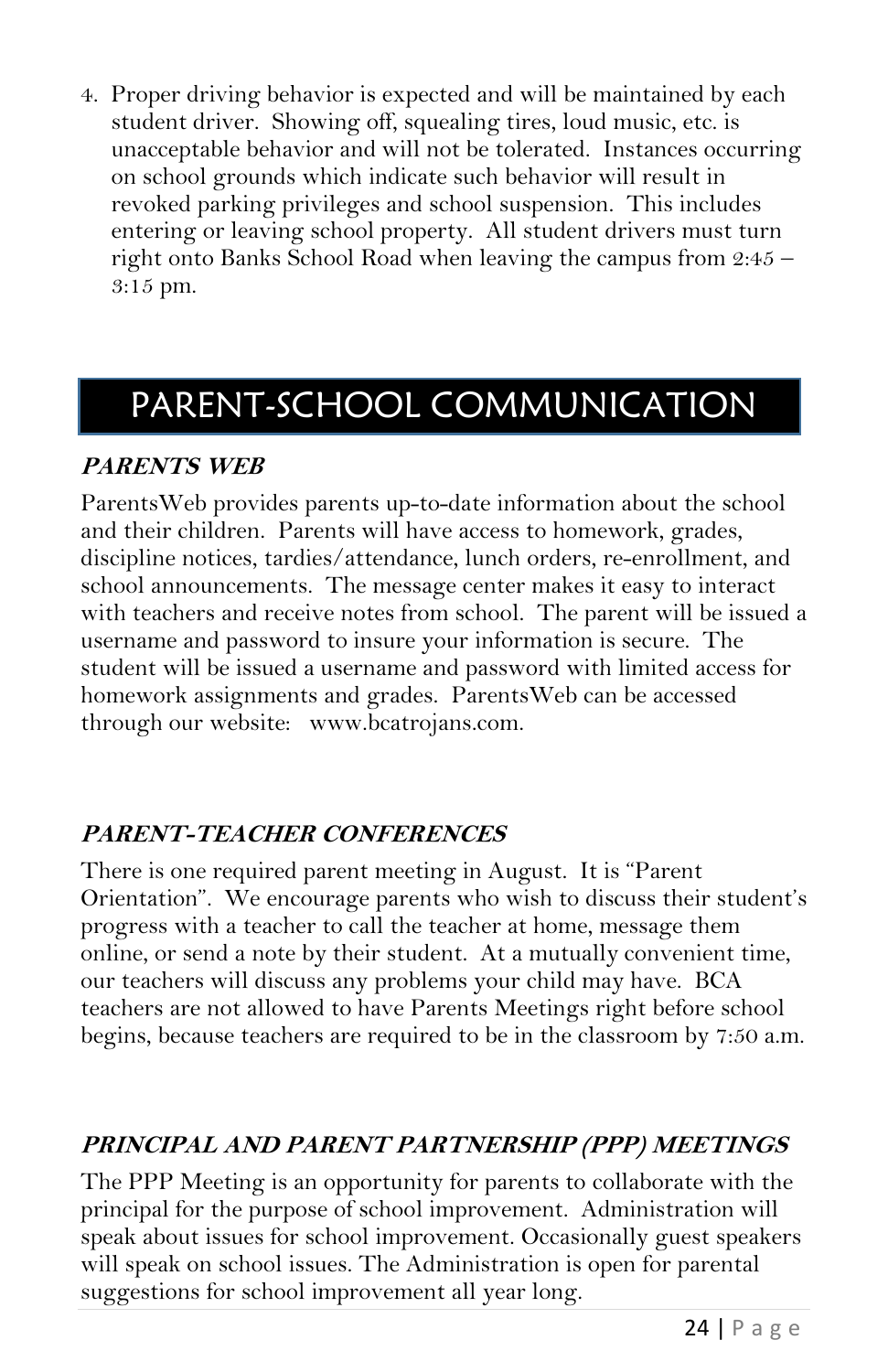#### **PARENT-TEACHER COMMUNICATION / APPEAL PROCESS**

From the Application Form, #5 "If I have questions and concerns, I will bring them promptly to the person involved, or the administration so that they may be properly considered by those in authority." If the question concerns the teacher, contact the teacher. BCA's staff desires to be available for good communication - for questions or even complaints. The supervisor or principal is available for concerns that are more serious. We desire close relationships with parents. Communication is essential. The "Matthew 18 Principle" will be used as the Appeal Process.

#### **PARENT CONCERNS**

Matthew 18:15-18 teaches that the best way to resolve a conflict with another individual is to go directly to him. Parents are asked to take their problems and concerns directly to the teacher. Going to other parents and airing one's grievances is profitable for neither the parent nor the teacher. The teacher deserves an opportunity to correct the situation or give an explanation for the cause of concern. If a parent does not feel that a satisfactory resolution has been reached after meeting directly with the teacher, a meeting with the supervisor or director may be arranged. A final recourse would include a third meeting with the principal of the school to assist the parent and find a solution to the problem.

Parents/students/family members who choose to criticize the academy, administration, or the teachers publically (in person or on social media) will be expelled from the academy.

#### **SCHOOL OFFICE**

The school office is the "hub" of all school operations. Therefore, we ask students and parents to be considerate of the time and resources of all office personnel. The beginning and end of each school day are particularly busy. Office personnel will assist parents and students as quickly and efficiently as possible.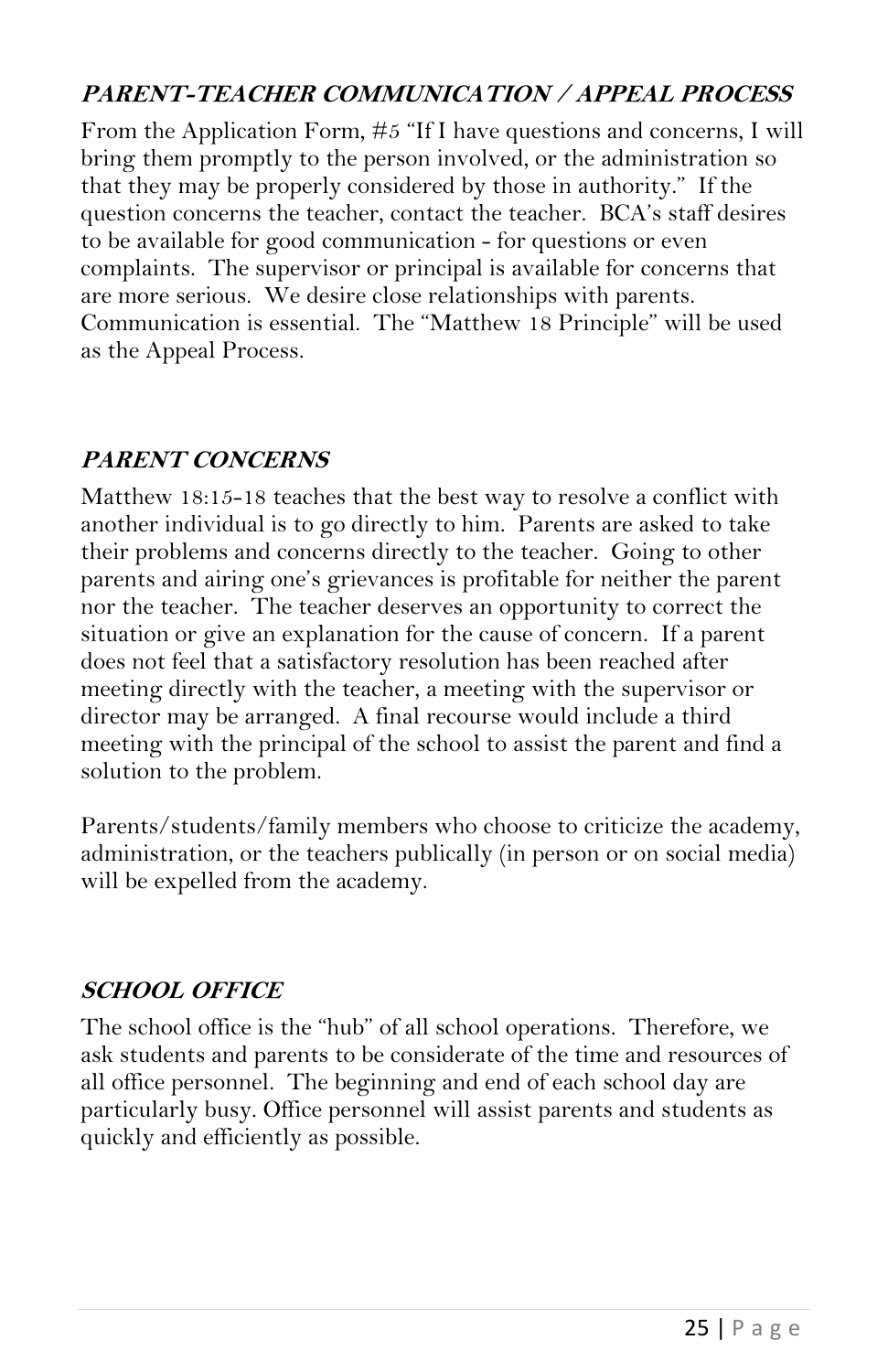#### **LOST AND FOUND**

Lost articles are taken to the lost and found of whichever building they were found (school or gym). Lost and found articles that are not claimed will be donated to a charitable organization. We have established this policy in order to teach the students the responsibility of their personal possessions. Students should mark all personal items that are brought to the school.

#### **PRIVATE MUSIC LESSONS**

Private music lessons (i.e. piano) are made available to students of BCA. In order to participate in these, arrangements should be made directly with the teacher of these lessons. These are not part of the normal school program and therefore scheduling must be made with each individual student.

#### **LUNCH**

A hot lunch is available every day. Lunch and drinks need to be ordered by the parent/student online through RenWeb. The student's lunch voucher account must have a positive balance to order lunch. Deposits can be made into the Lunch Voucher account through RenWeb or by sending money to school in a sealed envelope (with student name and grade). Lunch cannot be purchased (daily) after 8:45 a.m. or in the lunch line. Also, teachers may not purchase lunches for the students.

Students must go to the cafeteria during their assigned lunch period and are to be seated while eating and keep voices to a reasonable pitch. Courteous speech, good table manners, and cleanliness are to be stressed. Condiments are only provided to those buying lunches.

Parents/Students are not allowed to have food orders delivered to the school (no pizza deliveries, etc…). No food items are to be consumed in any classroom.

Vending machines may only be used before, after school hours or during lunch times or with the teacher's written permission.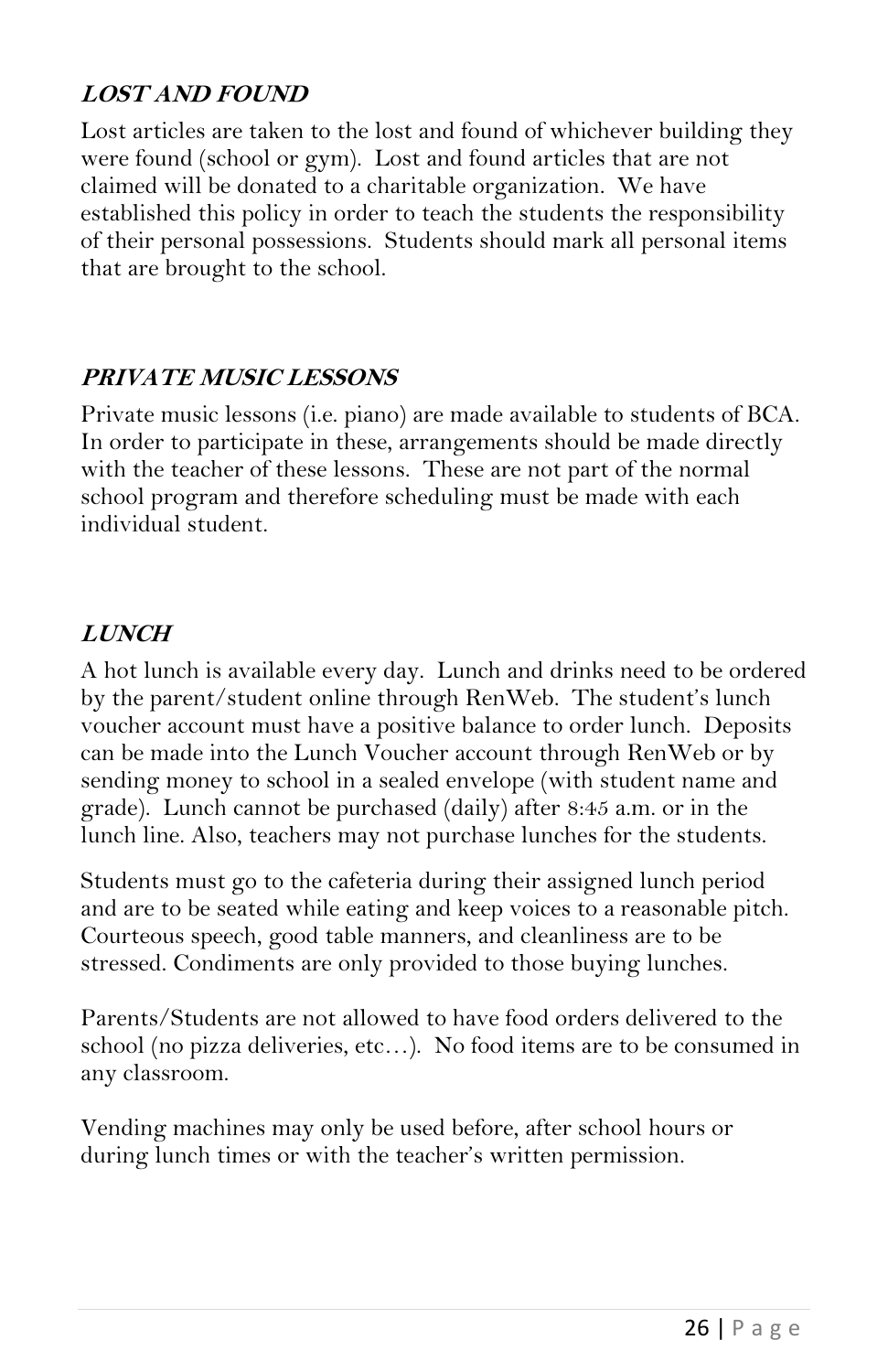#### **TELEPHONE USAGE**

The telephone in the school office may be used by written permission of a teacher. The student must present the teacher's note to the office before using the phone.

#### **LOCKERS**

Lockers/cubbies are issued in grades 6 through 12. Occasionally, students may have to share a locker. Students will follow these guidelines:

- 1. Lockers/cubbies are for books, lunches, and coats. They are NOT for candy, gum, games, magazines, etc.
- 2. Lockers must be kept neat.
- 3. Stickers and/or taped-up pictures are not permitted inside or outside lockers.
- 4. Locker inspections will be held.
- 5. Students should take the materials needed when going to classes so that they will not need to interrupt a class to go back to their locker.

## ATTENDANCE

Poor attendance practices interfere with one's academic potential and slow the progress of overall classroom achievement and school performance. Parents are directly responsible for the compliance of their children to the school attendance policy. All absences must be verified by communication from a parent/guardian. Absences not verified by a parent/guardian will be considered truancy. It is the responsibility of the pupil and parent to see that work missed during an absence is made up promptly according to the teacher.

For K-5 through 12th grade, school begins promptly at 8:00 AM and ends at 3:00 PM. If students are not in classrooms by 8:00 AM, they are marked tardy. We encourage all students to be in the classroom by 7:55 AM to avoid tardiness, and all parents to be out of the classrooms by 7:55 AM. Tardies are recorded for anyone arriving to class between 8:00 and 11:00 AM. A student arriving after 11:00 but before 12:00 will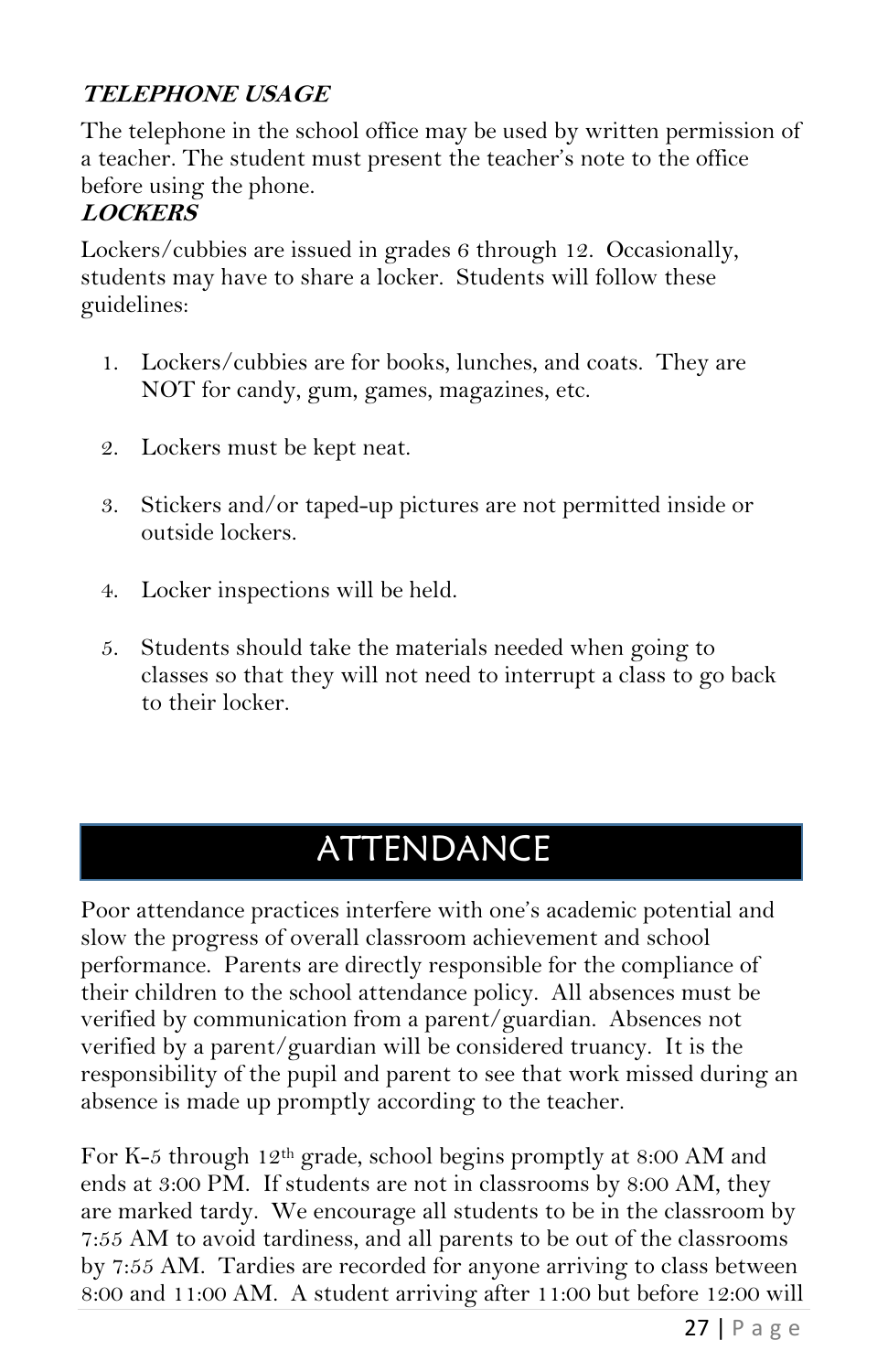be marked absent for  $\frac{1}{2}$  day. It is important that our students learn good character traits. One important trait is promptness in coming to school. Students who go home early (before 12:00) are absent for ½ day. All work must be made up under the current grading period.

#### **ABSENCES**

Any student with a combination of 26 unexcused/excused absences for the entirety of the school year will be automatically retained in the current grade level or not receive credit for the course. Appeal may be brought before a committee. Extenuating circumstances will be determined at the discretion of the committee but may and likely will require sufficient documentation, and, therefore, parents should provide adequate documentation for each absence. However, documentation will not obligate the principal or the designated committee to overturn the decision.

Parents should call or message the office with an explanation of why the child is absent each day. A message may be left on the school's voicemail as morning times are sometimes busy. The school's voicemail will be checked daily. If a phone call is not received on the day of absence or a note on the day of return, the absence will be counted as **unexcused**. All correspondence/documentation goes to Mrs. Jones in the school office.

#### **See a list of excused/unexcused absences below:**

#### **Excused**

- Medical or dental appointment.
- Isolation ordered by the State Board of Health.
- Personal illness or injury as determined by a parent.
- Early checkout for student due to illness determined by school staff member.
- Death in the immediate family.
- Participation in legal requirements or court proceeding.
- Extreme weather as determined by principal, administration, or designee.
- Students excluded from school will be allowed up to 5 consecutive school day absences to remove lice or nits. After 5 days, the absences will be considered unexcused, unless principal or designee extends for special circumstances.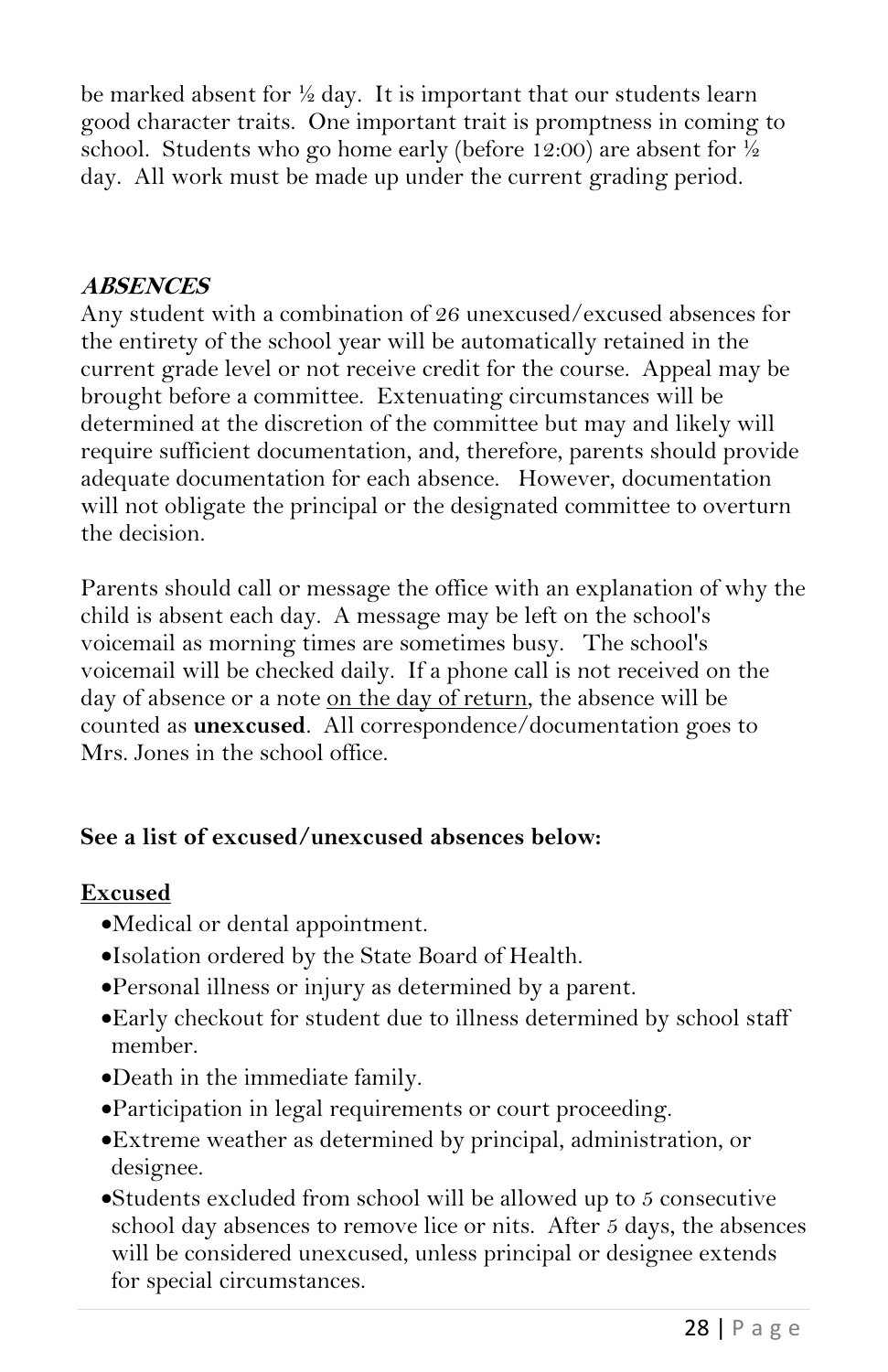#### **Unexcused**

Any absence not specified above as excused will be counted as unexcused. An unexcused absence will result when documentation has not been received for the student's absence. The **third** unexcused absence in a 9-week period will result in a detention and each unexcused absence thereafter.

#### **TARDIES/EARLY CHECKOUTS**

Students who are continually tardy, arrive after 8:00 AM to a class period or school, will be issued a detention slip. These detention slips begin being issued on the  $6<sup>th</sup>$  excused/unexcused tardy and each tardy thereafter for the nine-week period. After the 6th tardy, if **official** medical or legal documentation is provided upon arrival, the student will not be required to serve detention.

Leaving school prior to the end of instructional time will be excused only for school-sponsored sporting events, medical emergencies, illness, driver's education, and doctor appointments.Parents are asked to schedule doctor's appointments after school hours whenever possible because of missed work in class. However, if a student has a note from home to leave school early because of a doctor's appointment or something of that nature, the student should:

- 1. Have the note from home given to and signed by the homeroom teacher.
- 2. Have the secretary sign out the student. Parents sign out elementary students.
- 3. Return medical/legal documentation to the school office upon return.

\*\*Elementary Students: Early checkouts will be counted the same as a "tardy" and will result in a detention when the student has a combination of 6 excused/unexcused **tardies** or **early checkouts** in a 9-week period and each tardy or early checkout thereafter. After the 6th early-checkout, if **official**  medical or legal documentation is provided upon return, the student will **not** be required to serve detention. If a teacher determines early checkout due to a child being ill, the student will **not** be required to serve detention.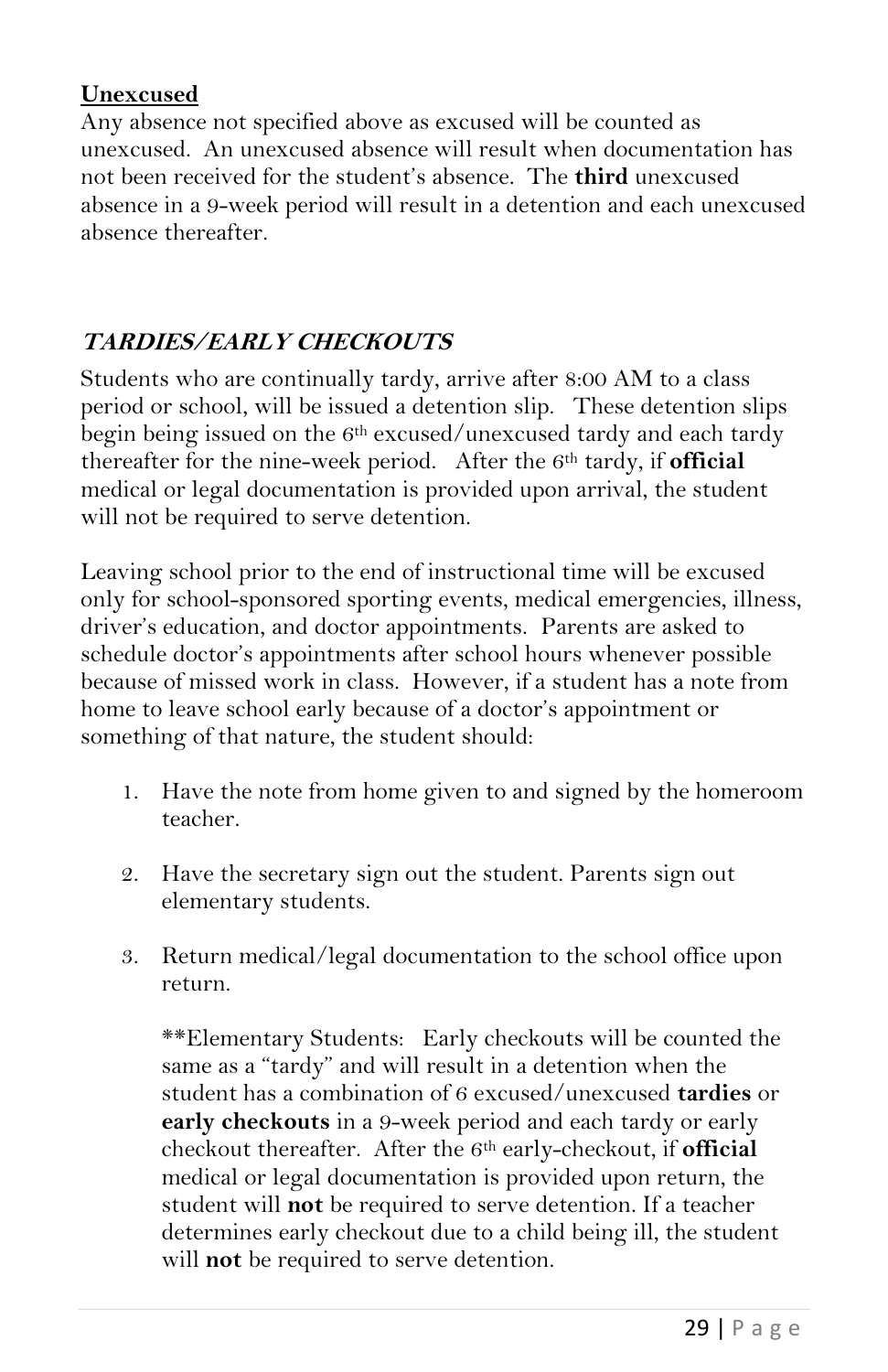\*\*JH/HS students: Early check-outs and tardies will count as an absence for each class missed and should not exceed 26 excused/unexcused for the school year.

#### **PRE-APPROVED ABSENCES**

Parents who feel they would like to have their child (K-12) excused for a special planned absence need to fill out a Pre-Approved Absence Form in the school office. Be careful not to exceed excessive absences when planning these days. If approved, the student is responsible for getting the assignments they will miss and complete them in advance for each class.

Please try to schedule family vacations to be taken when school is not in session. Pre-approved absences are for special circumstances. The administration reserves the right not to approve or to limit requests based on academic standing and attendance record. If parents still wish to take their child out of school without prior permission or against the administrator's recommendations, the student will receive an unexcused absence. Pre-approved absences may not be taken during achievement tests or during exams.

Students may obtain a Pre-approved Absence Form in the school office. This form must be signed by parent and given to office personnel 3 days in advance.

#### **COLLEGE VISITS**

Senior and Juniors may request up to two (2) college visits per year. In order for this to be approved, the student must follow the steps outlined on the pre-approval form. A student must return with documentation from the college visited.

Examples of documentation include a signed letter for a college/ university official or a dated tour agenda. A brochure from the college/university alone WILL NOT suffice as documentation of a visit.

**The school principal, administration, and/or designee reserves the right to excuse or unexcuse any absence, early checkout, or tardy as deemed appropriate.**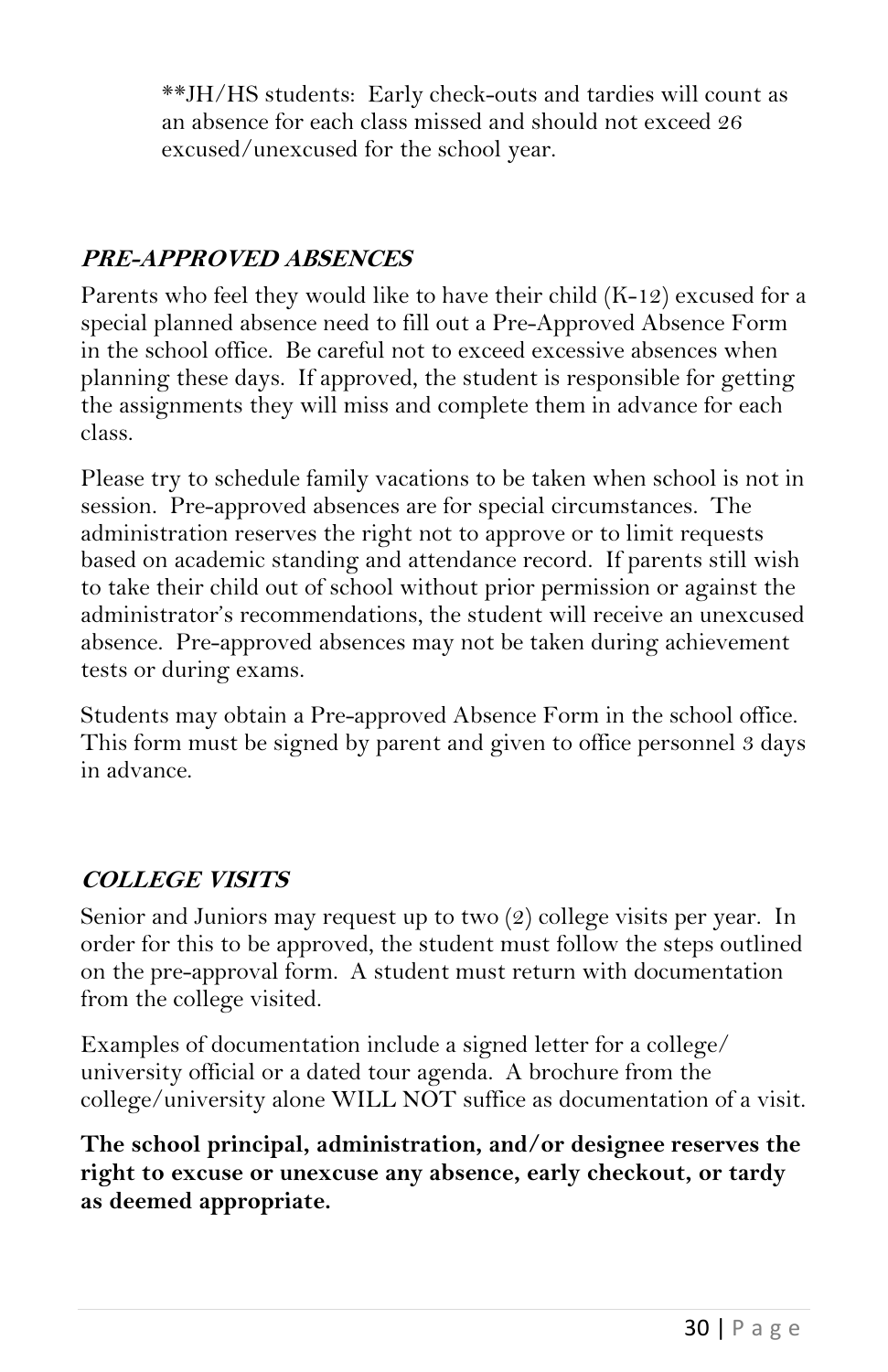## **ACADEMICS**

#### **CURRICULUM**

In Grades K4 through 6, BJU Press is used. In K4 through 1st grades, ABeka is used for phonics instruction. Each subject is taught in light of God's Word. All textbooks and workbooks have been written by Christian men and women with many years of experience in Christian education. Children enrolled in K4 will generally be reading by midyear, and K5 students will be sentence reading by mid-year. We teach reading by the phonetic method.

In grades 7-12, Bob Jones Press, Positive Action , and Apologia, are used predominantly.

We hold that the classroom has two immediate authorities: the teacher and the textbooks. Both must be God-centered and challenge not only the mental capabilities of the child, but also the spiritual capabilities.

We hold that truth and reality are one as revealed in God's Word. We do not believe that the Bible merely contains truth — we believe it is all truth. Therefore, we teach every subject from a Christian perspective — in light of God's Word.

Our academic standards are high. Our students are the proof that Christian education meets the needs of the whole individual without sacrificing the fundamental skills of reading, writing, and arithmetic.

#### **DIGITAL LEARNING**

Parents must promptly initiate contact with the school should hardships occur, such as quarantine, sickness, technological issues, etc.

1. There will be regularly scheduled online assignments. These assignments must be submitted through the digital learning platform. Teachers will adhere to BCA's regular grading policy. Students may have up to one week to complete the assignment, based upon grade level.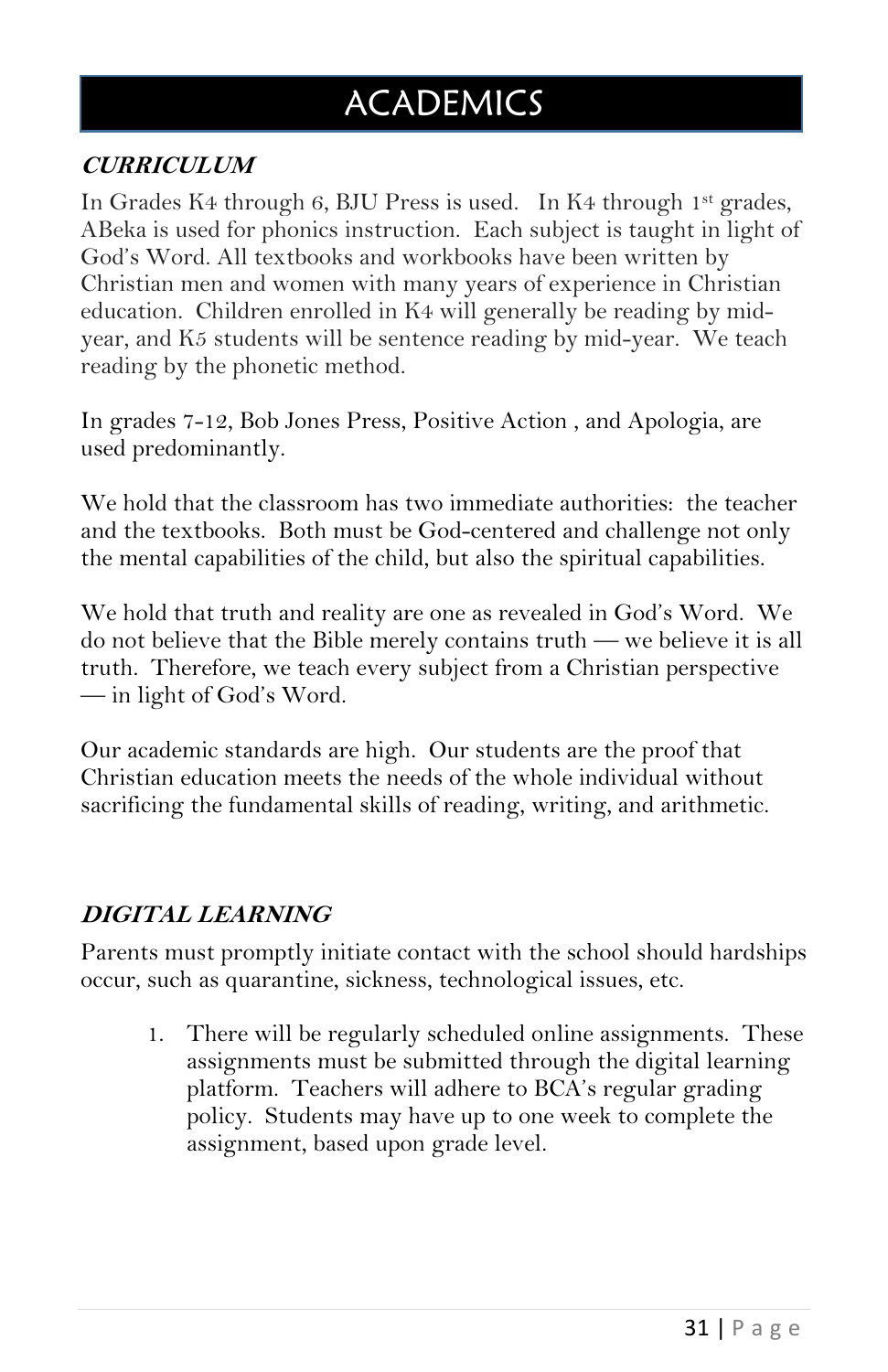- 2. During times of mandated school closures:
	- a. Daily assignments/tasks will be given. Requirements may vary from teacher to teacher.
	- b. The BCA grading policy will remain in effect. This includes penalties for late submissions and missing assignments.
	- c. Weekly communication with teachers will be required.

#### **EXCEPTIONAL STUDENT PROGRAM (ESP)**

Students that need an Individualized Education Plan (IEP) will need to be a part of BCA's ESP. Registration forms and fees can be obtained in the school office.

#### **COURSE CREDITS AND GRADUATION**

High School course units begin to count towards cumulative graduation credits in the 9th grade. A total of 25 credits must be gained in order to graduate. Attendance at Baccalaureate and Graduation Ceremonies are requirements for graduation.

#### *GENERAL DIPLOMA*

- English 9, 10, 11, 12 Accounting Biology World History Physical Science US History I Science Elective US History II<br>General Chemistry Government & Algebra I Elective Credits Geometry Consumer Math
- Bible 9, 10, 11, 12 Health & Physical Education Government & Economics Environmental Science Foreign Language I & II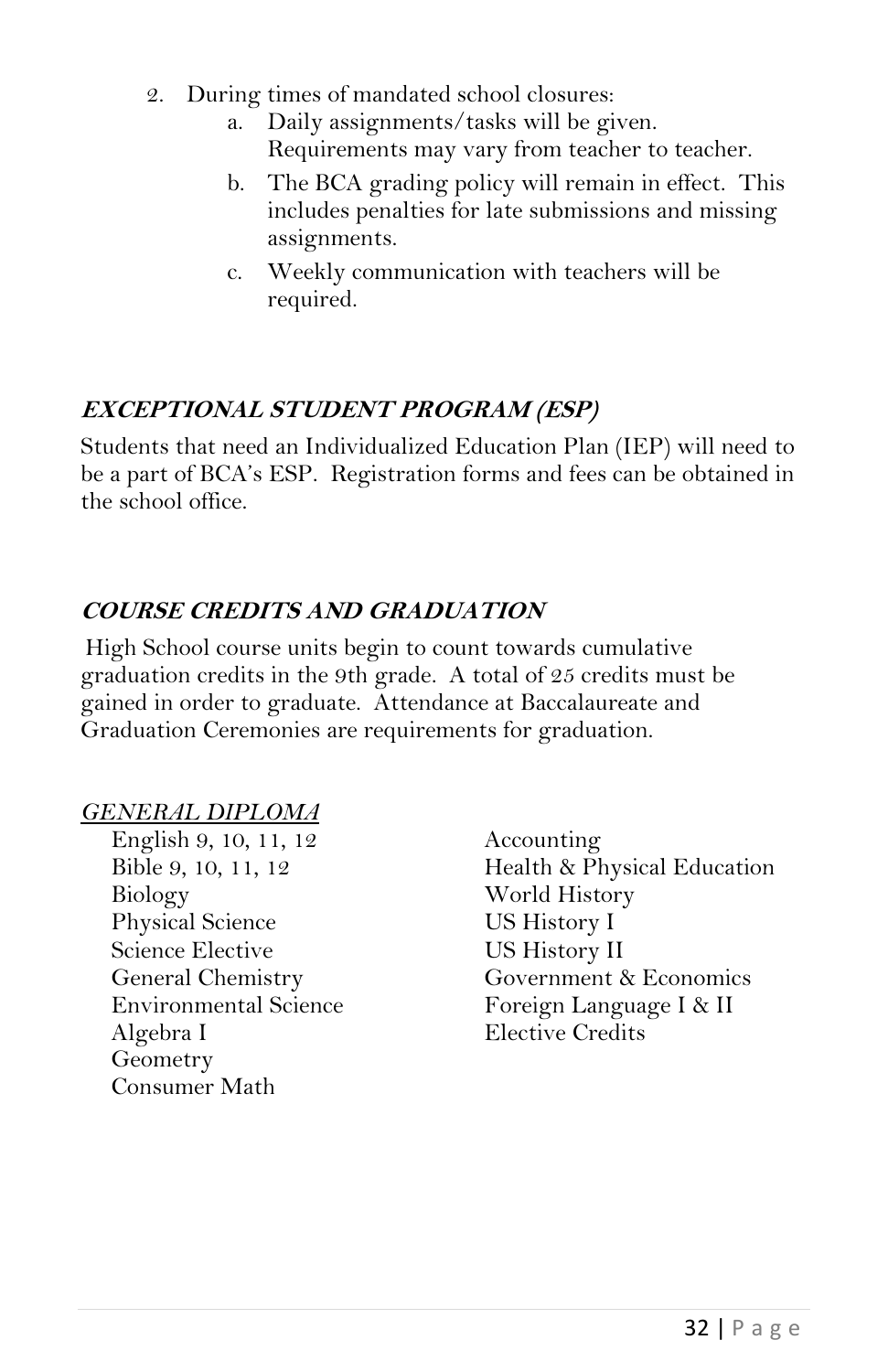#### *COLLEGE PREPARATORY DIPLOMA*

| English 9, 10, 11            | Algebra II                  |
|------------------------------|-----------------------------|
| English 12 or AP English     | Pre-Calculus                |
| Bible 9, 10, 11, 12          | Health & Physical Education |
| Honors Biology               | World History               |
| Physical Science             | US History I                |
| Honors Chemistry             | US History II               |
| <b>Environmental Science</b> | Government & Economics      |
| Algebra I                    | Foreign Language I & II     |
| Geometry                     | <b>Elective Credits</b>     |
|                              |                             |

These lists of courses are given as examples, but do not represent actual course offerings. Actual course offerings are based on many factors and some changes occur every school year. For High School Honor Students the possibilities are unlimited. Contact our Academic Advisor/Counselor, to explore the opportunities.

Requirements to graduate include:

4 credits of Bible (each year at BCA) 4 credits of English 4 credits of Math (Algebra I\* - required) 4 credits of Social Studies (U.S. History 1 & 2\* - required) 3 credits of Science (Biology\* - required) 2 credits of Foreign Language 1 credit of Health/P.E. 3 credits of Electives *25 credits needed to graduate*

An ESP (Exceptional Student Program) Diploma is available to some students who are approved by the Administration with parental agreement. Request this information from the office. The candidate for the ESP Diploma must be in ESP and have completed more than 20% of all high school courses in the program.

#### **Transcripts**

1. Courses offered at BCA are not allowed to be taken at other institutes or other online institutes and added to the transcript. If BCA offers the course, it must be taken at BCA. There could be exceptions made by the academy for credit recovery.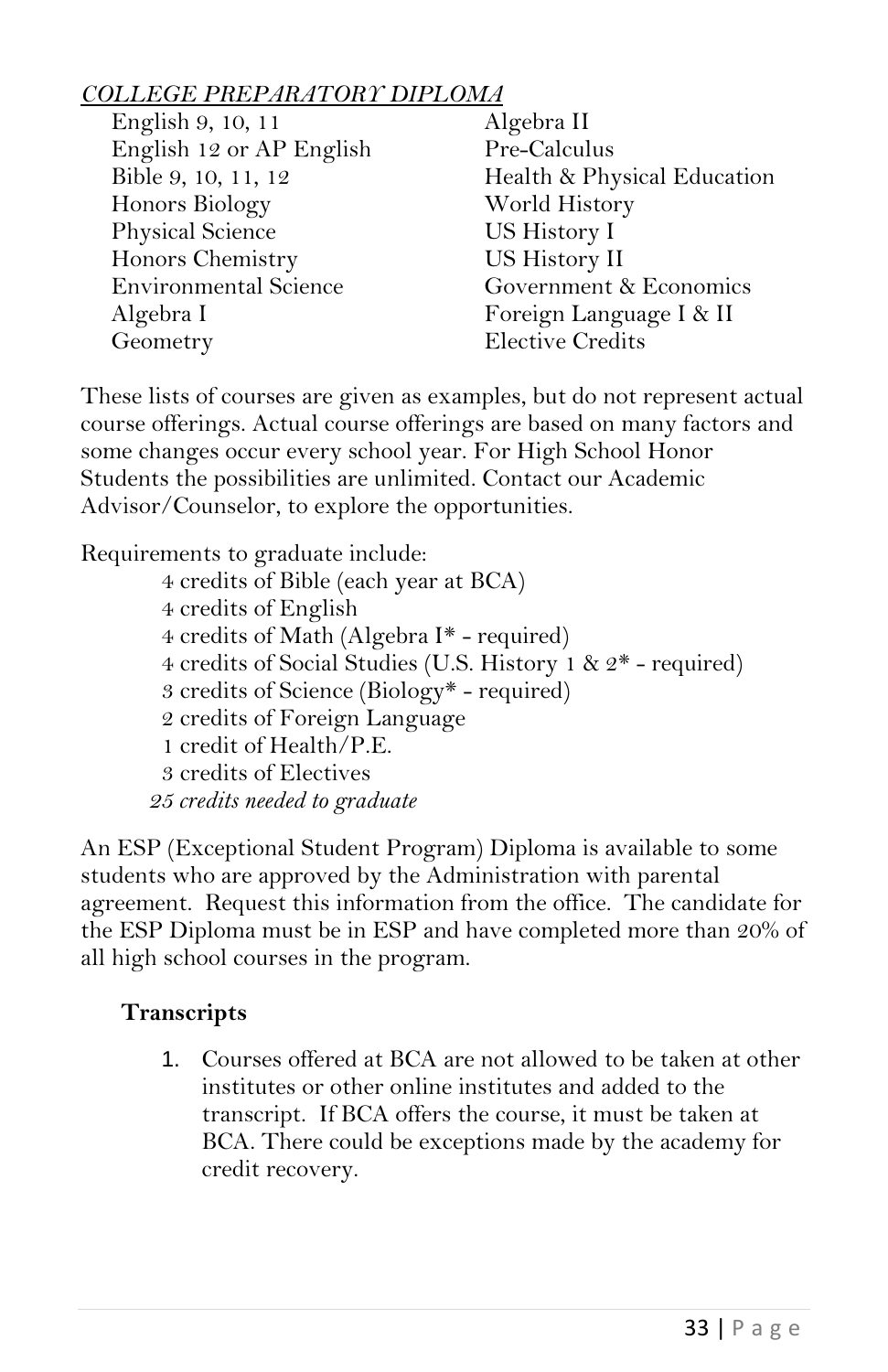- 2. If a student would like for their college course to be added to their High School transcript, the student must submit their college course and grade by way of an official transcript to BCA's Guidance Counselor, immediately on completion of the college course. It will then be considered for approval.
- 3. Up to 7 College Courses can be submitted for approval. If they are approved, they will be added to the HS Transcript. A semester College Course is equal to .5 of a HS credit.

#### **COLLEGE ENTRANCE ASSESSMENTS**

Sophomores and juniors are required to complete the PSAT in October. This assessment is administered on site yearly. Upon completion of the PSAT, students will establish a College Board account and create an account with Khan Academy as a means of preparing for the SAT and ACT. Juniors and seniors have the opportunity to participate in ACT and/or SAT assessment in preparation for the transition to college. ACT/SAT test are required for BCA's College Prep students and for admission to a four-year college or university.

#### **INSTRUCTIONAL CONTACT HOUR REQUIREMENT**

BCA permits 26 excused/unexcused absences before refusing to give a student credit due to lack of attendance. High school students are required to complete a minimum of 129 hours in order for a student to receive credit for a single (daily) 50 minute course.

#### **AWARDS**

#### **Valedictorian and Salutatorian**

The Valedictorian and Salutatorian awards are given to the two graduating seniors with the highest and second highest GPA's (4.00) accumulated during the four years of high school. They will be figured after the final exams. In the event of ties, Co-Valedictorian and/or Co-Salutation awards will be granted.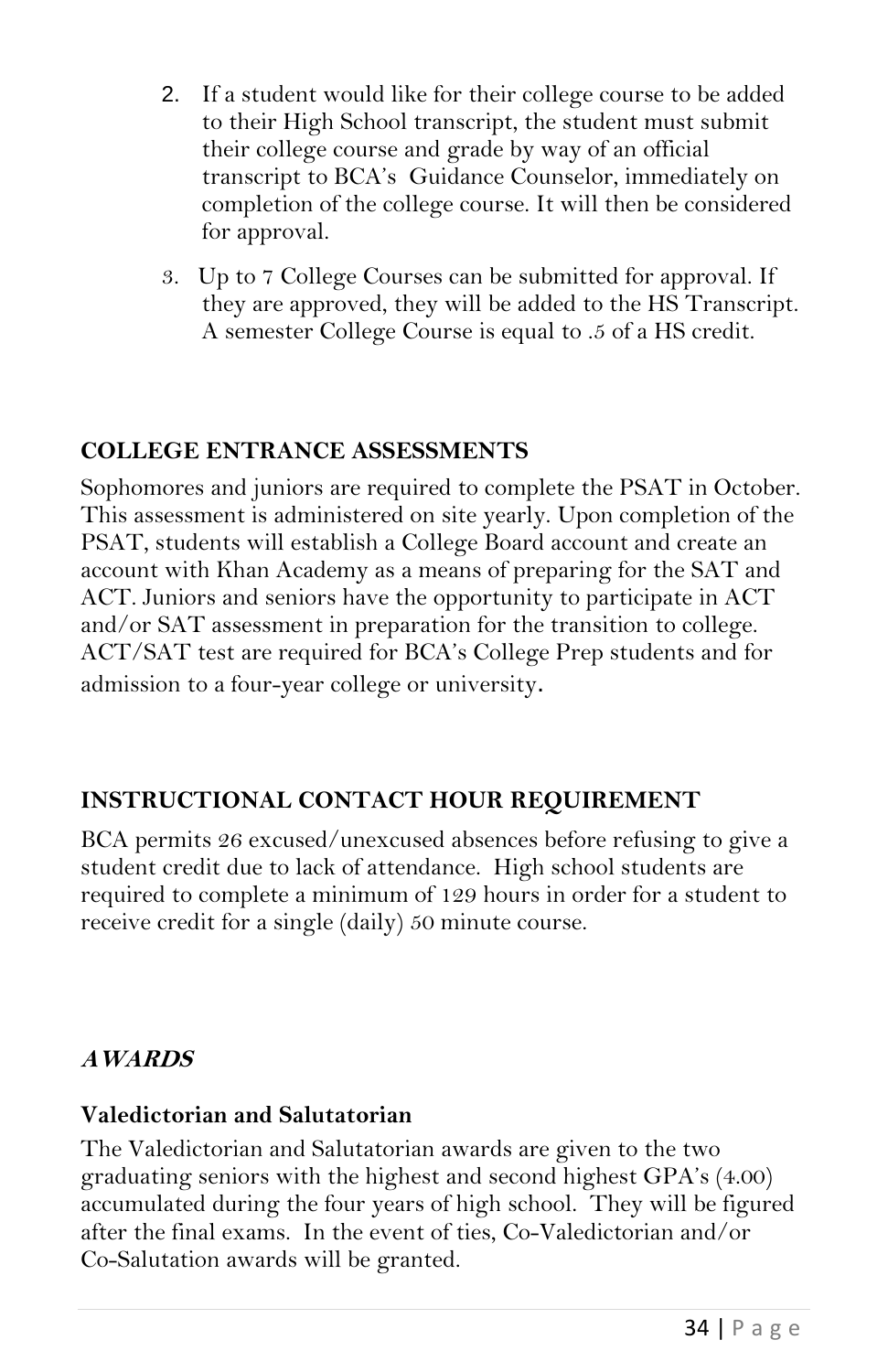The Valedictorian and Salutatorian will have completed their last four consecutive semesters at BCA. They must have taken Pre-Calculus, Chemistry. GPA's will be figured on all classes taken. Honors/College Classes will be valued at 4.50 and AP Courses at 5.00. All imported classes must be approved by the Administration before being imported into the transcripts. Classes must be academic in nature to be approved.

Students cannot be a Valedictorian or Salutatorian if they have modified classes.

#### **Freshman, Sophomore, and Junior Marshals**

Marshals must have completed their last four consecutive semesters at BCA. Marshal awards are given to the underclassman with the highest GPA's (4.00) accumulated during high school. They will be figured after the 3rd nine-weeks.

In the event of ties, Co-Marshal Awards will be granted. Marshals must qualify to be exempt from final exams.

Students cannot be a High School Marshal if they have modified classes.

Marshals must be in attendance at Baccalaureate and Graduation.

**Honors Graduates** – given to graduates who have only A's on their report card for the 4 years of high school and no modified classes.

**A-B Honor Roll** - given to students who have only A's and B's on their report card the entire year and no modified classes.

**Principal's List** - given to students who have only A's on their report card the entire year and no modified classes.

**Trojan Award** - given to the student (in each grade) who exemplifies outstanding effort, leadership, cooperation, school spirit/loyalty, good attendance, behavior, and good work ethic.

**Christian Testimony Award** - is given to the student (in each grade) who exemplifies a Christ-like character.

**Scholastic Award** - is given to the student with the highest numeric grade average and no modified classes.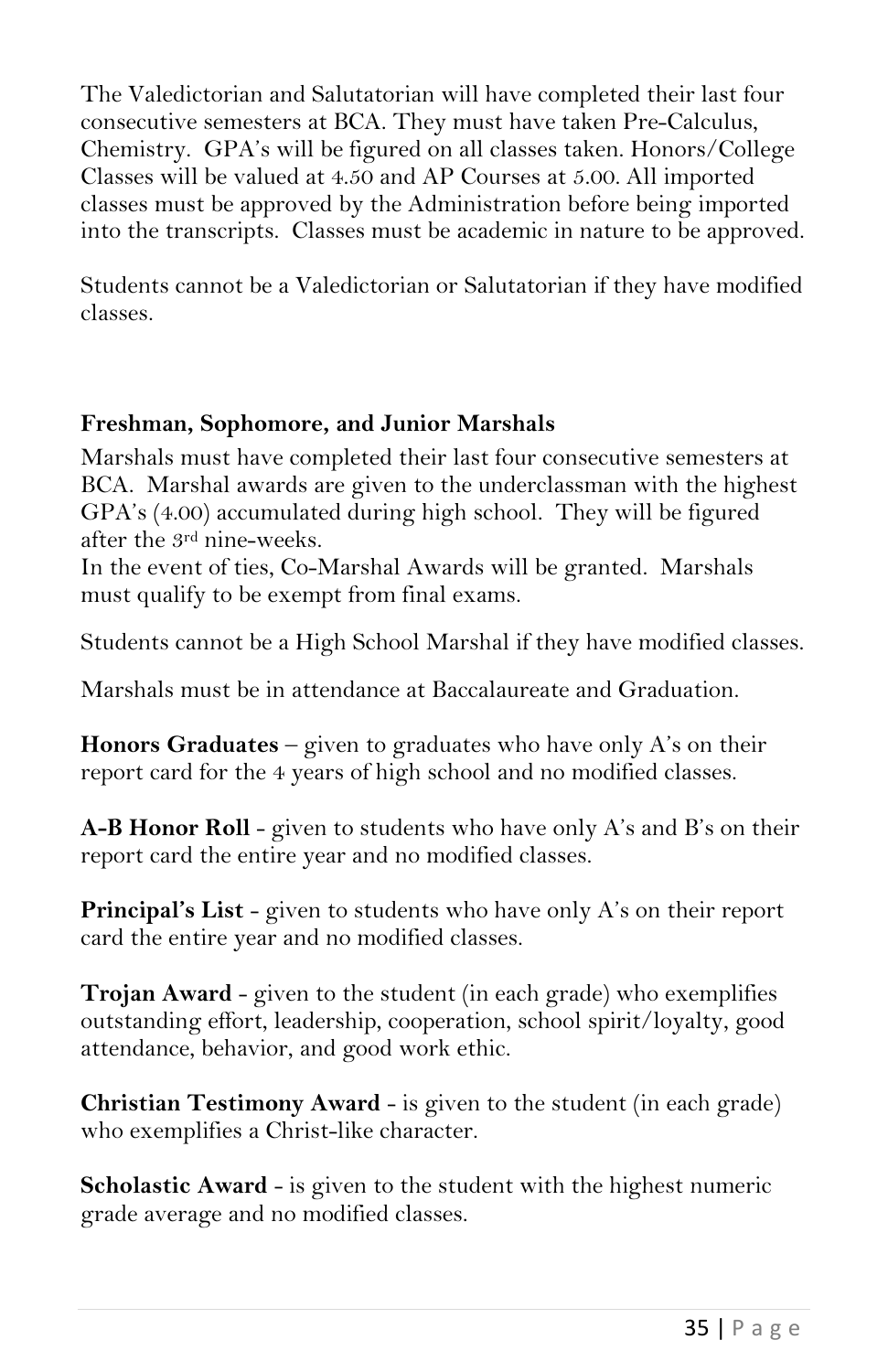#### **ACHIEVEMENT TESTING**

Each spring Bethel Christian Academy administers achievement tests for students in grades K5 through 12. We use nationally recognized Achievement Tests as a result of our participation in the testing program of AACS and NCCSA. This testing period lasts 3-5 school days. Parents will be given information on their student's scores. It is suggested that parents set up a conference with the teacher to better understand how to interpret the test. No make-up testing or at-home testing.

The test results are kept in each student's cumulative folder. Parents should not over-stress the test to the student; this may cause overanxiousness and poor scores. Parents should see that students get a good night's rest and a good breakfast. Check the school calendar for the exact dates of the test.

#### **AMERICAN CHRISTIAN HONOR SOCIETY**

Students in Grades 10-12 are eligible to become members of the BCA Chapter of the American Christian Honor Society. Membership requires not only a cumulative numeric grade of 90 and no modified classes, but also exemplary Christian character, leadership, and service. Eligible students are inducted annually, and current members are examined each semester for continued eligibility compliance. The BCA Sponsor of the American Christian Honor Society should be contacted with specific questions regarding student eligibility, transfer students, or student probations.

#### **JUNIOR HONOR SOCIETY**

Students in Grades 8-9 are eligible to become members of the BCA Junior Honor Society. Membership requires not only a cumulative numeric grade of 90 and no modified classes, but also exemplary Christian character, leadership, and service. Eligible students are inducted annually, and current members are examined each semester for continued eligibility compliance.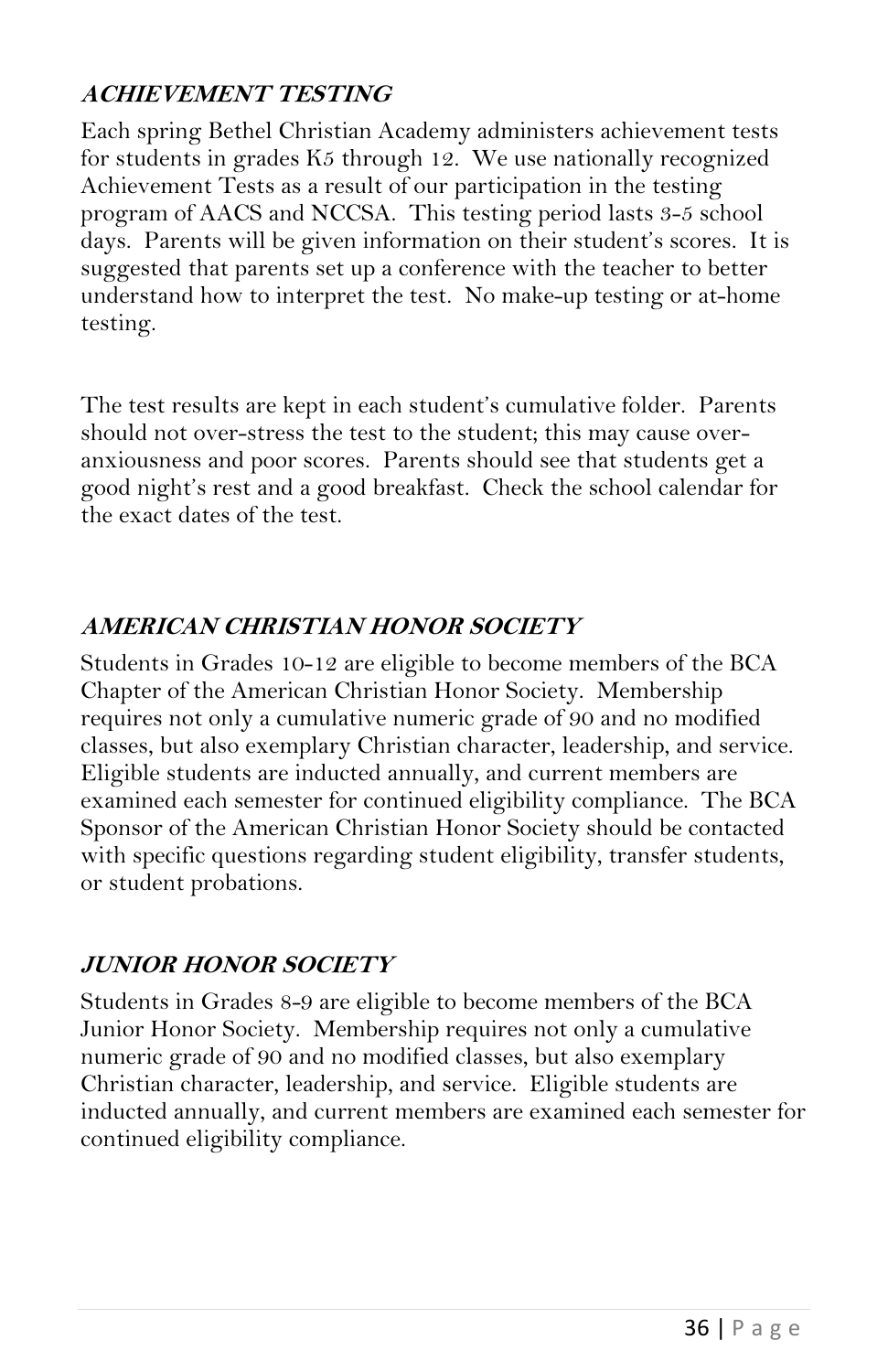#### **GRADING SYSTEM AND REPORT CARDS**

| <b>Numeric</b> | <u>Letter</u>       | Grade Pt.      |
|----------------|---------------------|----------------|
| $98 - 100$     | $A+$                | 4.50           |
| $93 - 97$      | A                   | 4.25           |
| $90 - 92$      | A-                  | 4.00           |
| $87 - 89$      | $B+$                | 3.50           |
| $83 - 86$      | B                   | 3.25           |
| $80 - 82$      | B-                  | 3.00           |
| $77 - 79$      | $C+$                | 2.50           |
| $73 - 76$      | C                   | 2.25           |
| $70 - 72$      | $C-$                | 2.00           |
| $67 - 69$      | $D+$                | 1.50           |
| $63 - 66$      | D                   | 1.25           |
| $60 - 62$      | $D-$                | 1.00           |
| Below 60       | F                   | 0.00           |
|                | Lowest passing mark | 60             |
| Conduct:       | $\theta$            | Outstanding    |
|                | S                   | Satisfactory   |
|                | U                   | Unsatisfactory |

Elementary & Junior High - If a student fails any two subjects for the year, a conference with parents, teachers, and administration is required in order to discuss being retained in the same grade.

Parents and students may observe their grades at any time on FACTS. Progress Reports and Reports Cards will be on-line and emailed to you.

#### **EXAMS**

Major exams are given at the end of each semester. Only seniors may exempt from reviews and final quiz. Middle school (6-8) and high school (9-11) students are responsible for taking all exams. The seniors may exempt from the final second semester exam only if they maintain a 93 or above average for the year. A student may opt to take any exam to improve their grade even though they meet the exemption requirement.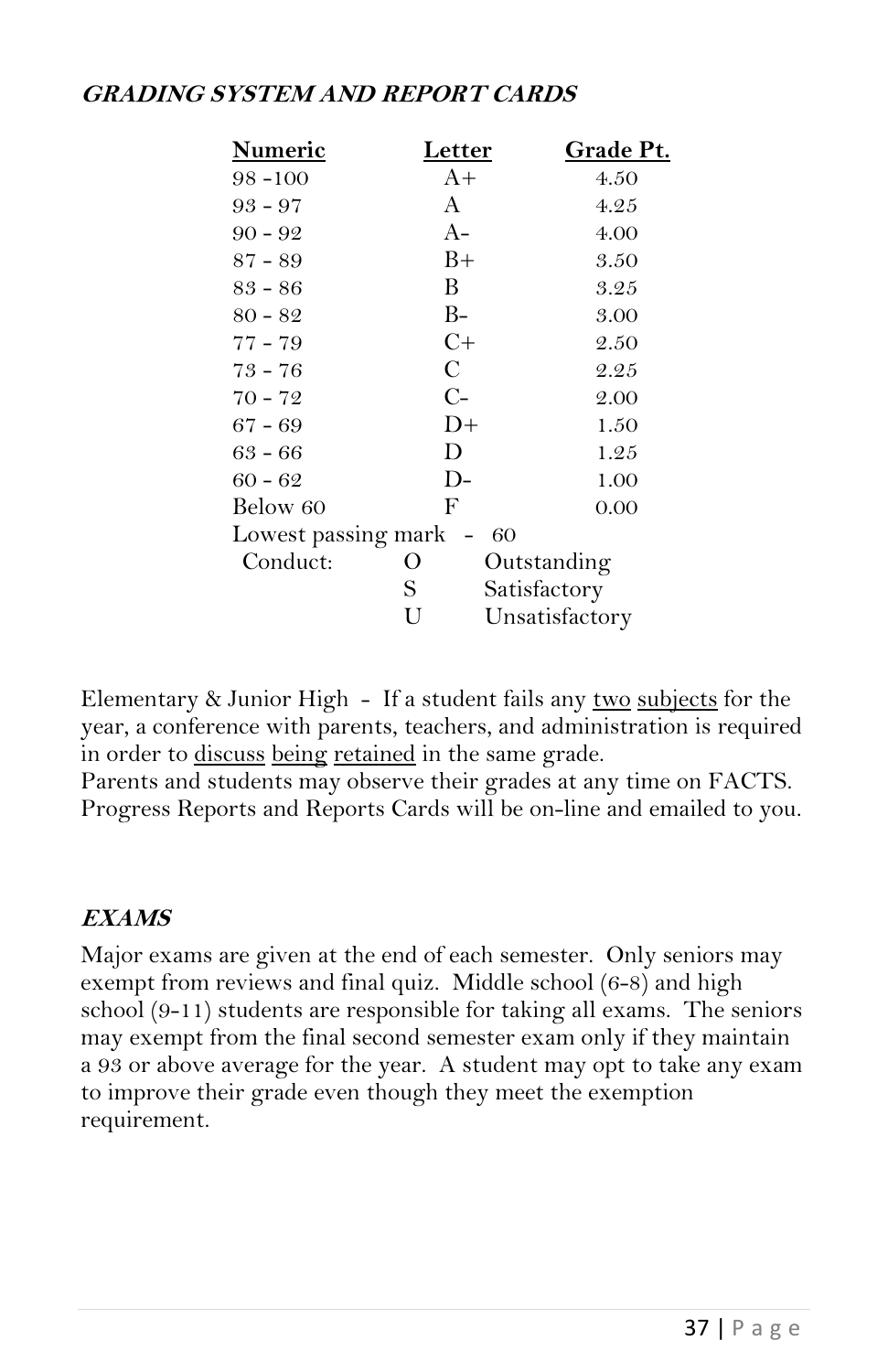#### **HOMEWORK**

Homework is a vital part of each student's education. Students will be assigned homework by their teachers, and it is expected that parents will cooperate with them by seeing that the assignments are completed on time.

Purposes for homework are as follows:

- 1. For drill
- 2. For practice
- 3. For remedial work
- 4. For special projects
- 5. For character building (in responsibility)

Some ways you can help your student with his studies:

- 1. Parents see that the student has an assignment notebook to record his assignments when given by the teacher. Parents should teach their child that the student is responsible for copying the assignment, and both parent and teacher expect it to be done.
- 2. Be sure your student is provided a quiet, secluded study place.
- 3. Keep distractions to a minimum (especially television).
- 4. The hours reserved for homework should be scheduled and kept as consistently as possible.
- 5. Parents should check from time to time to see how much and what kind of work is being done. Showing this interest can be a help and encouragement itself.
- 6. Students who are absent are still required to complete all assignments. Efforts should be made to have all work turned in at the regularly scheduled time; however, teachers generally allow extra time for work to be turned in when absences occur. Missed work is the responsibility of the student, not the teacher. Therefore, communication is vital and is to be initiated by the student.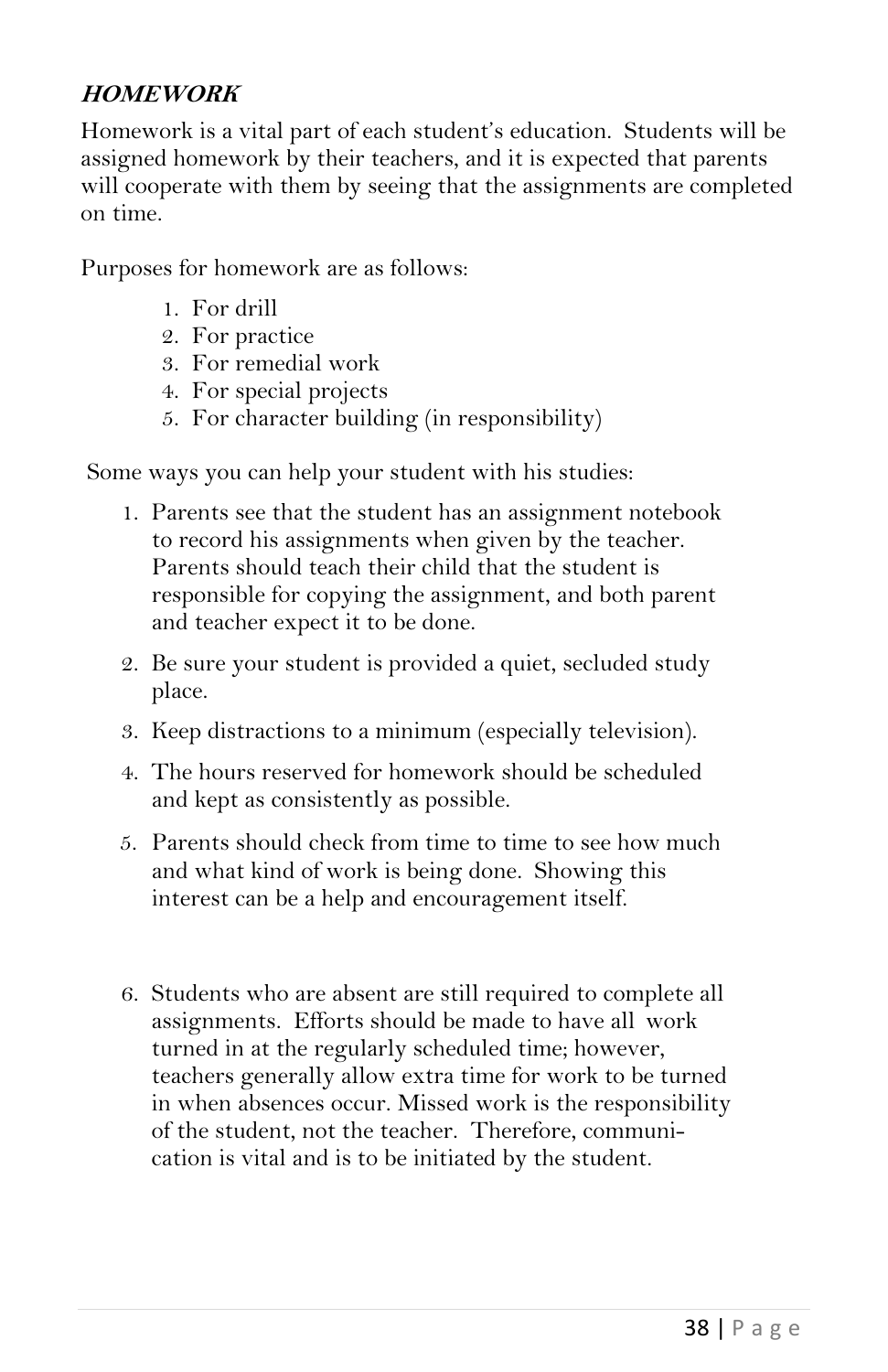#### **FAMILY FRIENDLY FIELD TRIPS**

Occasionally, classes will have special days for educational field trips. Such trips may be used to reinforce classroom teaching in a specific subject area. Students are allowed to take two adult relatives on Field Trips. You may be asked to help serve the class when attending.

#### **EXTRA-CURRICULAR ACTIVITIES**

Extra-curricular activities are provided to enhance the student's overall high school experience and training. Some activities are available to students every year, while others are based on student interest and the availability of faculty sponsors. These activities would include but are not limited to:

Student Leadership Prayer Band Christian Honor Society Yearbook Staff Drama Choir/Ensemble Fine Arts Competition Science Fair Art

#### **CAMPUS GUIDELINES (INSIDE ANY BUILDING AND OUTSIDE, ON ANY SPORTS' FIELD)**

BCA is a Tobacco-Free, Smoke-Free, Vaping-Free, Alcohol-Free, Drug-Free, Weapon-Free, and Pet-Free Zone. No pets allowed on campus. All school sponsored events and activities regardless of day or time are included. We ask parents and guests to cooperate for the benefit, health, and safety of all our students.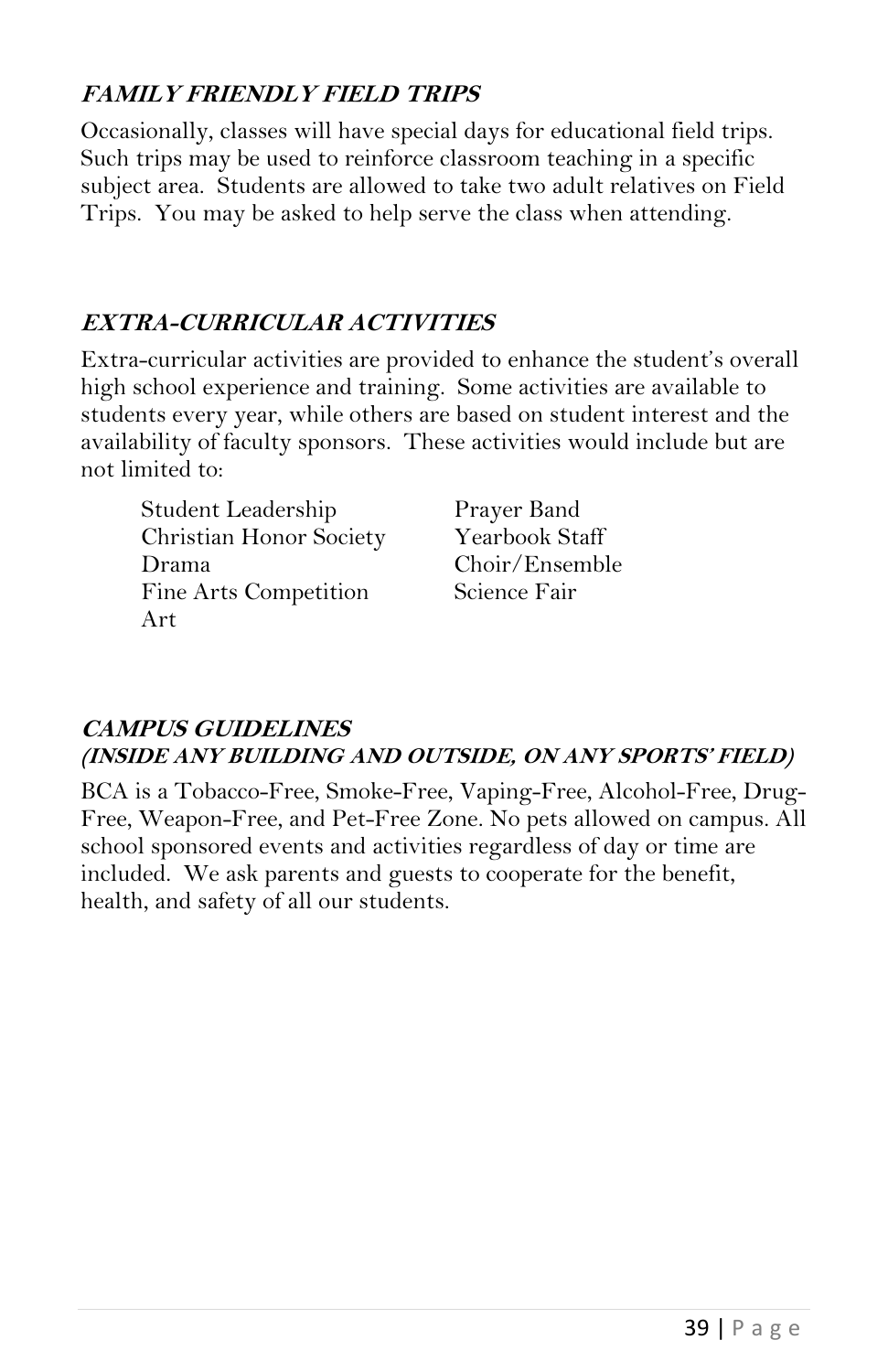## BEHAVIOR / DISCIPLINE

#### **DISCIPLINE**

Discipline is a balance of love and control. Discipline and order are necessary to the Christian, traditional educational process. Our faculty strives to provide love and special attention to each individual student. A subject can be taught without classroom discipline, but a subject is less likely to be learned under such conditions. Teachers/Staff will not use corporal punishment on any students. It is our philosophy that if a teacher is to be respected by his students, the teacher must have the authority to handle matters of discipline. It is our aim not only to bring each child to his full potential academically, but also to teach our children the meaning of good character and responsibility. We ask our parents to exercise confidence in the judgment of the teachers in the matter of discipline. We look for full support from all our parents. Behavior issues will be issued and recorded in RenWeb. When that support is not given, it is the right of BCA to expel the student from this school.

Parents/students/family members who choose to criticize the discipline of the academy, administration, or the teachers publically (in person or on social media) will be expelled from the academy.

#### **DETENTION HALL (6 th -12 th )**

Detention hall is used as a method of correcting misconduct. For example, after a sufficient number of warnings, detention hall may be required for failing to do one's homework. Parents and students will be given 2 days' notice when detention is assigned. This gives the parent/student time to arrange for transportation. A total of 5 detentions within a semester will result in a one-day suspension. An accumulation of suspensions may lead to expulsion. Detention is held in an assigned Teacher's Classroom during school.

- Arrive in classroom dress on time.
- Detention fee in the amount of \$5.00 will be billed to student's account. Fee is doubled (\$10.00) for detentions received in April and May.
- Bring pen and paper for the silent detention hall.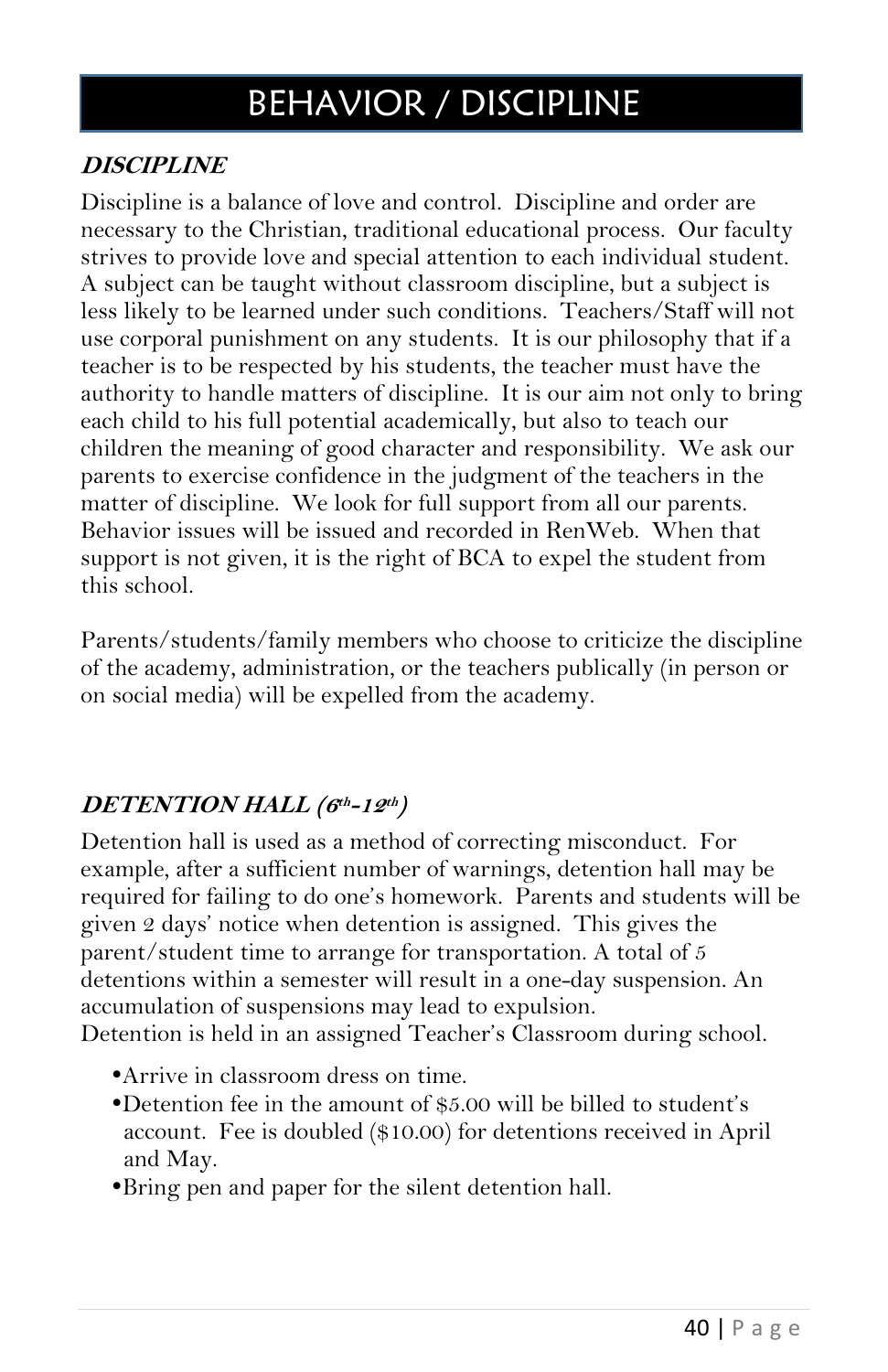- 1. Late for detention Students who arrive late will be marked tardy for that class period.
- 2. 4th detention Detention Hall Teacher will notify parent that a <u>one-day suspension</u> will be given in place of the next (fifth) detention.
- 3. 5th detention one-day suspension, an accumulation of suspensions may lead to expulsion.
- 4. Detentions accumulate over each semester. (They are **not** removed after each nine weeks)

#### **SUSPENSION/EXPULSION (also includes extra-curricular activities, sporting games, choir programs, quiz bowls, etc.)**

Suspension may be necessary in more serious matters of misconduct. This absence adds to the total number of absences. Tests missed will be re-scheduled at the teachers' convenience. Tests missed because of suspension will be made up with a 25 point penalty. Quizzes are not made up; a zero is given for missed quizzes and class work.

A student may be expelled for flagrant behavior problems. Students who are expelled may be permitted to re-apply to Bethel Christian Academy after being expelled for one (1) semester. This decision to readmit is made by the principal, the pastor, and the school board.

#### **RESTORATION**

If a student is expelled and then desires to be forgiven and restored, steps of spiritual restoration are of first concern. The Bible has instruction for all of our needs. Spiritual restoration begins with one's own relationship with the Lord, then family, and then church. A Christian parent and/or church worker usually will guide the student through the biblical steps.

The school staff's goals always include a desire for biblical spiritual restoration. The student being restored (with the parents) may notify the principal of this desire and of the steps being taken, upon which the principal will offer his assistance in the matter.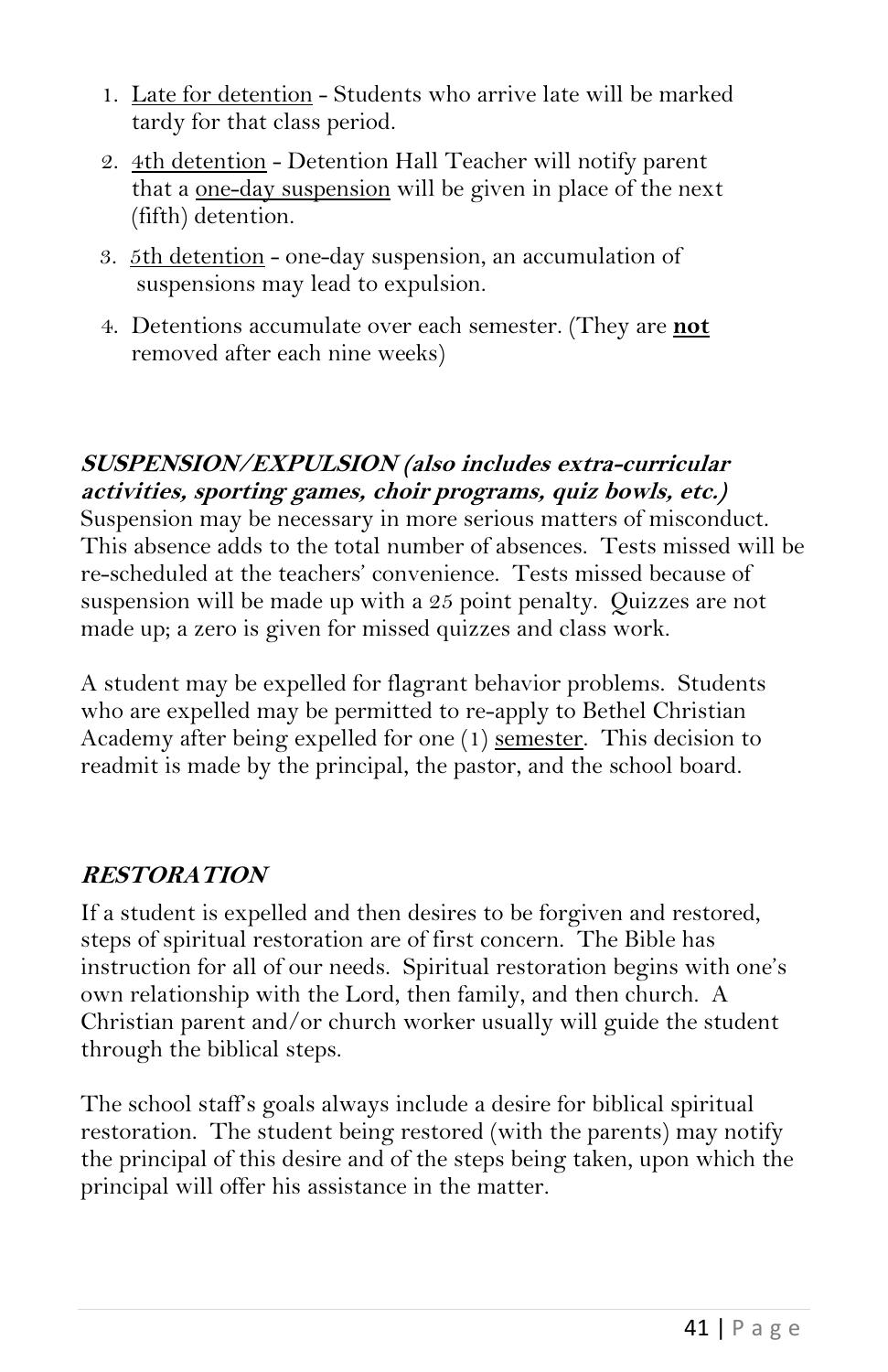#### **STUDENT TO STUDENT HARASSMENT**

Harassment or taunting is a continued attack of someone's person or personhood, demeaning who someone is, or intentionally embarrassing a person. We are concerned with wounding the spirit of others by this kind of conduct. A student found to be harassing another student will be disciplined.

#### **ELEMENTARY DISCIPLINE PROCEDURES**

#### Grades K5 – 2nd **"Stop Light System"**

Each child begins with a green light and then, after sufficient warning, the child may move to a yellow light and eventually a red light. Each class will set consequences for receiving a yellow light or red light.

#### Grades  $3^{rd} - 5^{th}$  **"HOW I ACT"**

- 1. Each student begins each 9-week grading period without any slips.
- 2. After sufficient warnings students will receive "slips" for infractions.
- 3. Slips accumulate over the grading period
- 4.  $5 \text{ slips} = \text{in class discipline (i.e. loss of recess)}$
- 5. 10 slips  $=$  detention until 3:45 and \$5 fine
- 6. 15 slips  $=$  detention + parent-teacher conference
- 7.  $20 \text{ slips} = \text{detection} + \text{principal-parent}-\text{teacher conference}$
- 8.  $30 \text{ slips} = 1 \text{ day suspension}$
- 9. 40 slips  $= 2$  day suspension
- 10  $50 \text{ slips}$  = subject to expulsion
- 11. Any student receiving 10 slips in one week will automatically be sent to the supervisor / principal.

\*Any severe infraction (cheating, lying, evil behavior, etc.) may result in bypassing normal procedures and issuing a detention, immediate suspension or expulsion.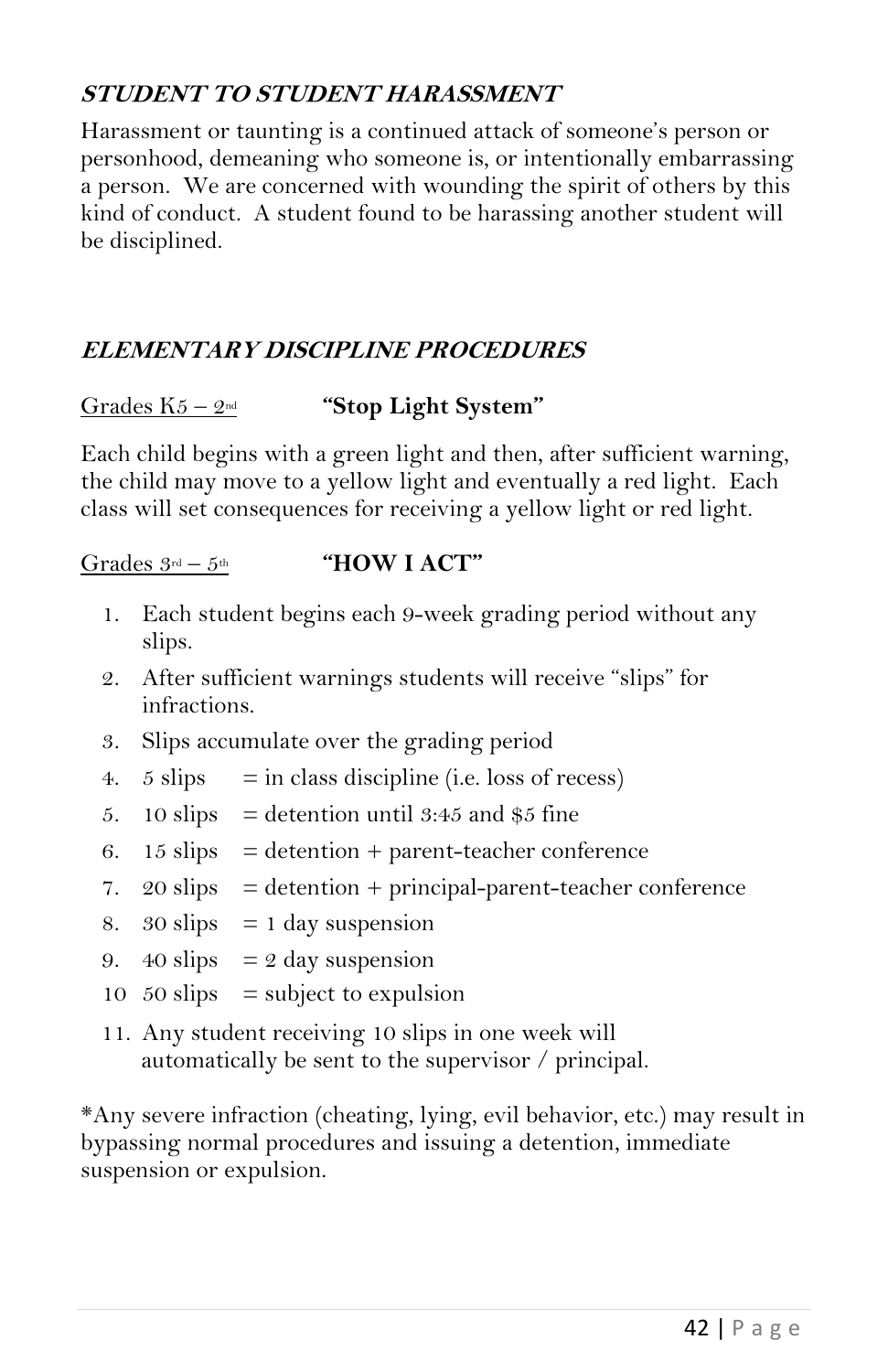Slips given for:

| H | homework             |
|---|----------------------|
| О | obedience            |
|   | wasting time         |
| I | irresponsibility     |
| А | attitude             |
| С | conduct, cleanliness |
|   | talking              |

#### **GRADES 6-12 DISCIPLINE PROCEDURES**

The goal of Bethel Christian Academy is to provide the best possible learning environment in a Christian atmosphere. Believing that discipline is necessary for the welfare of the student as well as the entire school, each teacher is given the responsibility of making and enforcing classroom regulations in the manner which he/she feels is in accordance with Christian principles and discipline as set forth in the Scriptures. Since the teacher is responsible to maintain appropriate classroom behavior, it becomes necessary to correct any behavior that hinders the teacher or students in the classroom. BCA is proud to be a school where very few discipline problems arise.

When misconduct occurs, corrective measures based on the level of infraction will be used to help the student change his/her behavior and attitude. Examples of typical corrective measures are student/teacher conference, in-school detention with \$5 fine, parent/teacher conference, and extra work. Students can be suspended or expelled for excessive accumulation of detentions and suspensions or for failure to report to detention. Students who receive many detentions through out the year, will not be allowed to re-enroll.

Actions that threaten or harm another individual's ability to function rightly and safely will require further corrective measures. Therefore, students will be disciplined for fighting, lying, stealing, disrespect, bullying, skipping school, cursing, cheating, vandalism, or other social misconduct at school and in the community. Although this list of infractions is not exhaustive, it represents behavior that is not acceptable. The Administration will make decisions on an individual basis regarding suspensions and expulsions.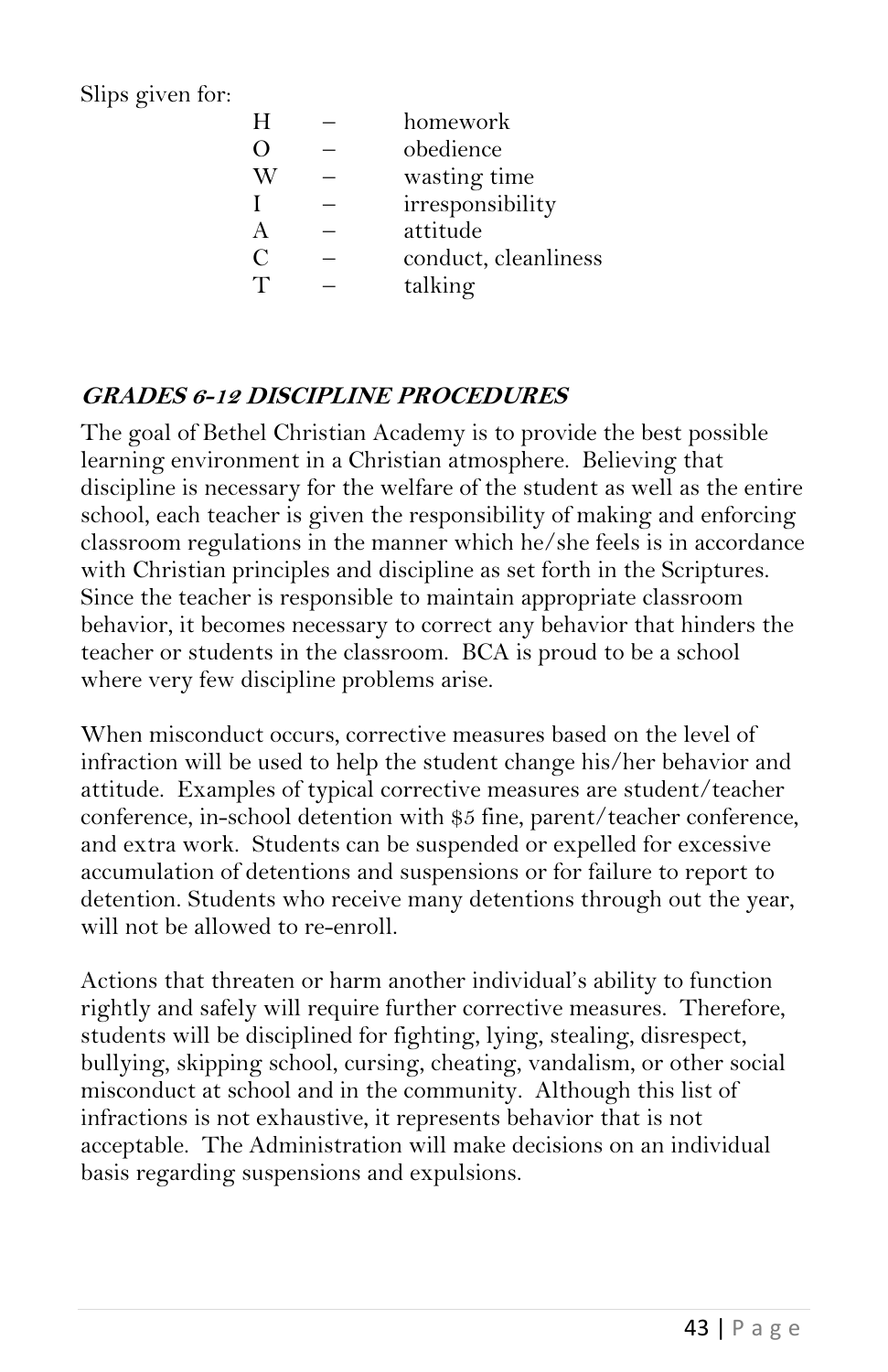Please feel free to consult with the office about any problem or question that concerns the welfare of students. It is the desire of the administration and the faculty to be of service to both parent and student; each teacher welcomes a visit from any parent. We do urge, however, that such visits be made by appointment with the teacher at a convenient after-school hour.

Full cooperation is expected from both student and parents in the education of the student. If at any time the administrational feels that this cooperation is lacking, the student may be requested to transfer out or expelled. Also, if the student's behavior or attitude indicates an uncooperative spirit or one that is out of harmony with the spirit and standards of Bethel Christian, whether or not there is any definite breach of contract, he may be requested to transfer out or expelled. Attendance at Bethel Christian Academy is a privilege and not a right. Students forfeit this privilege and will not be allowed to return to school the next year, if they do not conform to the standards and ideals of work and life of Bethel Christian Academy.

#### **Level I: students will receive detention, extra work, student/teacher conference**

Students talking and disrupting class, chewing gum, eating candy or food in class, homework offense, tardy, excessive absence, inappropriate communication, horseplay, inappropriate physical contact, dress code violation, missing detention

#### **Level II: students will receive 1 — 5 day suspension**

Cheating (\*see below), stealing, disrespect, lying, cursing, tobacco use, vandalism, questionable harassment, repeated offenses/detentions.

#### **Level III: students will receive 1 —- 10 day suspension immediate expulsion**

Fighting, harassment, immoral sexual behavior, weapons or dangerous material, use of alcohol, illegal use of drugs, or any criminal behavior. Threatening violence at school or intentionally spreading rumors of school violence is not only considered a violation of the student code of conduct, it is also a criminal offense.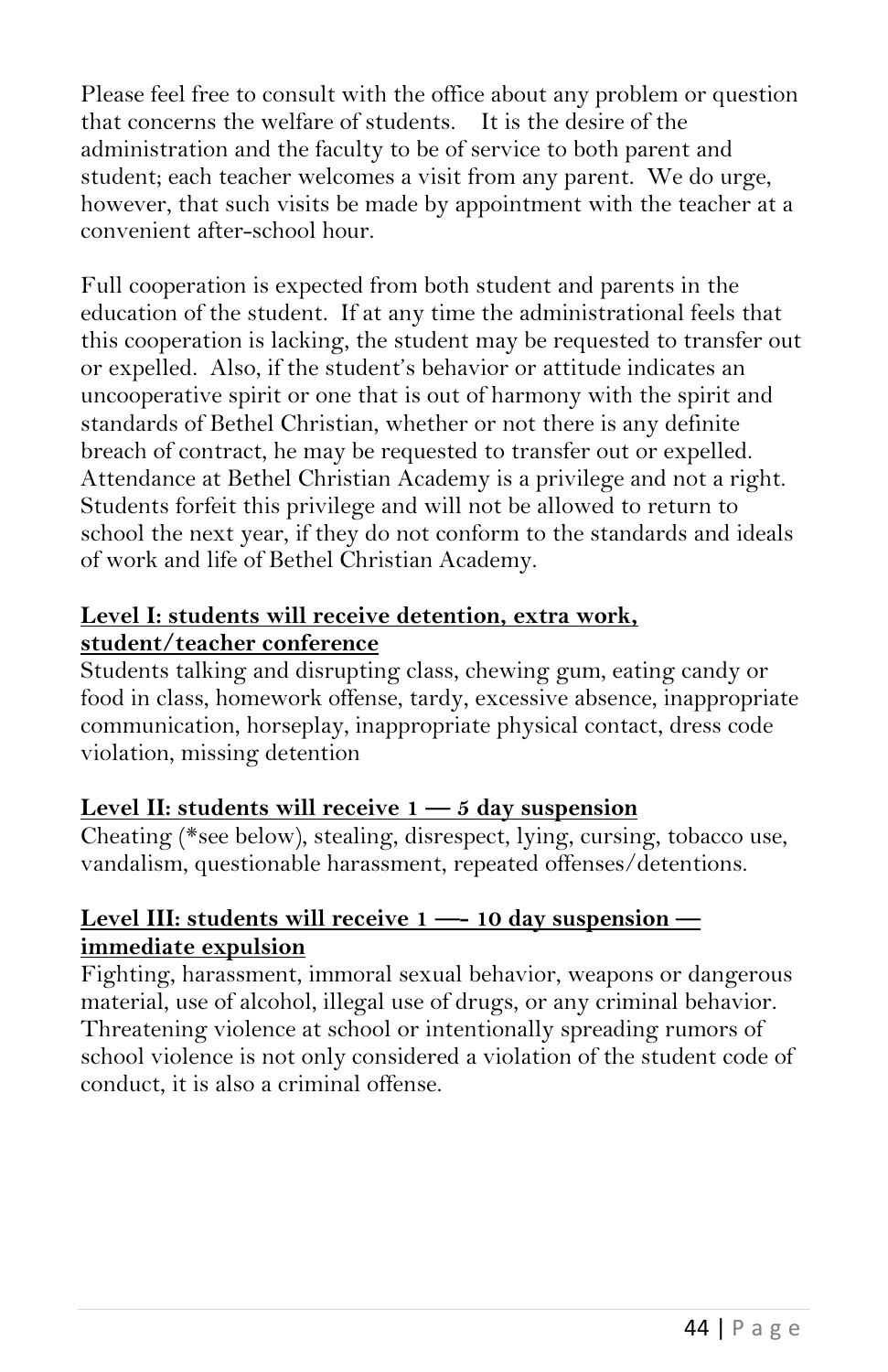#### \*CHEATING

Students are responsible for preventing the giving or receiving of assistance (written, oral, or otherwise) on test, quizzes, homework, examinations, final evaluation, or class assignments that are to be graded as the work of a single individual. Cheating also includes lying, plagiarism or forgery. In addition, students will receive a "0" on the assignment in question.

1st offense - will receive 1-day suspension with grade of zero 2nd offense - will receive 3-day suspension with grade of zero

Offenses are cumulative throughout the high school years.

#### \*\*PRESENTING ONESELF

Mocking or pretending to be involved in the above behaviors **whether at home, school, or online (cell phone/internet)** will be considered with the same seriousness as actual involvement. We reserve the right to use probation, detention hall, suspension, and expulsion when other means of discipline have failed, or if the offense merits strong measures.

#### **CELL PHONE/APPLE & SMART WATCH POLICY**

Cell phones are not required for any student of BCA. Parents may choose not to allow their child to have a cell phone at school. In emergencies your child will be allowed to use the school office phone or the school will contact you. The cell phone is only a matter of convenience not necessity.

Kindergarten -  $8<sup>th</sup>$  grade students may have cell phones at school, but they may not be used (seen or heard) during the school day (8:00a-3:00p) without special permission from the teacher.

Sr. High School students (gr. 9-12) may have cell phones at school but they must not be used (seen or heard) during instructional and class periods. Cell phones/Smart Watch will not be allowed to interfere directly with the educational process. They will especially not be able to be used or worn during class/testing. The policy allows a student to utilize their cell phones before school, after school, during lunch, and during class changes. Students who are caught using (seen or heard) their cell phones/Smart Watch during a class period (including Study Hall) will result in the following: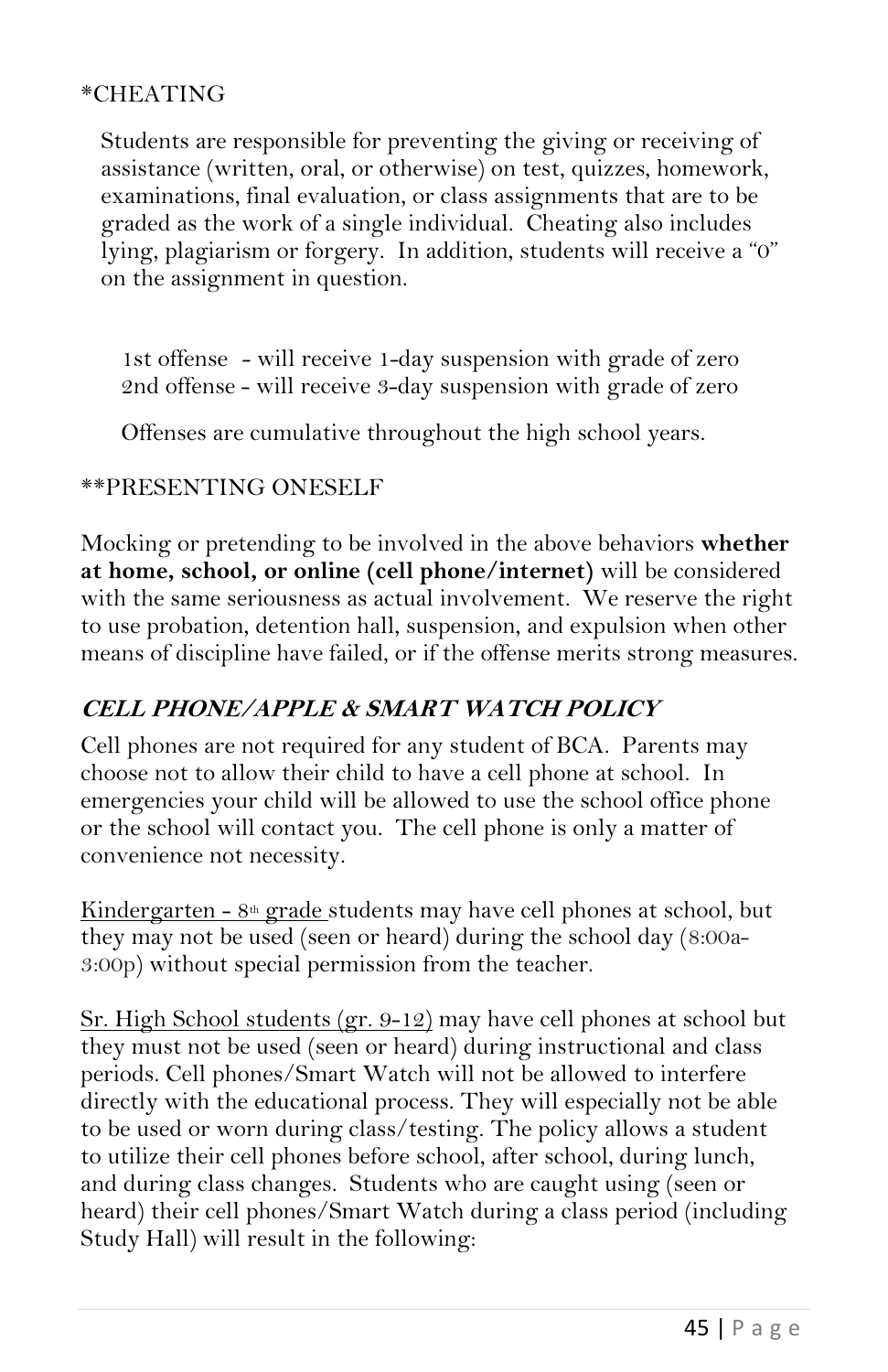**1st offense -** student will have their cell phone/smart watch confiscated and be issued a detention by the teacher. The teacher will give the phone back to the student at the end of class and after the student has signed the detention slip.

**2nd offense** (within the same semester) - the teacher will issue a detention and confiscate the phone until the student checks out of school that day. The next day, the student will be required to leave phone with the teacher before 8:00 a.m. It will be returned when student checks out of school.

**3rd offense** (within the same semester) - the teacher will issue a detention and confiscate the phone. Student will lose the privilege of having the phone during school the rest of the semester. The phone must be turned in to the school office each day before 8:00 am until student checkout.

No one should allow their phone's "hotspot" to be used at school. All "hotspots" should be turned off. Students are not allowed to use the school Wi-Fi.

Cell phone/Smart Watch use has its privileges but also great responsibilities. Your child may not be responsible enough to have a cell phone/smart watch at school because of the serious consequences of its misuse. It is your responsibility as a parent to monitor them, not the school's. **Sounds must be turned off***.* The teacher/administration has the right to confiscate and check/monitor/search any cell phone on school property for improper use or material. If asked, student must enter passcode and unlock the device for any school official. Any "Standard of Conduct" infractions (listed on page 13) found on student's cell phone will result in detentions and/or suspensions. By bringing the cell phone to school, you forfeit privacy and allow the school to search the device at any time. Remember you don't have to bring it to school, but if you do we have the right to search it. You will be held responsible for anything on your cell phone. Serious infractions such as illegal activity/pornographic pictures/cyber bulling will also be reported to the Lenoir County Sheriff's Office.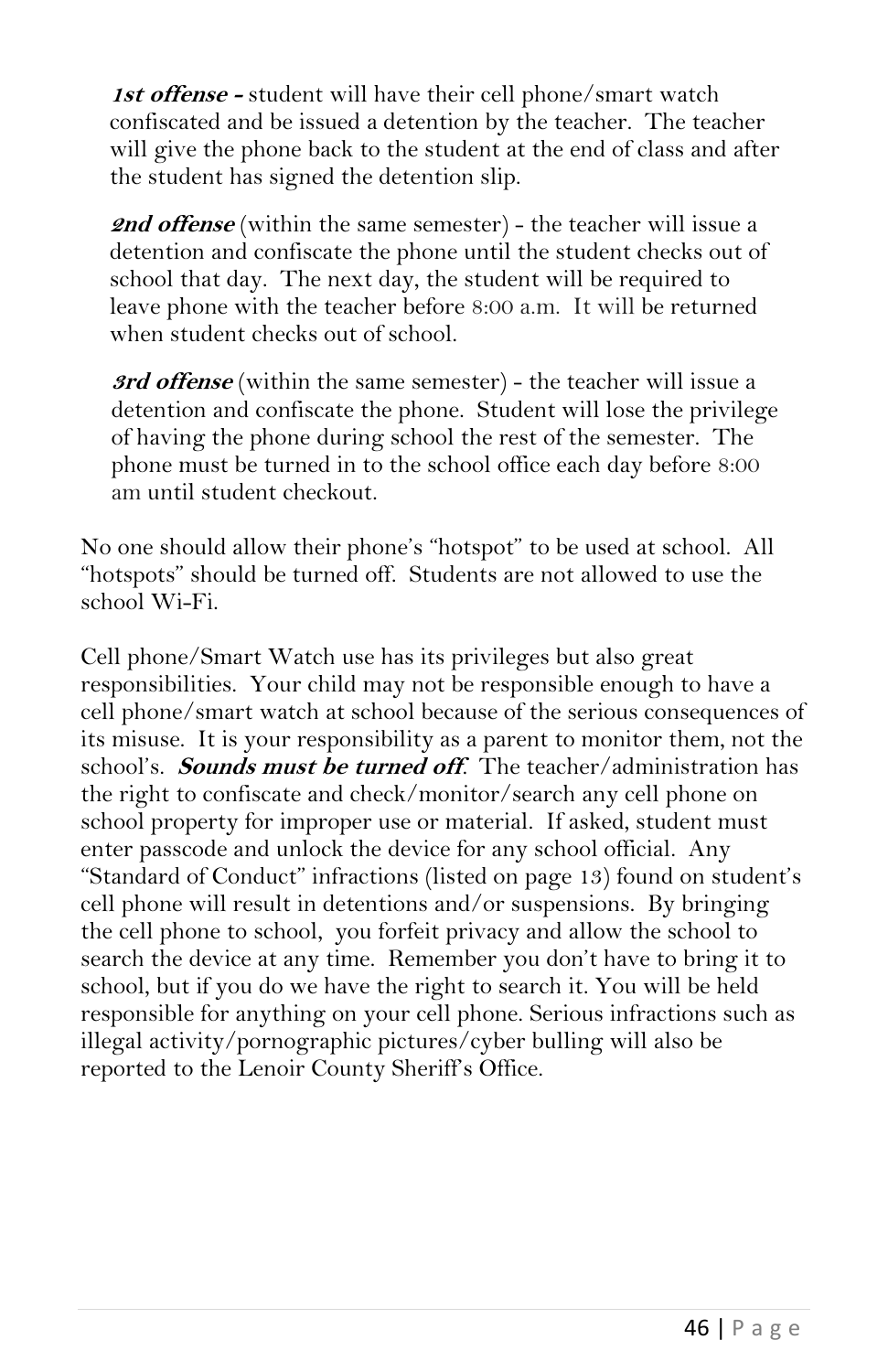#### **IPAD/TABLET POLICY**

iPads/tablets are not required for any student of BCA. Parents may choose not to allow their child to have one of these devices at school. Everything done during the school day can be done using the traditional textbooks with pen/pencil. iPads/tablets are only a matter of choice not necessity.

Kindergarten –  $5<sup>th</sup>$  grade students must have special permission from the teacher to bring an iPad/tablet to school.

Jr. & Sr. High School students (gr. 6-12) may use these devices at school for certain applications which the individual teacher allows. For example: e-textbooks, reading books, note taking, calendars and homework assignments which must all be used off-line. There will never be anytime that a student will be using the internet on their device at school. If the device has internet access, please disconnect it before you allow them to bring it to school. If a device is found connected to the internet at school, they will lose the privilege and will not be allowed to have it at school.

iPad/tablet use has its privileges but also great responsibilities. Your child may not be responsible enough to have a device at school because of the serious consequences of its misuse. It is your responsibility as a parent to monitor them, not the school's. **Sounds must be turned off.** The teacher/administration has the right to confiscate and check/monitor/search any iPad/tablet on school property for improper use or material. If asked, student must enter passcode and unlock the device for any school official. Any "Standard of Conduct" infractions (listed on page 13) found on student's device will result in detentions and/or suspensions. By bringing the device to school, you forfeit privacy and allow the school to search the device at any time. Remember you don't have to bring it to school, but if you do, we have the right to search it. You will be held responsible for anything on your device. Serious infractions such as illegal activity/pornographic pictures/cyber bulling will also be reported to the Lenoir County Sheriff's Office.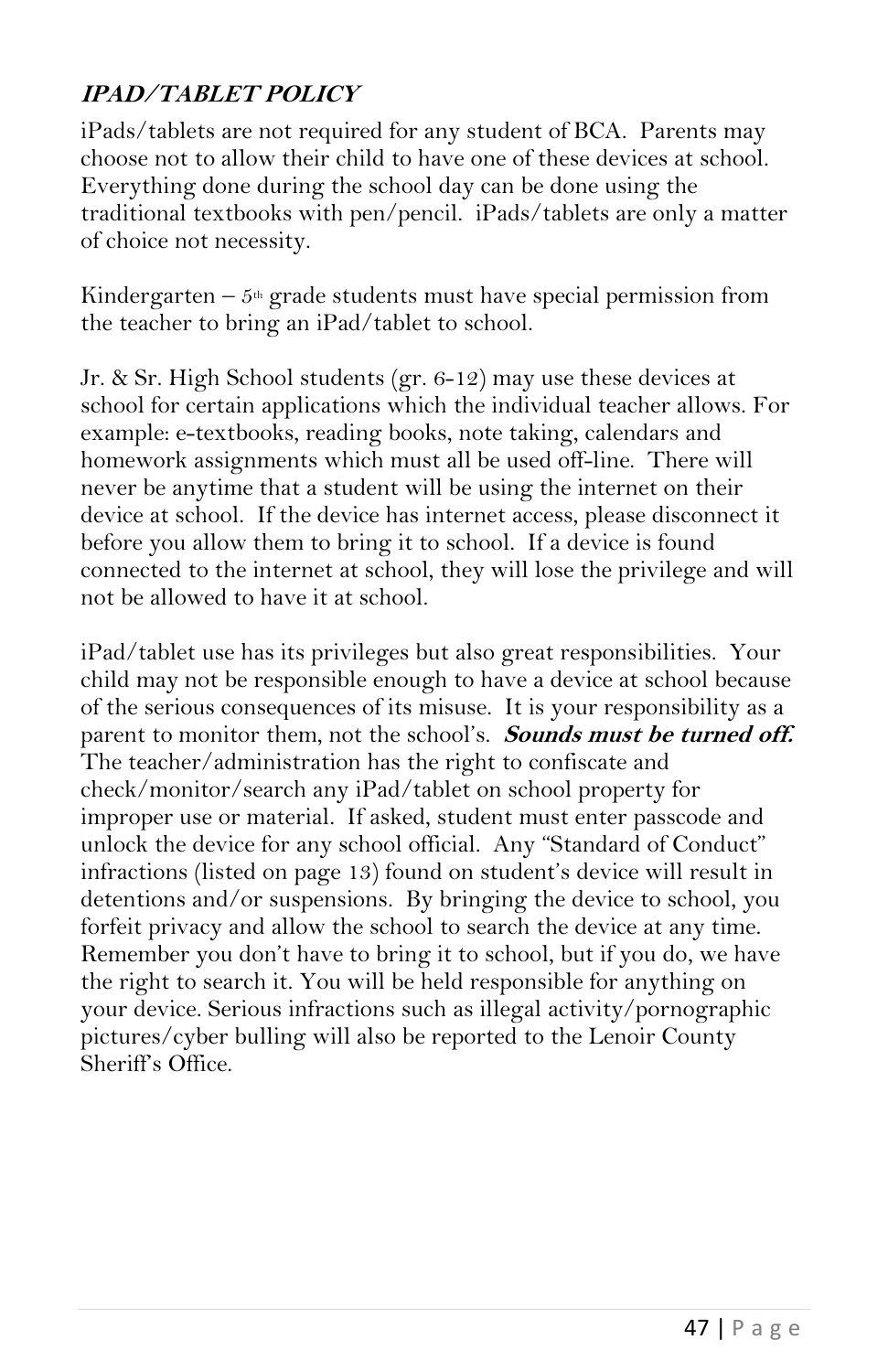#### **CELL PHONE/SMART WATCH & IPAD/TABLET MISC. GUIDELINES**

- Academy students and parents must agree to adhere to all of the technology guidelines prior to bringing their technology to school.
- BCA strongly recommends parents add a filter/accountability system [\(www.coventeyes.com\)](http://www.coventeyes.com/) to these devices and that you occasionally search your child's device.
- Since technology changes at such a fast speed, these policies may change during the school year to keep up with technology.
- BCA is not responsible for the security of the technology device and/or any damage.
- Students are not allowed to take pictures, record video or audio without the teacher's permission and the permission of the one being taped.
- BCA's Computer Services/Staff will not trouble shoot or work on any personal devices.
- Student realizes that printing from personal devices will not be possible or allowed at school.
- Devices must be charged prior to bringing it to school to run off its own battery while at school.
- Devices must be locked to avoid someone "hacking".
- Students are not allowed to use/borrow/loan/touch someone else's devices.
- No pics or videos inside restrooms/showers/locker rooms.
- No wearable electronic devices during test or quizzes.

#### **WEAPONS & DANGEROUS MATERIAL**

All weapons, firearms, explosives, and dangerous materials are prohibited. Knives, Leatherman tools, metal knuckles, smoke bombs, taser/stun guns and all fireworks are prohibited. False or facsimiletype weapons are also prohibited. Should any of these items be brought to school or stored in vehicles on campus, it will lead to the immediate suspension and possible expulsion of those who are responsible. Violations that involve the law will be decided by the courts and law enforcement.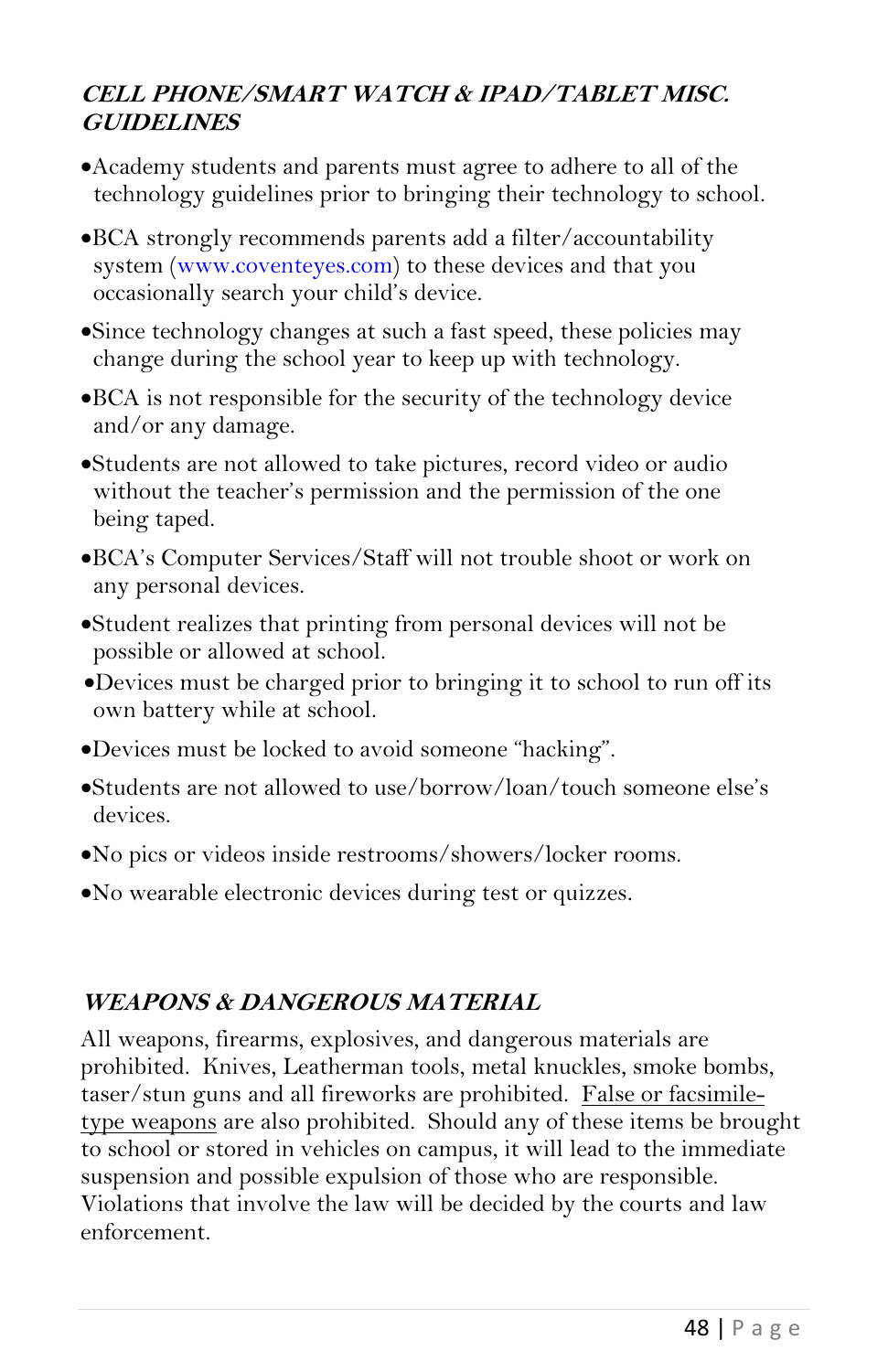#### **GENERAL ITEMS**

- 1. Students are not to leave the school buildings or grounds for any reason without permission from the office. Violation of this rule is considered "skipping." We discourage any "skip days". Those participating in skip days or classes will be issued detention.
- 2. iPods, Mp3s, Cell phones for music with earbuds are not to be used/worn at school/on campus (including the gym) or school functions unless permission is granted by a teacher/coach for a special occasion.
- 3. Students are not to sit in buses or cars during the school day; neither are students to be in the parking lot during school hours.
- 4. There is to be no personal display of affection between students in any building, on the school grounds, or at any school function.
- 5. The church auditorium, chapel, balcony, and nursery areas are off limits to students unless accompanied by or directed by a teacher for a specific purpose.
- 6. Grades 9-12 are allowed to have cell phones/smart watch at school but must be turned off during instructional and class periods. Cell phones will not be allowed to interfere with the educational process. The new policy allows student to utilize their cell phones before school, after school, during lunch and during class changes. Students who are caught with their cell phones/smart watches on or in use during an instructional and class periods (including Study Hall) will have their cell phones/smart watches confiscated and given a detention by the teacher. Phones/watches will be confiscated regardless of owner or person who pays the bill. The teacher may give the phone/watch back to the student after class. A student who uses a cell phone/smart watch inappropriately will lose the privilege to have a cell phone at school.
- 7. Always go up and down the stairs in single file and stay to your right to allow two-way traffic.
- 8. Book bags, gym bags, lunch boxes or purses are not to be left on the floor anywhere except in the classrooms.
- 9. Hallway traffic will be orderly and respectful (no loud outbursts)
- 10. Students are not to move, touch or use another student's personal belongings (books, bags IPad, cell phone, etc…)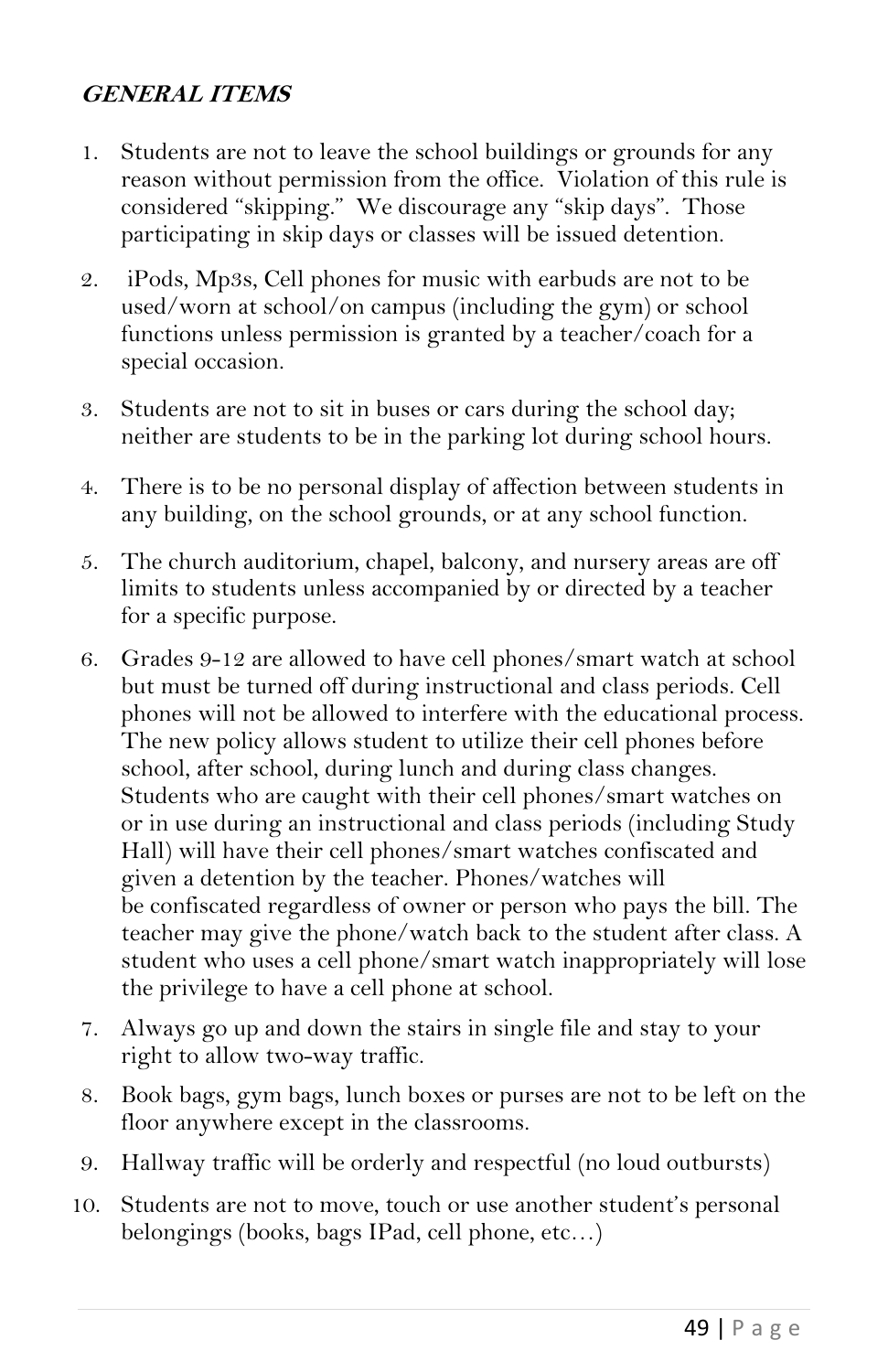- 11. Elementary and Middle School students (K5-8) may have cell phones/smart watch at school but they may only be used by permission of the teacher. They are not allowed to be out or on at any time without the teacher's permission.
- 12. No pepper spray allowed in the buildings. (High school students who have it on their key chain for safety need to leave it in their car while at school)
- 13. Students in Kindergarten through grade 5 must have an adult accompanying and supervising them while at the Gym or ball field. Students are to remain in the gym (or at the field) during the game.
- 14. Students are not allowed to have food or drinks in the classrooms. Only a clear bottle with water that has a cap on it is allowed.
- 15. Permanent maintenance and access to student records becomes the responsibility of Bethel FWB Church should the school cease operation.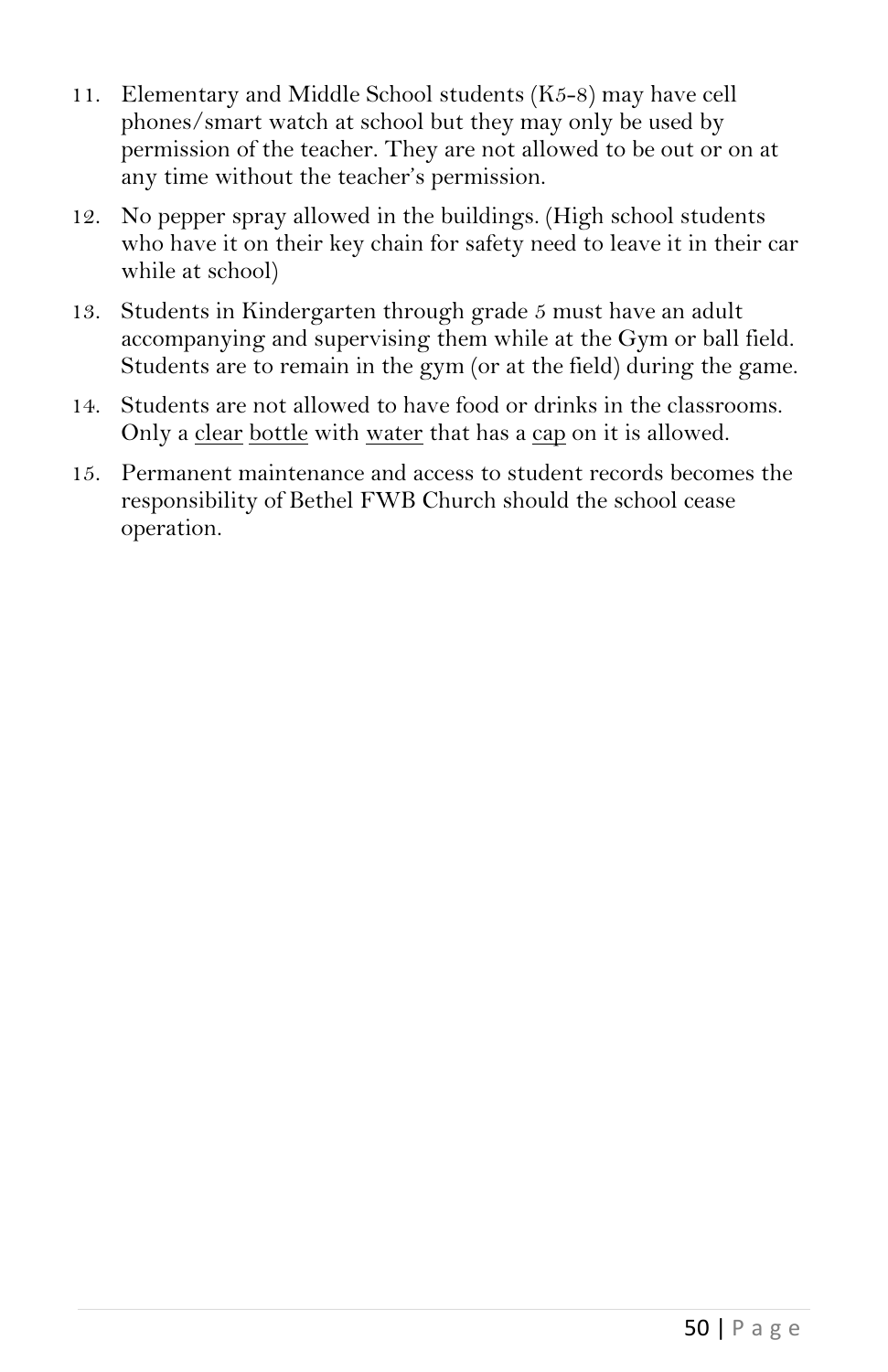## DRESS CODE

Bethel Christian Academy desires to promote the idea that Christians should have higher standards than the world and should take the choice of "better" or "best" instead of simply avoiding the "bad." The proper dress (including facemask, backpacks, jewelry, etc…) for the Christian school is that which promotes a good academic environment, avoids controversial issues that distract from the classroom, and promotes the Biblical principles of:

- a. modesty (1 Timothy 2:9)
- b. distinction between male and female appearance/gender appropriate (1 Corinthians 11; Duet. 22:5)
- c. non-conformity to the worldly crowd (Romans 12:2; 1 John  $2:15, 16$
- d. mental attitude (1 Corinthians 10:23, 33)

Students are to dress in a neat, appropriate, and unquestionable manner, avoiding casual wear that portrays a sloppy demeanor. We ask that students refrain from wearing current trends in fashion, which set a very casual environment that often carries over into the learning atmosphere. Bethel Christian Academy reserves the right to make, amend, or prescribe rules and policies for dress, appearance, or any and all other unforeseen problems that may arise at any time during the school year. The Academy expects full cooperation from both students and parents and adherence to all school plans, policies, and regulations. Students are required to dress in conformance with their biological gender as evidenced on the student's original birth certificate and use the restroom/locker room associated with their biological gender.

#### **BOYS (GRADES K-12)**

1. Pants- All boys are to wear neat, long trousers or jeans that are not ragged and torn. No camouflage. No skinny jeans/pants. Pants should be worn around the natural waistline. No "sagging or sweat/PE" pants will be allowed. A belt is not required but is recommended.

EXCEPTION: Grades  $K5-5<sup>th</sup>$  may wear shorts no shorter than 3 inches above the knee (no gym shorts).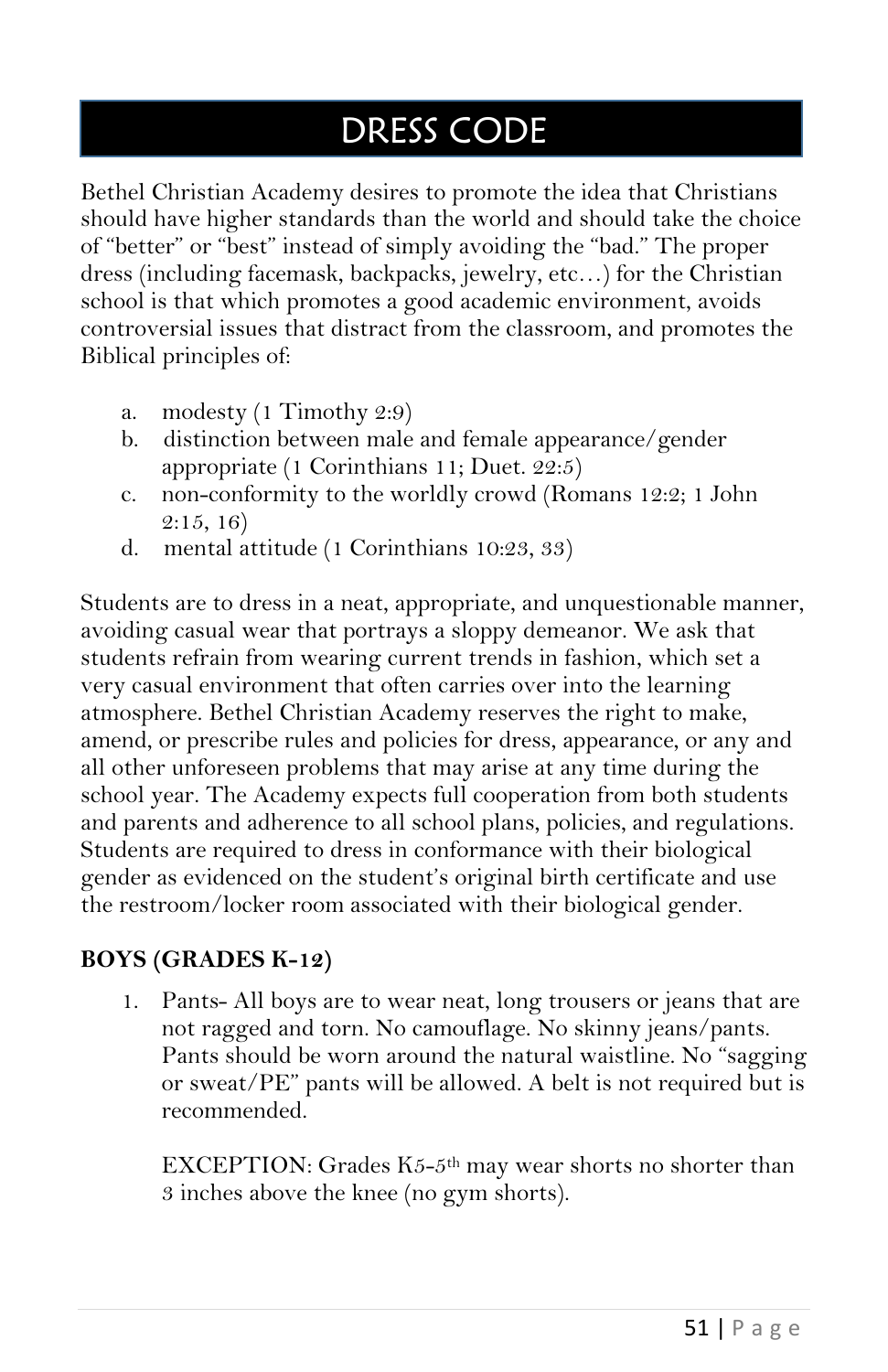- 2. Shirts- All boys are to wear a "polo" style or button-up oxford style shirt (any color, any brand). Only the top button should be unbuttoned. This collar should be visible and not covered by another shirt, sweater, or coat. Shirts must be tucked neatly into trousers. No shirts/tops with any writing or pictures (only small emblems on the left chest area are permitted). No sleeveless shirts/tops of any kind.
- 3. Shoes- Appropriate footwear must be worn at all times. Appropriate footwear is that which can be worn safely and without distraction in the school environment without fear of injury to oneself or others. Footwear must be properly laced, tied, buckled, and fastened at all times. Bedroom shoes, flip flops, or sandals are not allowed.
- 4. Hair/Facial Hair- All boys are to have their hair cut in a traditional style above the eyebrows, ears, and collar. Hair is to be neatly groomed and tapered in the back. Hair should be no higher than five inches. No faddish razor designs are allowed. No facial hair. Hair coloring should be in good taste and within the realm of natural hair colors. No earrings, body piercings, or new tattoos.
- 5. Outerwear- Large, oversized shirts should not be worn, even as a jacket/coat. Outerwear is required to have a dress code approved shirt underneath. Hoods/hats are not to be worn in the building.

#### **GIRLS (GRADES K-12)**

1. **Dresses/Skirts**-All girls may wear dresses or skirts. Dresses and skirts should not be form-fitting or tight. Skirts must be worn with a dress code appropriate top.

**Grades**  $K5-5$ **<sup>th</sup>** – No shorter than 3 inches above the knee.

Grades  $6<sup>th</sup> - 12<sup>th</sup>$  - Dresses and skirts must touch no higher than the mid knee-cap in the front and the crease of the knee in the back in a standing position. No splits above the knee.

2. **Pants**- Girls may wear loose uniform style pants. The pants must be loose fitting and fall below the mid calf.Make sure there is no wrinkling, whiskering (like a cat's whiskers) or pulling across the front of the pants. Side seam pockets should not bulge open when standing. Thigh fit should not be wrinkled and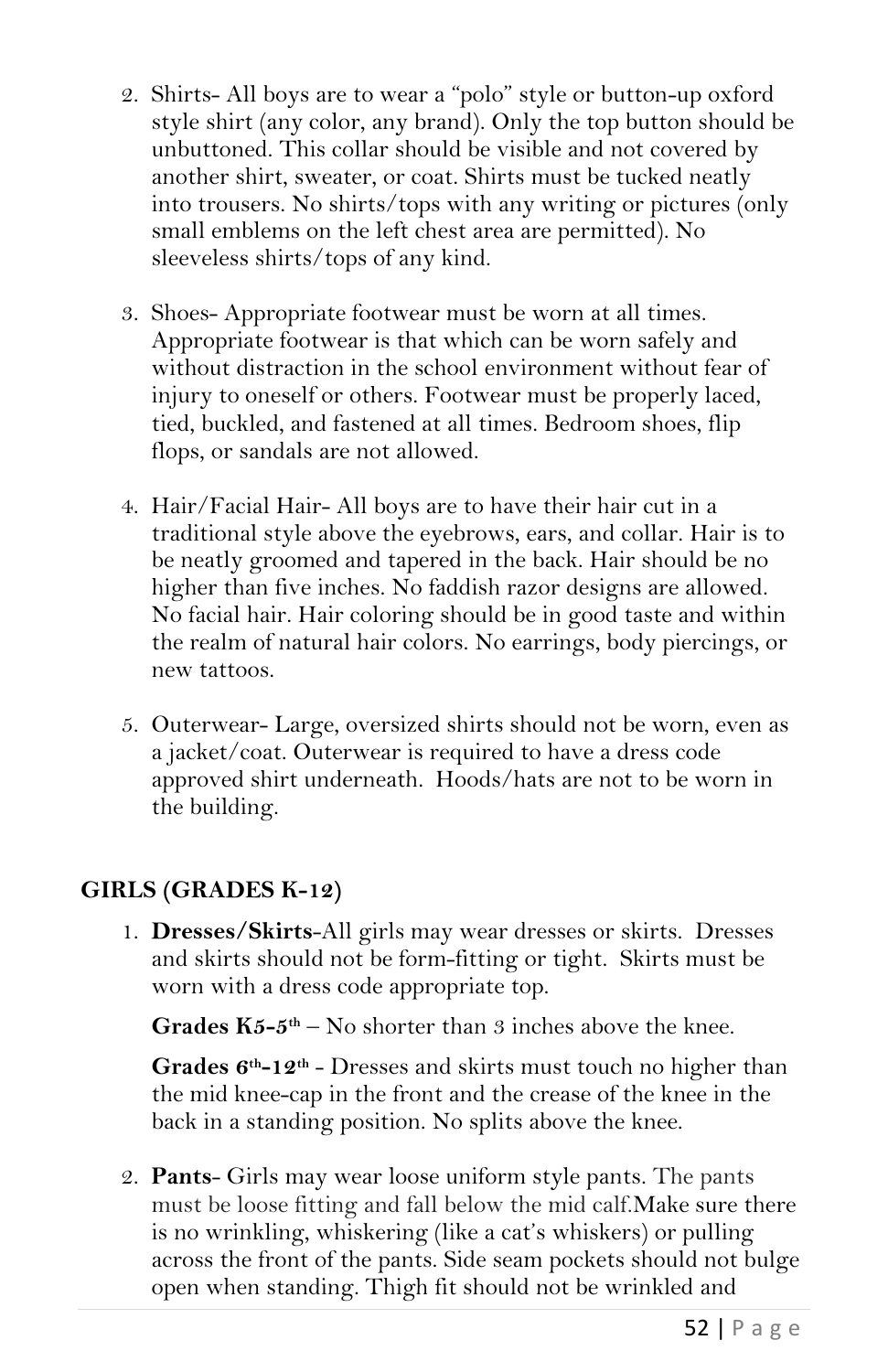should not cling to the shape of the leg. Pants should not fit like a glove. You need to be able to pinch around 1 inch of fabric on either side of the thigh without stretching the material. If it's less than that, the pants are too tight. Leggings may be worn, but the skirt/dress over them must be knee-cap length. Pant length should be no higher than mid-calf. Jumpsuits are permitted. Sleeveless jumpsuits must be worn with a jacket, sweater, or cardigan. No denim pants, skinny pants, sweat pants, scrubs, low-rise, or camouflage.

EXCEPTION: **Grades K5-5 th** may wear shorts no shorter than 3 inches above the knee.

- 3. **Tops** Girls may wear "polo" style or button-up oxford style shirts, or turtlenecks/cowl neck tops. Tops must be long enough not to expose the midriff when arms are raised. Only the top button may be left unbuttoned on tops. Tops must be loosefitting. You need to be able to pinch around 1 inch of fabric on either side of the top without stretching the material. No shirts/tops with any writing or pictures. (Only small emblems on the left chest area are permitted). No sleeveless shirts/tops.
- 4. **Shoes** Appropriate footwear must be worn at all times. Appropriate footwear is that which can be worn safely and without distraction in the school environment without fear of injury to oneself or others. Footwear must be properly laced, tied, buckled, and fastened at all times. Bedroom shoes are not allowed. EXCEPTION: Grades K5-5th must have at least a strap on the heel.
- 5. **Accessories & Hair** Facemask, makeup and jewelry should be in good taste and not excessive. Hair coloring should be in good taste and within the realm of natural hair colors. No body piercings or new tattoos.
- 6. **Outerwear** Large, oversized shirts should not be worn, even as a jacket/coat. Outerwear is required to have a dress code approved top underneath. Hoods/hats are not to be worn in the building.
- 7. **Not Allowed** The following types of clothing are not permitted: tight-fitting, low-necked, barebacked, spaghetti-strap dresses or tops; bare-shouldered, see-through blouses, or form fitted clothing.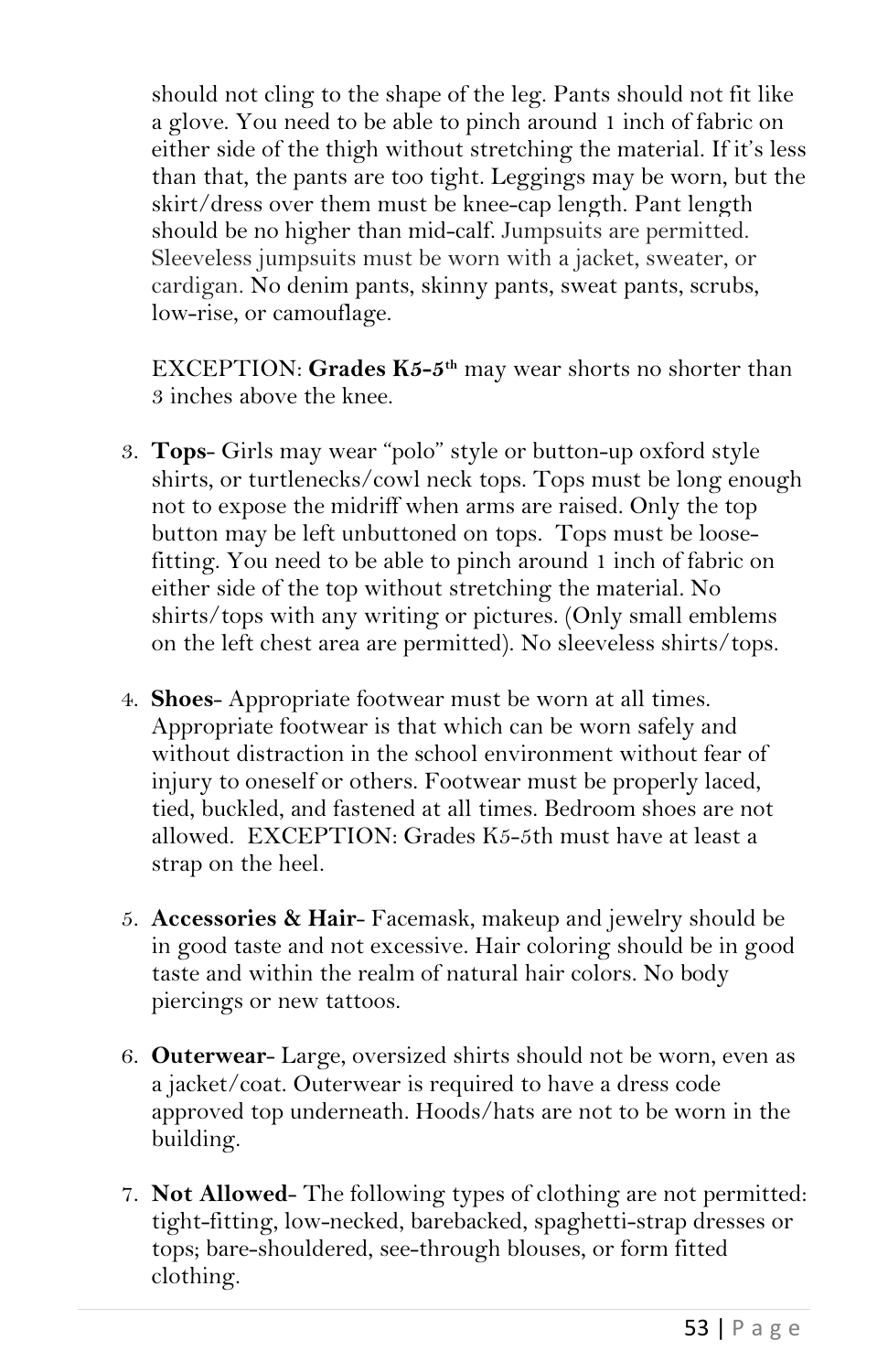#### **P. E. ATTIRE (GRADES 1-5)**

Elementary students are to wear the current class t-shirt on PE days. This is to be worn with regular dress code shorts or pants. All students must wear tennis shoes on PE days (no boots, crocs, sandals, slip-on shoes, etc.).

#### **P. E. ATTIRE (GRADES 6-12)**

Bethel P.E. uniforms are to be purchased through BCA at the beginning of the school year. All students must wear tennis shoes for PE (no boots, crocs, sandals, slip-on shoes, etc.).

**BCA's Dress (including facemask, backpacks, jewelry, etc…) at Athletic Events and all out of school functions should conform to regular school code, unless specifically announced otherwise. This includes attendance at PTF, school programs, recitals, graduations, competitions, and awards services as well as picture day.** When traveling to other schools for competition, students may be required to follow the dress code of the hosting school; that information will be given ahead of time and must be followed. At athletic activities, students may wear loose fitting length shorts no shorter than 3 inches above the knee , loose-fitting pants, loose-fitting jeans or t-shirts. No offensive t-shirts or tight clothing. You will be asked to leave any activity if not dressed appropriately.

\*On Fridays at school, students will be allowed to wear BCA t-shirts that have been purchased from the Spirit Store or seasonal team store.

#### **DRESS CODE VIOLATION (Gr. 6-12)**

The student will be issued a detention by a teacher or staff member. The student will correct the problem immediately or go home to change, or a parent will be asked to bring a change of clothing to school. This piece of clothing must not be worn again.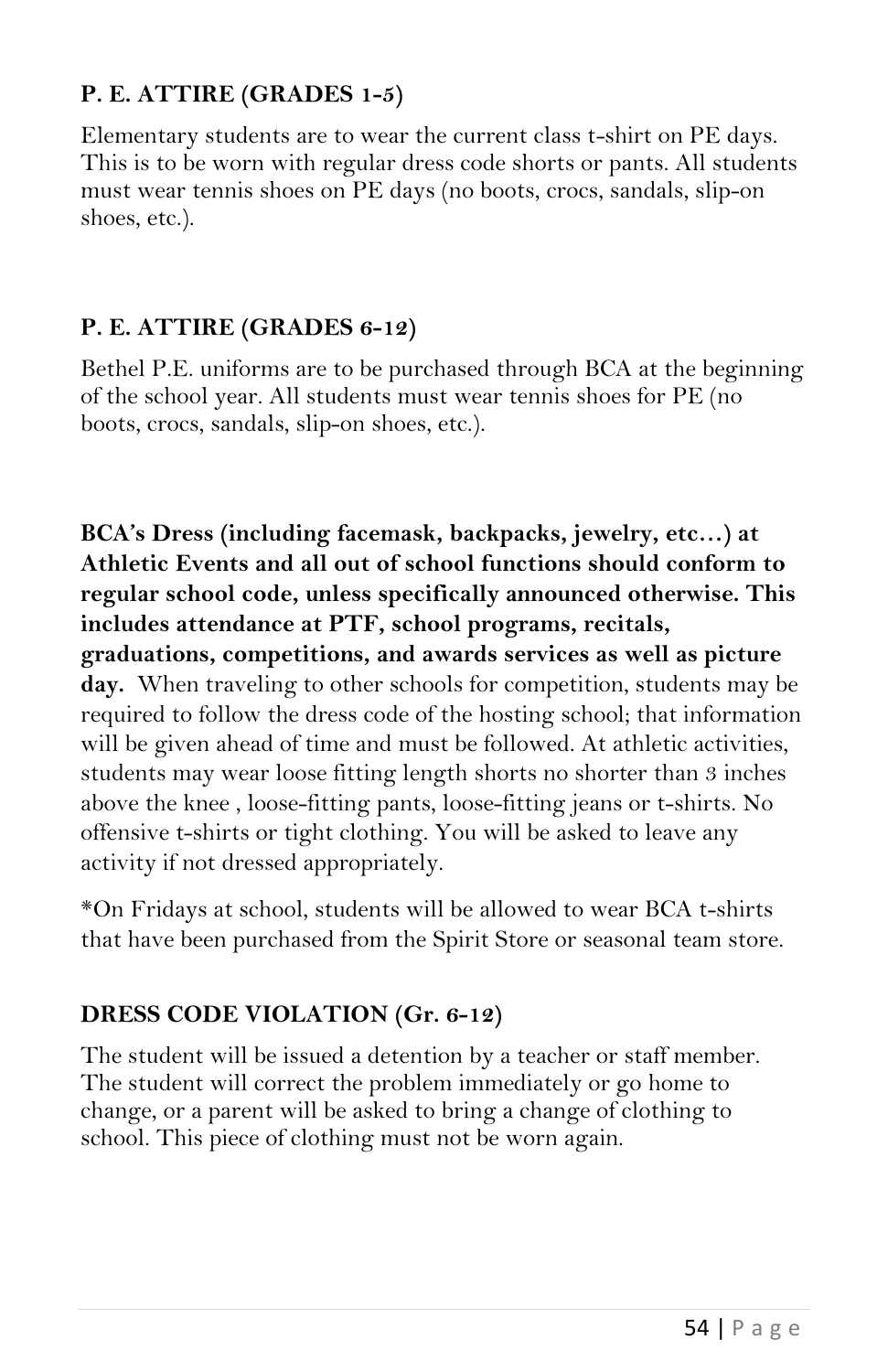## **ATHLETICS**

I Corinthians 6:19-20 says: "What, know ye not that your body is the temple of the Holy Ghost which is in you, which ye have of God, and ye are not your own? For ye are bought with a price: therefore glorify God in your body, and in your spirit, which are God's." These verses are the foundation for our philosophy in the areas of physical education and sports. Since we are not our own and since our bodies are God's, we must keep the body in subjection to the new nature.

Physical education has its place in the Christian school, just as mental education and spiritual instruction have their places. We will not place the training of the body above the spiritual and academic training. Guidelines for sports participation will be followed by all students. No exceptions will be made. All parents and athletes must read and follow the guidelines found in the BCA Athletic Handbook.

The prevailing attitude among all those connected with the sports at this school is to be "Christ must be seen in me -- in my manner and my conversation -- whether I win or lose the game." Student and patrons are encouraged to support our games. The conduct of those participating in or attending athletic events should be such that no reproach is brought upon themselves or Bethel Christian Academy. BCA has an interscholastic program for boys in soccer, basketball, golf and baseball. Girls are offered volleyball, basketball, shooting team, soccer, softball, golf, and cheerleading. To be eligible to participate in any of the athletic programs, students must meet the following standards:

- 1. Each athlete must be currently enrolled and have a new or updated physical before each school year. The BCA Physical Exam form can be found at the school office. The athlete **cannot** compete in tryouts, practices, games, or awards programs without being an officially enrolled student at BCA and have a new or updated physical on file. One physical per school year takes care of all sports for that school year.
- 2. Students must maintain a minimum of an overall "C" average with no subject average that is failing. Grade checks are 7 times a year. (4 progress reports and 1st, 2nd, and 3rd nineweeks)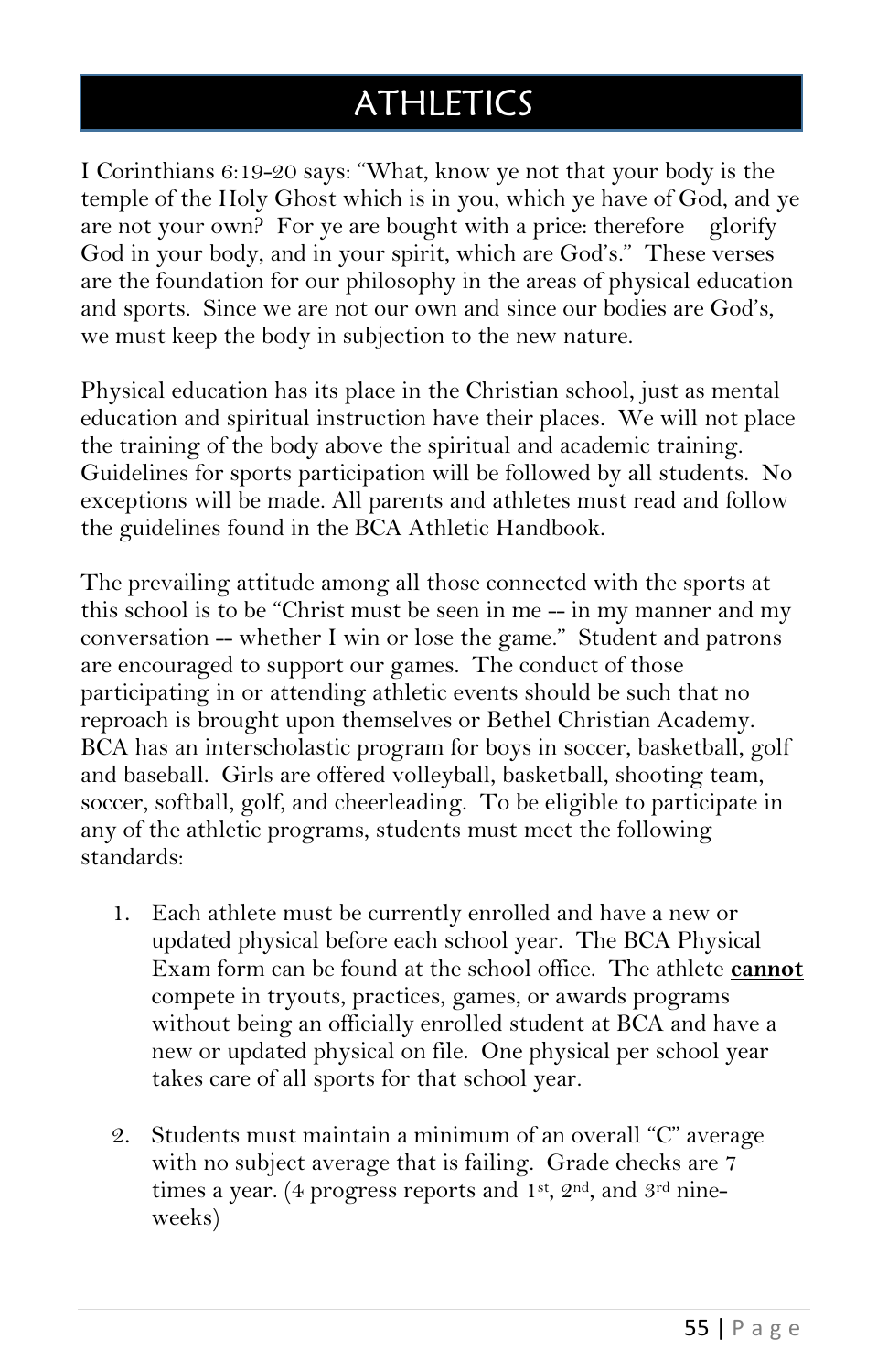- 3. Students with ineligible grades on their report card will be given until the next grade check to bring their grades up. If their grades have not been brought up to eligibility standards, they will be declared ineligible.
- 4. Students must attend at least a half day of school on the day of the game or they will not be allowed to participate in that particular game/practice.

Ineligibility eliminates both athletic practices and game participation until eligibility is granted by the administration.

The administration along with the athletic director and coaches will discipline any student guilty of manifesting a poor attitude or unsportsmanlike conduct as well as general athletic standards.

Students must ride to and from the away games by school provided transportation. They are not to ride with other students or adults, or parents of other participants. Parents must contact the coach prior to a game if special arrangements are to be made.